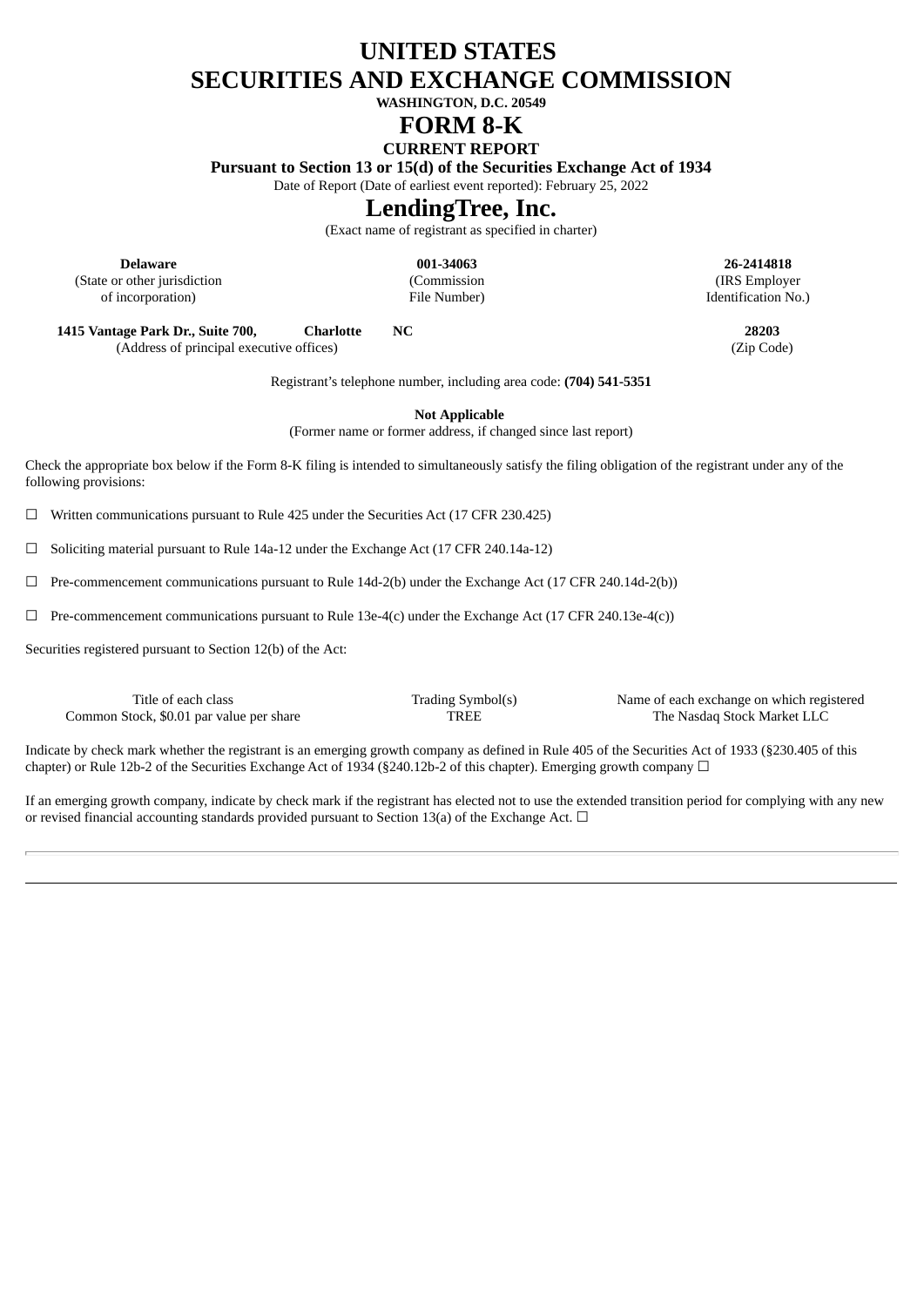#### **Item 2.02.** *Results of Operations and Financial Condition.*

On February 25, 2022, LendingTree, Inc. (the "Registrant") announced financial results for the quarter and year ended December 31, 2021. A copy of the related press release is furnished as Exhibit 99.1 and a copy of the related Shareholder Letter is attached hereto as Exhibit 99.2 and is incorporated herein by reference.

The information contained in this Current Report shall not be deemed to be "filed" for purposes of Section 18 of the Securities Exchange Act of 1934 (the "Exchange Act") or otherwise subject to the liabilities of that section, nor shall it be incorporated by reference into a filing under the Securities Act of 1933, or the Exchange Act, except as shall be expressly set forth by specific reference in such a filing.

#### **Item 9.01.** *Financial Statements and Exhibits*.

| Exhibit No. | <b>Exhibit Description</b>                                                                                                         |
|-------------|------------------------------------------------------------------------------------------------------------------------------------|
| 99.1        | Press Release, dated February 25, 2022, with respect to the Registrant's financial results for the quarter and year ended December |
|             | 31, 2021                                                                                                                           |
| 99.2        | <b>Shareholder Letter, dated February 25, 2022</b>                                                                                 |
| 104         | Cover Page Interactive Data File (embedded within the Inline XBRL document)                                                        |

#### **SIGNATURE**

Pursuant to the requirements of the Securities Exchange Act of 1934, the Registrant has duly caused this report to be signed on its behalf by the undersigned hereunto duly authorized.

February 25, 2022

#### **LENDINGTREE, INC.**

By: /s/ Trent Ziegler

Trent Ziegler Chief Financial Officer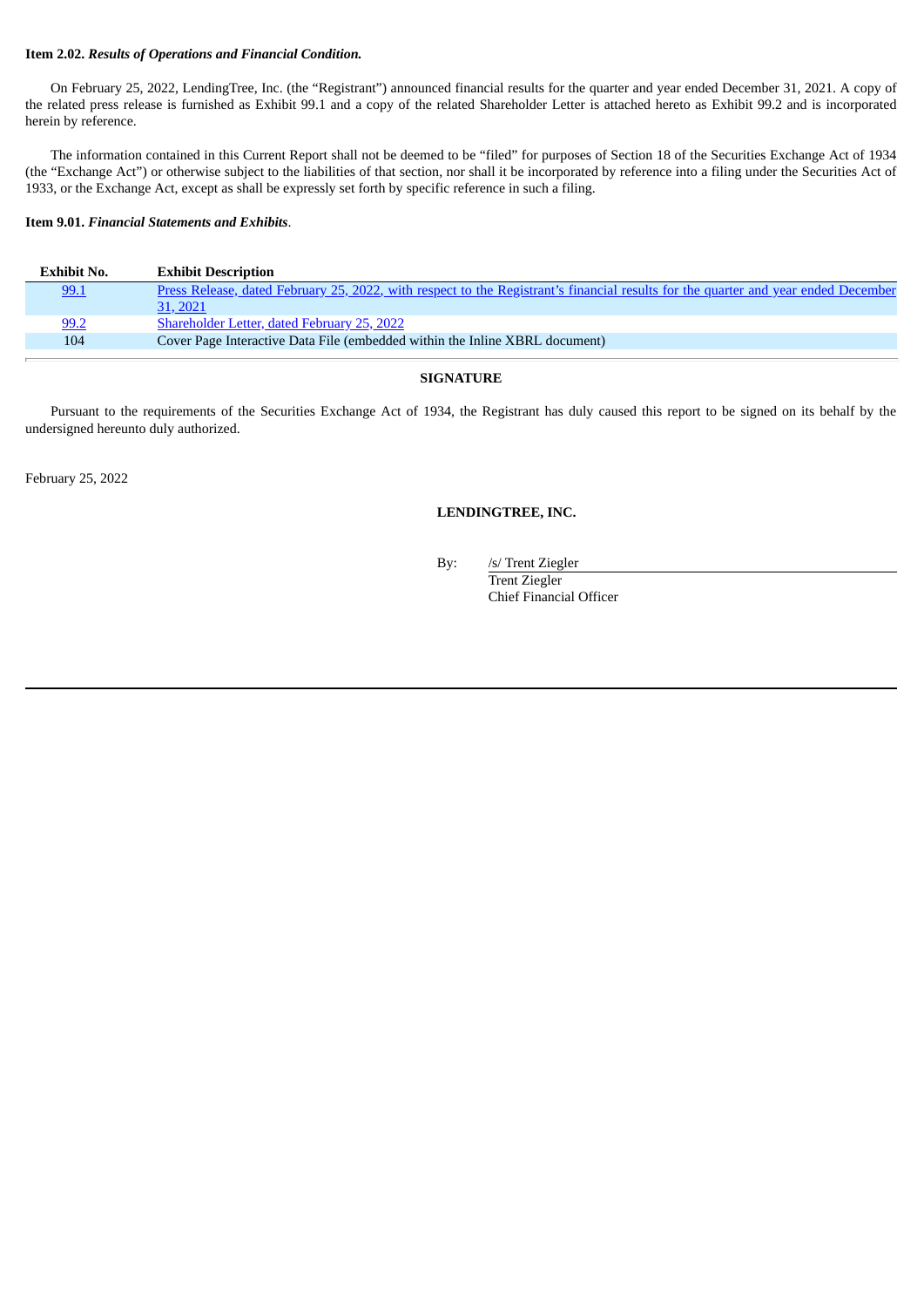

*Outlook suggests strength in high margin Consumer segment and demonstrated recovery in Insurance*

- <span id="page-2-0"></span>• Consolidated revenue of \$258.3 million
- GAAP net income from continuing operations of \$48.4 million or \$3.57 per diluted share
- Variable marketing margin of \$88.5 million
- Adjusted EBITDA of \$24.7 million
- Adjusted net loss per share of \$(0.14)

CHARLOTTE, NC - February 25, 2022 - LendingTree, Inc. (NASDAQ: TREE), operator of LendingTree.com, the nation's leading online financial services marketplace, today announced results for the quarter ended December 31, 2021.

The Company has posted a letter to shareholders on its investor relations website at investors.lendingtree.com.

"As a company, we are galvanized around the strategy we shared with you recently at our Investor Day," said Doug Lebda, Chairman and CEO. "We know that connecting LendingTree's industry-leading brand and deep partner network with an unparalleled customer experience will enable us to accelerate revenue and margin growth while making a meaningful difference in the financial lives of our customers. We're already making substantive progress in designing and testing new experiences with complementary breakthrough marketing campaigns, and we look forward to sharing the results with you as we progress through the year."

Trent Ziegler, CFO, added, "We are pleased to affirm the fourth-quarter and full-year 2021 results we shared preliminarily at our Investor Day earlier this month, and reaffirm our previously released 2022 annual guidance. The Home and Consumer segments continue to perform well, helping offset headwinds in our Insurance business that we see as temporary. Our capital structure and balance sheet afford us flexibility we have not had since before the onset of the pandemic and allowed us to restart our share repurchase during the quarter. Given the rapidly changing landscape across our industry, we are prepared to capitalize on evolving opportunities."

#### **Fourth Quarter 2021 Business Highlights**

- Home segment revenue of \$96.3 million grew 8% over fourth quarter 2020 and produced segment profit of \$33.8 million, up 5% over the same period.
	- Within Home, mortgage products revenue of \$79.6 million declined 2% over the prior year period.
- Consumer segment revenue of \$96.4 million grew 102% over fourth quarter 2020 as the segment continues to rebound.
	- Within Consumer, credit card revenue of \$26.4 million was up 122% year-over-year.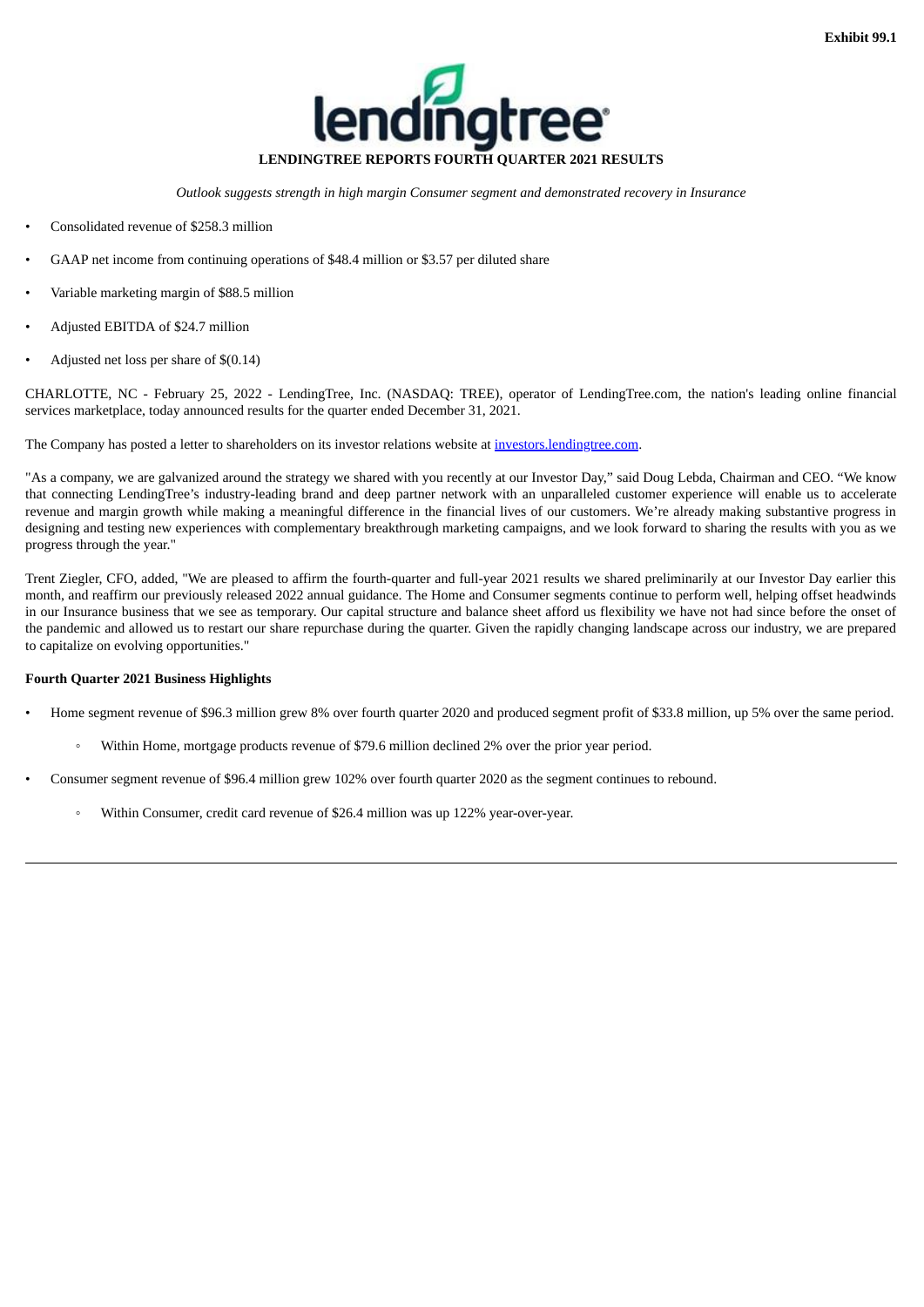- Personal loans revenue of \$36.2 million improved from \$33.8 million in third quarter 2021.
- Revenue from our small business offering grew 13% sequentially from the third quarter 2021.
- Insurance segment revenue of \$65.4 million declined 24% over fourth quarter 2020 and translated into segment profit of \$20.8 million, down 38% over the same period.
- Through December 31, 2021, 21.0 million consumers have signed up for MyLendingTree.

|                                                                                                              |          |                |          | <b>LendingTree Summary Financial Metrics</b><br>(In millions, except per share amounts) |                 |                                                              |                  |                |
|--------------------------------------------------------------------------------------------------------------|----------|----------------|----------|-----------------------------------------------------------------------------------------|-----------------|--------------------------------------------------------------|------------------|----------------|
|                                                                                                              |          | 2021           |          | <b>Three Months Ended December 31,</b><br>2020                                          |                 | <b>Three Months</b><br><b>Ended September</b><br>30,<br>2021 | Q/Q<br>% Change  |                |
| <b>Total revenue</b>                                                                                         | \$       | 258.3          | \$       | 222.3                                                                                   | % Change<br>16% | \$                                                           | 297.4            | (13)%          |
| Income (loss) before income taxes<br>Income tax (expense) benefit                                            | \$       | 60.2<br>(11.8) | \$       | (13.2)<br>5.1                                                                           | 556%<br>(331)%  |                                                              | (4.4)            | 1468%<br>$-$ % |
| Net income (loss) from continuing operations<br>Net income (loss) from continuing operations %<br>of revenue | \$       | 48.4<br>19%    | \$       | (8.1)<br>(4)%                                                                           | 698%            | \$                                                           | (4.4)<br>(1)%    | 1200%          |
| Income (loss) per share from continuing<br>operations                                                        |          |                |          |                                                                                         |                 |                                                              |                  |                |
| <b>Basic</b><br>Diluted                                                                                      | \$<br>\$ | 3.67<br>3.57   | \$<br>\$ | (0.62)<br>(0.62)                                                                        | 692%<br>676%    | \$<br>\$                                                     | (0.33)<br>(0.33) | 1212%<br>1182% |
| Variable marketing margin<br>Total revenue                                                                   | \$       | 258.3          | \$       | 222.3                                                                                   | 16%             | \$                                                           | 297.4            | (13)%          |
| Variable marketing expense (1)(2)                                                                            | \$       | (169.8)        | \$       | (140.0)                                                                                 | 21%             | \$                                                           | (191.5)          | (11)%          |
| Variable marketing margin <sup>(2)</sup><br>Variable marketing margin % of revenue $(2)$                     | \$       | 88.5<br>34%    | \$       | 82.3<br>37%                                                                             | 8%              | \$                                                           | 105.9<br>36%     | $(16)\%$       |
| Adjusted EBITDA <sup>(2)</sup><br>Adjusted EBITDA % of revenue (2)                                           | \$       | 24.7<br>10%    | \$       | 26.3<br>12%                                                                             | $(6)\%$ \$      |                                                              | 41.0<br>14%      | (40)%          |
| Adjusted net (loss) income <sup>(2)</sup>                                                                    | \$       | (1.8)          | \$       | 1.8                                                                                     | $(200)\%$ \$    |                                                              | 10.3             | (117)%         |
| Adjusted net (loss) income per share <sup>(2)</sup>                                                          | \$       | (0.14)         | - \$     | 0.13                                                                                    | $(208)\%$       | -\$                                                          | 0.75             | (119)%         |

(1) Represents the portion of selling and marketing expense attributable to variable costs paid for advertising, direct marketing and related expenses. Excludes overhead, fixed costs and personnel-related expenses.

(2) Variable marketing expense, variable marketing margin, variable marketing margin % of revenue, adjusted EBITDA, adjusted EBITDA % of revenue, adjusted net income and adjusted net income per share are non-GAAP measures. Please see "LendingTree's Reconciliation of Non-GAAP Measures to GAAP" and "LendingTree's Principles of Financial Reporting" below for more information.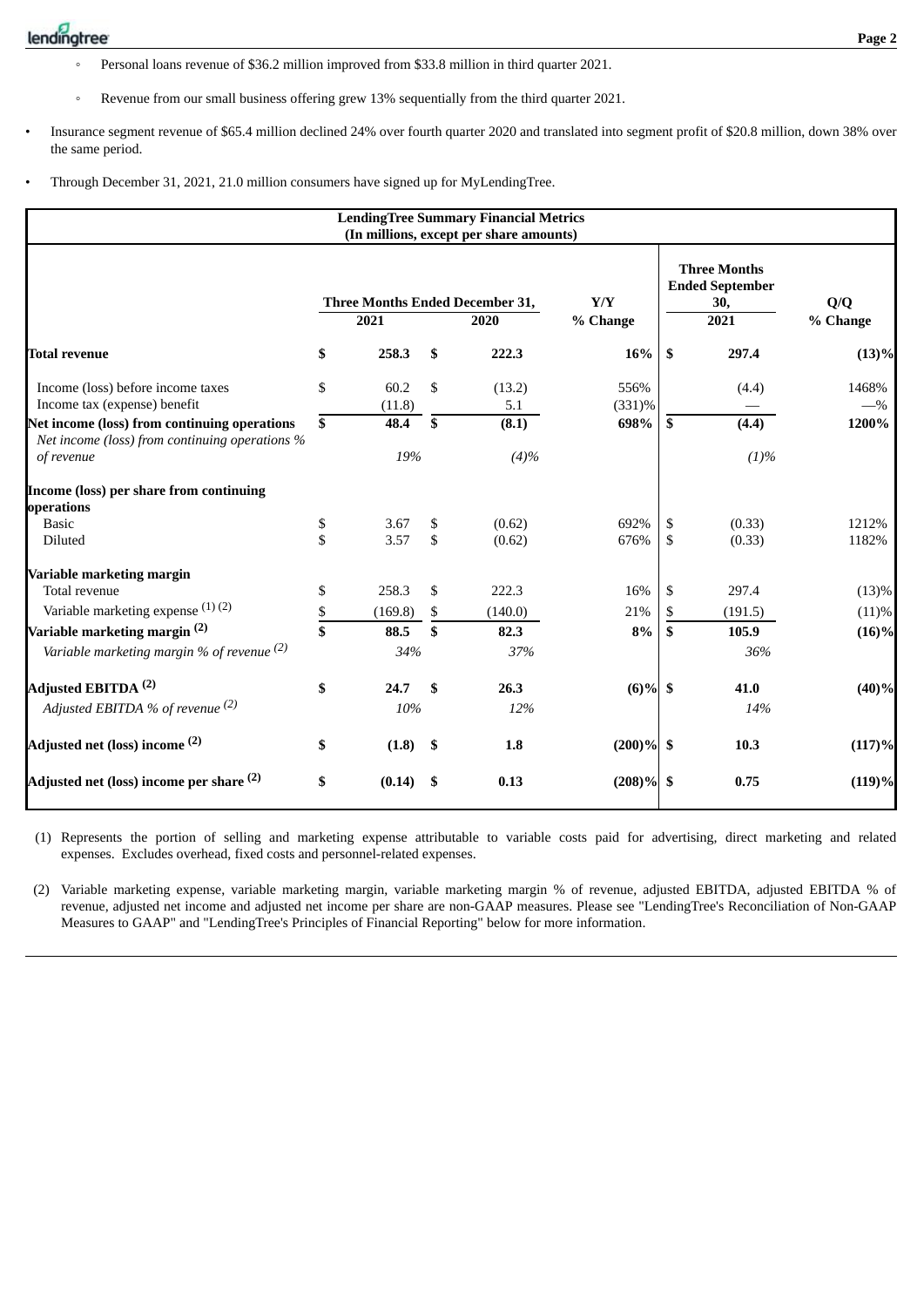|                                        |                |       | <b>LendingTree Segment Results</b><br>(In millions) |          |     |                                                      |          |
|----------------------------------------|----------------|-------|-----------------------------------------------------|----------|-----|------------------------------------------------------|----------|
|                                        |                |       | Three Months Ended December 31,                     | Y/Y      |     | <b>Three Months</b><br><b>Ended</b><br>September 30, | Q/Q      |
| <u>Home</u> <sup>(1)</sup>             |                | 2021  | 2020                                                | % Change |     | 2021                                                 | % Change |
| Revenue                                | \$             | 96.3  | \$<br>88.8                                          | $8\%$    | 15  | 112.4                                                | (14)%    |
| Segment profit                         | \$             | 33.8  | \$<br>32.3                                          | 5%       | ß   | 41.5                                                 | (19)%    |
| Segment profit % of revenue            |                | 35%   | 36%                                                 |          |     | 37%                                                  |          |
| Consumer <sup>(2)</sup>                |                |       |                                                     |          |     |                                                      |          |
| Revenue                                | \$             | 96.4  | \$<br>47.8                                          | 102%     |     | 100.0                                                | (4)%     |
| Segment profit                         | \$             | 40.8  | \$<br>22.7                                          | 80%      |     | 44.7                                                 | (9)%     |
| Segment profit % of revenue            |                | 42%   | 47%                                                 |          |     | 45%                                                  |          |
| <u>Insurance <sup>(3)</sup></u>        |                |       |                                                     |          |     |                                                      |          |
| Revenue                                | \$             | 65.4  | \$<br>85.6                                          | (24)%    | 1S  | 84.8                                                 | (23)%    |
| Segment profit                         | \$             | 20.8  | \$<br>33.4                                          | (38)%    | - 5 | 26.6                                                 | (22)%    |
| Segment profit % of revenue            |                | 32%   | 39%                                                 |          |     | 31%                                                  |          |
| Other <sup>(4)</sup>                   |                |       |                                                     |          |     |                                                      |          |
| Revenue                                | \$             | 0.2   | \$<br>0.1                                           | 100%     |     | 0.2                                                  | $-$ %    |
| Profit                                 | \$             | 0.1   | \$<br>(0.4)                                         | 125%     | IБ  | 0.1                                                  | $-$ %    |
| <b>Total revenue</b>                   | \$             | 258.3 | \$<br>222.3                                         | 16%      | IS  | 297.4                                                | (13)%    |
| <b>Total segment profit</b>            | \$             | 95.5  | \$<br>88.0                                          | 9%       |     | 112.9                                                | (15)%    |
| Brand marketing expense (5)            | \$             | (7.0) | \$<br>(5.7)                                         | 23%      |     | (7.0)                                                | $-$ %    |
| Variable marketing margin              | $\overline{s}$ | 88.5  | \$<br>82.3                                          | $8\%$    | l\$ | 105.9                                                | $(16)\%$ |
| Variable marketing margin % of revenue |                | 34%   | 37%                                                 |          |     | 36%                                                  |          |

(1) The Home segment includes the following products: purchase mortgage, refinance mortgage, home equity loans, reverse mortgage loans, and real estate.

(2) The Consumer segment includes the following products: credit cards, personal loans, small business loans, student loans, auto loans, deposit accounts, and other credit products such as credit repair and debt settlement.

(3) The Insurance segment consists of insurance quote products.

(4) The Other category includes marketing revenue and related expenses not allocated to a specific segment.

(5) Brand marketing expense represents the portion of selling and marketing expense attributable to variable costs paid for advertising, direct marketing and related expenses that are not assignable to the segments' products. This measure excludes overhead, fixed costs and personnel-related expenses.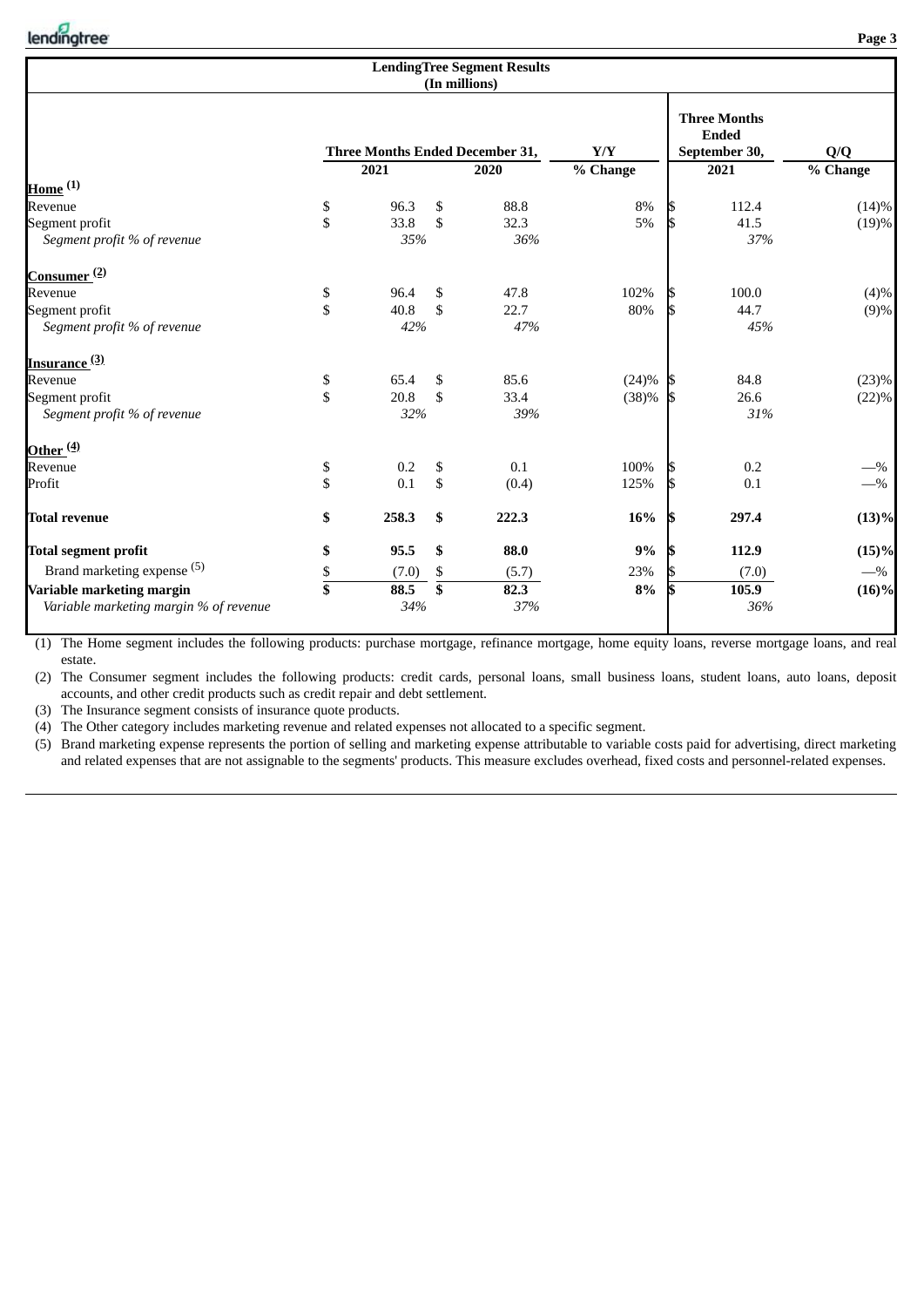

#### **Business Outlook - 2022**

Today, the Company is providing revenue, variable marketing margin and adjusted EBITDA guidance for the first quarter of 2022 and maintaining guidance for full-year 2022, as follows:

For first-quarter 2022:

- Revenue: \$280 \$290 million
- Variable Marketing Margin: \$90 \$97 million
- Adjusted EBITDA: \$26 \$31 million

For full-year 2022:

- Revenue is anticipated to be in the range of \$1,200 \$1,250 million, representing growth of 9% 14% over full-year 2021 results.
- Variable Marketing Margin is expected to be in the range of \$445 \$475 million.
- Adjusted EBITDA is anticipated to be in the range of \$160 \$180 million, up 19% 34% over full-year 2021 results.

LendingTree is not able to provide a reconciliation of projected variable marketing margin or adjusted EBITDA to the most directly comparable expected GAAP results due to the unknown effect, timing and potential significance of the effects of legal matters and tax considerations. Expenses associated with legal matters and tax consequences have in the past, and may in the future, significantly affect GAAP results in a particular period.

#### **Quarterly Conference Call**

A conference call to discuss LendingTree's fourth-quarter 2021 financial results will be webcast live today, February 25, 2022 at 9:00 AM Eastern Time (ET). The live audiocast is open to the public and will be available on LendingTree's investor relations website at investors.lendingtree.com. The call may also be accessed toll-free via phone at (877) 606-1416. Callers outside the United States and Canada may dial (707) 287-9313. Following completion of the call, a recorded replay of the webcast will be available on LendingTree's investor relations website until 12:00 PM ET on Saturday, March 05, 2022. To listen to the telephone replay, call toll-free (855) 859-2056 with passcode #1665618. Callers outside the United States and Canada may dial (404) 537-3406 with passcode #1665618.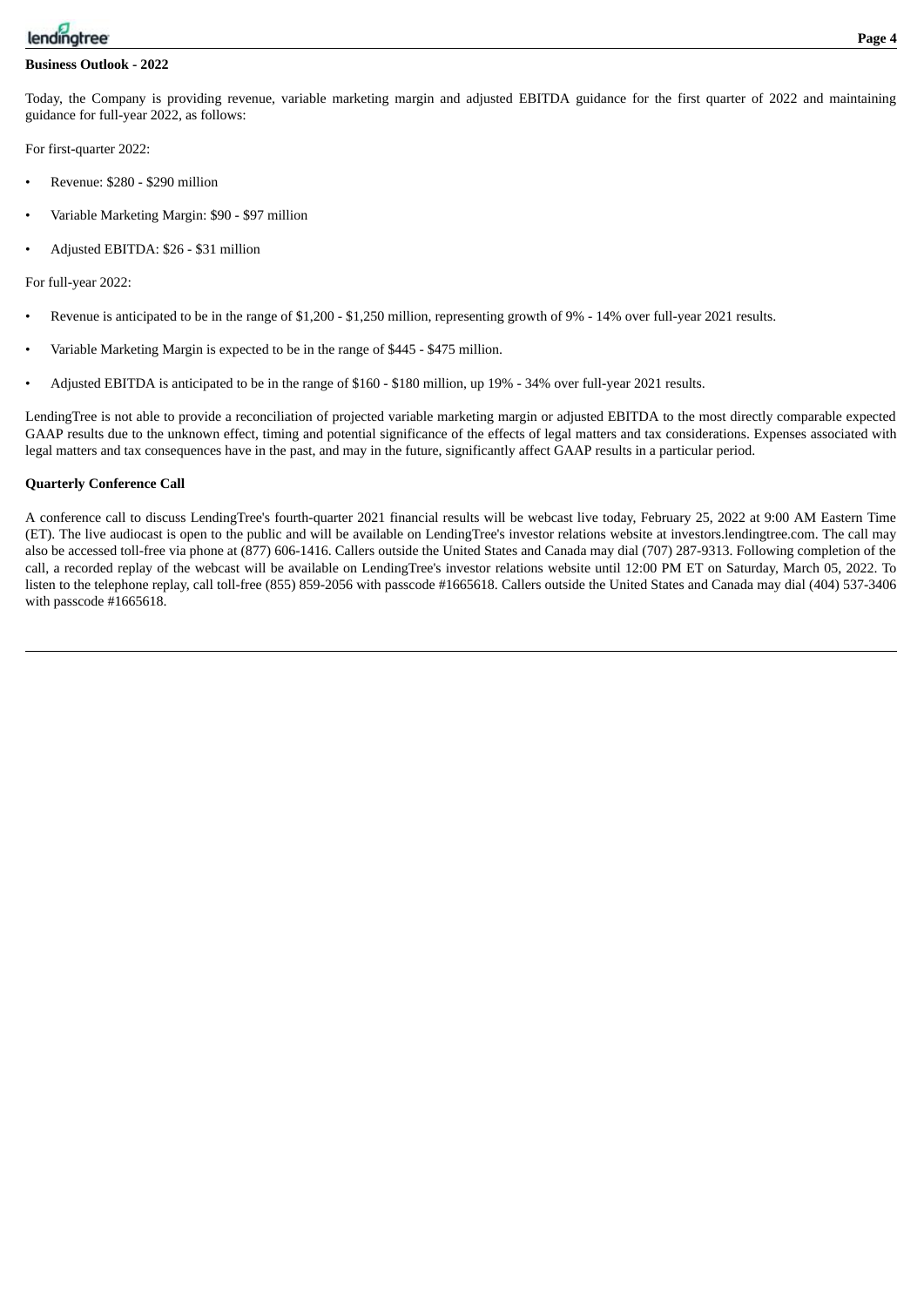

## **LENDINGTREE, INC. AND SUBSIDIARIES CONSOLIDATED STATEMENTS OF OPERATIONS AND COMPREHENSIVE INCOME (LOSS) (Unaudited)**

|                                                                   | <b>Three Months Ended</b><br>December 31. |                |                                          | <b>Twelve Months Ended</b><br>December 31. |             |                |           |
|-------------------------------------------------------------------|-------------------------------------------|----------------|------------------------------------------|--------------------------------------------|-------------|----------------|-----------|
|                                                                   | 2021                                      |                | 2020                                     |                                            | 2021        |                | 2020      |
|                                                                   |                                           |                | (in thousands, except per share amounts) |                                            |             |                |           |
| <b>Revenue</b>                                                    | \$<br>258,285                             | $\mathbf{s}$   | 222,329 \$                               |                                            | 1,098,499   | $\mathbf{s}$   | 909,990   |
| Costs and expenses:                                               |                                           |                |                                          |                                            |             |                |           |
| Cost of revenue (exclusive of depreciation and amortization shown |                                           |                |                                          |                                            |             |                |           |
| separately below) (1)                                             | 14,448                                    |                | 13,558                                   |                                            | 57,297      |                | 54,494    |
| Selling and marketing expense (1)                                 | 184,847                                   |                | 153,275                                  |                                            | 773,990     |                | 617,404   |
| General and administrative expense (1)                            | 38,546                                    |                | 34,825                                   |                                            | 153,472     |                | 129,101   |
| Product development (1)                                           | 13,723                                    |                | 10,384                                   |                                            | 52,865      |                | 43,636    |
| Depreciation                                                      | 4,941                                     |                | 3,738                                    |                                            | 17,910      |                | 14,201    |
| Amortization of intangibles                                       | 9,771                                     |                | 12,475                                   |                                            | 42,738      |                | 53,078    |
| Change in fair value of contingent consideration                  |                                           |                | (2, 384)                                 |                                            | (8, 249)    |                | 5,327     |
| Severance                                                         | 6                                         |                | 105                                      |                                            | 53          |                | 295       |
| Litigation settlements and contingencies                          | 32                                        |                | 40                                       |                                            | 392         |                | (943)     |
| <b>Total costs and expenses</b>                                   | 266,314                                   |                | 226,016                                  |                                            | 1,090,468   |                | 916,593   |
| <b>Operating (loss) income</b>                                    | (8,029)                                   |                | (3,687)                                  |                                            | 8,031       |                | (6,603)   |
| Other (expense) income, net:                                      |                                           |                |                                          |                                            |             |                |           |
| Interest expense, net                                             | (14, 986)                                 |                | (9,894)                                  |                                            | (46, 867)   |                | (36, 300) |
| Other income                                                      | 83,200                                    |                | 369                                      |                                            | 123,272     |                | 376       |
| Income (loss) before income taxes                                 | 60,185                                    |                | (13,212)                                 |                                            | 84,436      |                | (42, 527) |
| Income tax (expense) benefit                                      | (11,753)                                  |                | 5,095                                    |                                            | (11, 298)   |                | 19,961    |
| Net income (loss) from continuing operations                      | 48,432                                    |                | (8, 117)                                 |                                            | 73,138      |                | (22, 566) |
| Loss from discontinued operations, net of tax                     | (507)                                     |                | (139)                                    |                                            | (4,023)     |                | (25, 689) |
| Net income (loss) and comprehensive income (loss)                 | \$<br>47,925                              | \$             | (8,256)                                  | \$                                         | 69,115      | \$             | (48, 255) |
|                                                                   |                                           |                |                                          |                                            |             |                |           |
| Weighted average shares outstanding:                              |                                           |                |                                          |                                            |             |                |           |
| <b>Basic</b>                                                      | 13,212                                    |                | 13,051                                   |                                            | 13,199      |                | 13,007    |
| Diluted                                                           | 13,558                                    |                | 13,051                                   |                                            | 13,695      |                | 13,007    |
| Income (loss) per share from continuing operations:               |                                           |                |                                          |                                            |             |                |           |
| <b>Basic</b>                                                      | \$<br>3.67                                | \$             | $(0.62)$ \$                              |                                            | 5.54        | $\mathfrak{S}$ | (1.73)    |
| <b>Diluted</b>                                                    | \$<br>3.57                                | \$             | $(0.62)$ \$                              |                                            | 5.34        | \$             | (1.73)    |
| Loss per share from discontinued operations:                      |                                           |                |                                          |                                            |             |                |           |
| <b>Basic</b>                                                      | \$<br>(0.04)                              | \$             | $(0.01)$ \$                              |                                            | $(0.30)$ \$ |                | (1.98)    |
| Diluted                                                           | \$<br>(0.04)                              | $\mathfrak{S}$ | $(0.01)$ \$                              |                                            | $(0.29)$ \$ |                | (1.98)    |
| Net income (loss) per share:                                      |                                           |                |                                          |                                            |             |                |           |
| <b>Basic</b>                                                      | \$<br>3.63                                | \$             | (0.63)                                   | \$                                         | 5.24        | \$             | (3.71)    |
| Diluted                                                           | \$<br>3.53                                | \$             | (0.63)                                   | \$                                         | 5.05        | \$             | (3.71)    |
|                                                                   |                                           |                |                                          |                                            |             |                |           |
| (1) Amounts include non-cash compensation, as follows:            |                                           |                |                                          |                                            |             |                |           |
| Cost of revenue                                                   | \$<br>408                                 | $\mathbb{S}$   | 372                                      | $\mathfrak{S}$                             | 1,639       | \$             | 1,319     |
| Selling and marketing expense                                     | 1,897                                     |                | 1,809                                    |                                            | 7,480       |                | 6,240     |
| General and administrative expense                                | 12,331                                    |                | 10,442                                   |                                            | 50,989      |                | 39,650    |
| Product development                                               | 2,115                                     |                | 1,874                                    |                                            | 8,447       |                | 6,524     |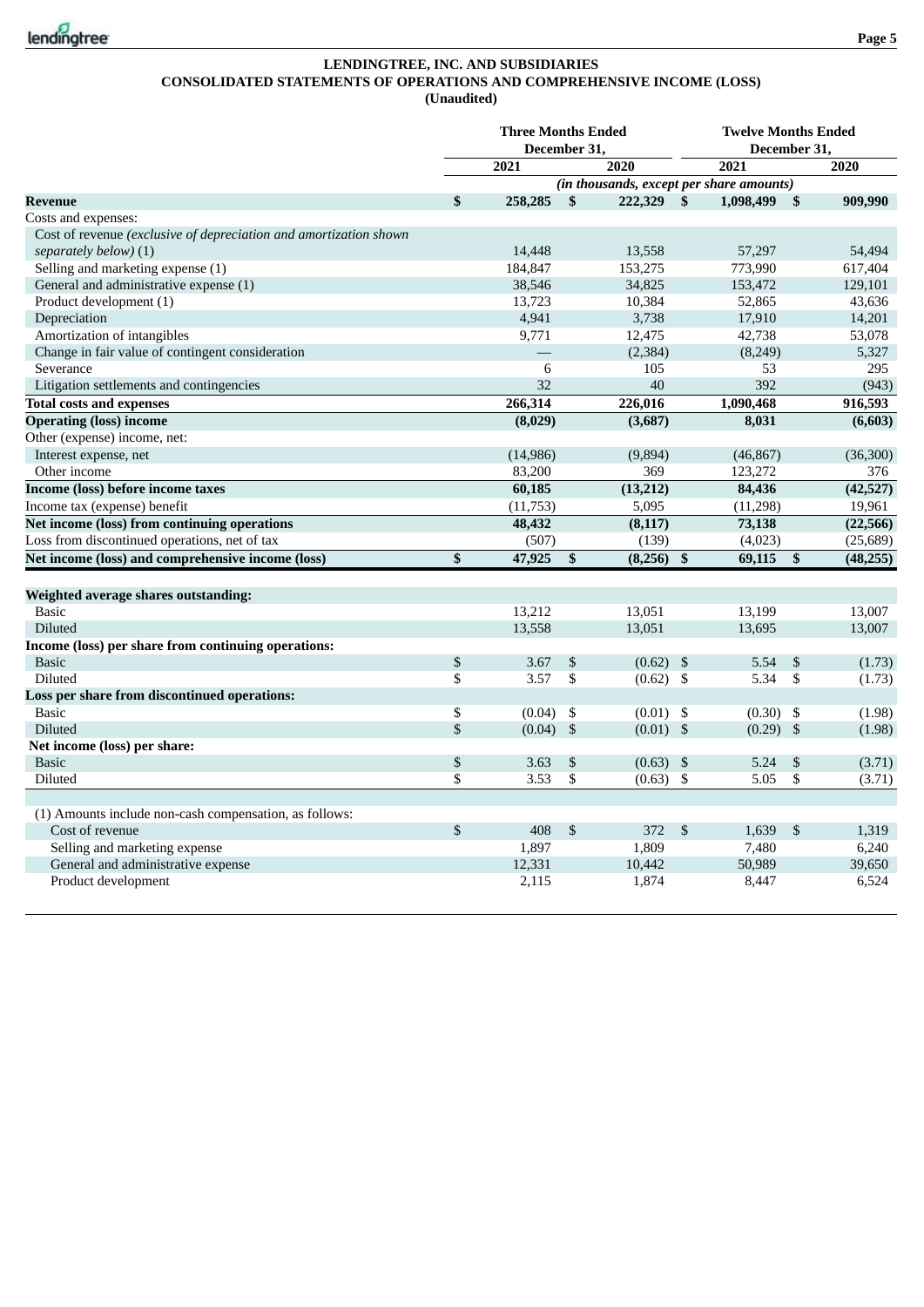

#### **LENDINGTREE, INC. AND SUBSIDIARIES CONSOLIDATED BALANCE SHEETS (Unaudited)**

|                                                                                                      | December 31,<br>2021 |                | December 31,<br>2020                |
|------------------------------------------------------------------------------------------------------|----------------------|----------------|-------------------------------------|
|                                                                                                      |                      |                | (in thousands, except par value and |
|                                                                                                      | share amounts)       |                |                                     |
| <b>ASSETS:</b>                                                                                       |                      |                |                                     |
| Cash and cash equivalents                                                                            | \$<br>251,231        | - \$           | 169,932                             |
| Restricted cash and cash equivalents                                                                 | 111                  |                | 117                                 |
| Accounts receivable, net                                                                             | 97,658               |                | 89.841                              |
| Prepaid and other current assets                                                                     | 25,379               |                | 27,949                              |
| Current assets of discontinued operations                                                            |                      |                | 8,570                               |
| <b>Total current assets</b>                                                                          | 374,379              |                | 296,409                             |
| Property and equipment, net                                                                          | 72,477               |                | 62,381                              |
| Operating lease right-of-use assets                                                                  | 77,346               |                | 84,109                              |
| Goodwill                                                                                             | 420,139              |                | 420,139                             |
| Intangible assets, net                                                                               | 85,763               |                | 128,502                             |
| Deferred income tax assets                                                                           | 87,581               |                | 96,224                              |
| <b>Equity investment</b>                                                                             | 158,140              |                | 80,000                              |
| Other non-current assets                                                                             | 6,942                |                | 5,334                               |
| Non-current assets of discontinued operations                                                        | 16,589               |                | 15,892                              |
| <b>Total assets</b>                                                                                  | \$<br>1,299,356      | \$             | 1,188,990                           |
|                                                                                                      |                      |                |                                     |
| <b>LIABILITIES:</b>                                                                                  |                      |                |                                     |
| Current portion of long-term debt                                                                    | \$<br>166,008        | $\mathfrak{S}$ |                                     |
| Accounts payable, trade                                                                              | 1.692                |                | 10,111                              |
| Accrued expenses and other current liabilities                                                       | 106,731              |                | 101,196                             |
| Current liabilities of discontinued operations                                                       | 1                    |                | 536                                 |
| <b>Total current liabilities</b>                                                                     | 274,432              |                | 111,843                             |
| Long-term debt                                                                                       | 478,151              |                | 611,412                             |
| <b>Operating lease liabilities</b>                                                                   | 96,165               |                | 92,363                              |
| Non-current contingent consideration                                                                 |                      |                | 8,249                               |
| Deferred income tax liabilities                                                                      | 2,265                |                |                                     |
| Other non-current liabilities                                                                        | 351                  |                | 362                                 |
| <b>Total liabilities</b>                                                                             | 851,364              |                | 824,229                             |
|                                                                                                      |                      |                |                                     |
| <b>SHAREHOLDERS' EQUITY:</b>                                                                         |                      |                |                                     |
| Preferred stock \$.01 par value; 5,000,000 shares authorized; none issued or outstanding             |                      |                |                                     |
| Common stock \$.01 par value; 50,000,000 shares authorized; 16,070,720 and 15,766,193 shares issued, |                      |                |                                     |
| respectively, and 13,095,149 and 13,124,875 shares outstanding, respectively                         | 161                  |                | 158                                 |
| Additional paid-in capital<br>Accumulated deficit                                                    | 1,242,794            |                | 1,188,673                           |
|                                                                                                      | (571, 794)           |                | (640,909)                           |
| Treasury stock; 2,975,571 and 2,641,318 shares, respectively                                         | (223, 169)           |                | (183, 161)                          |
| <b>Total shareholders' equity</b>                                                                    | 447,992              |                | 364,761                             |
| <b>Total liabilities and shareholders' equity</b>                                                    | \$<br>1,299,356      | \$             | 1,188,990                           |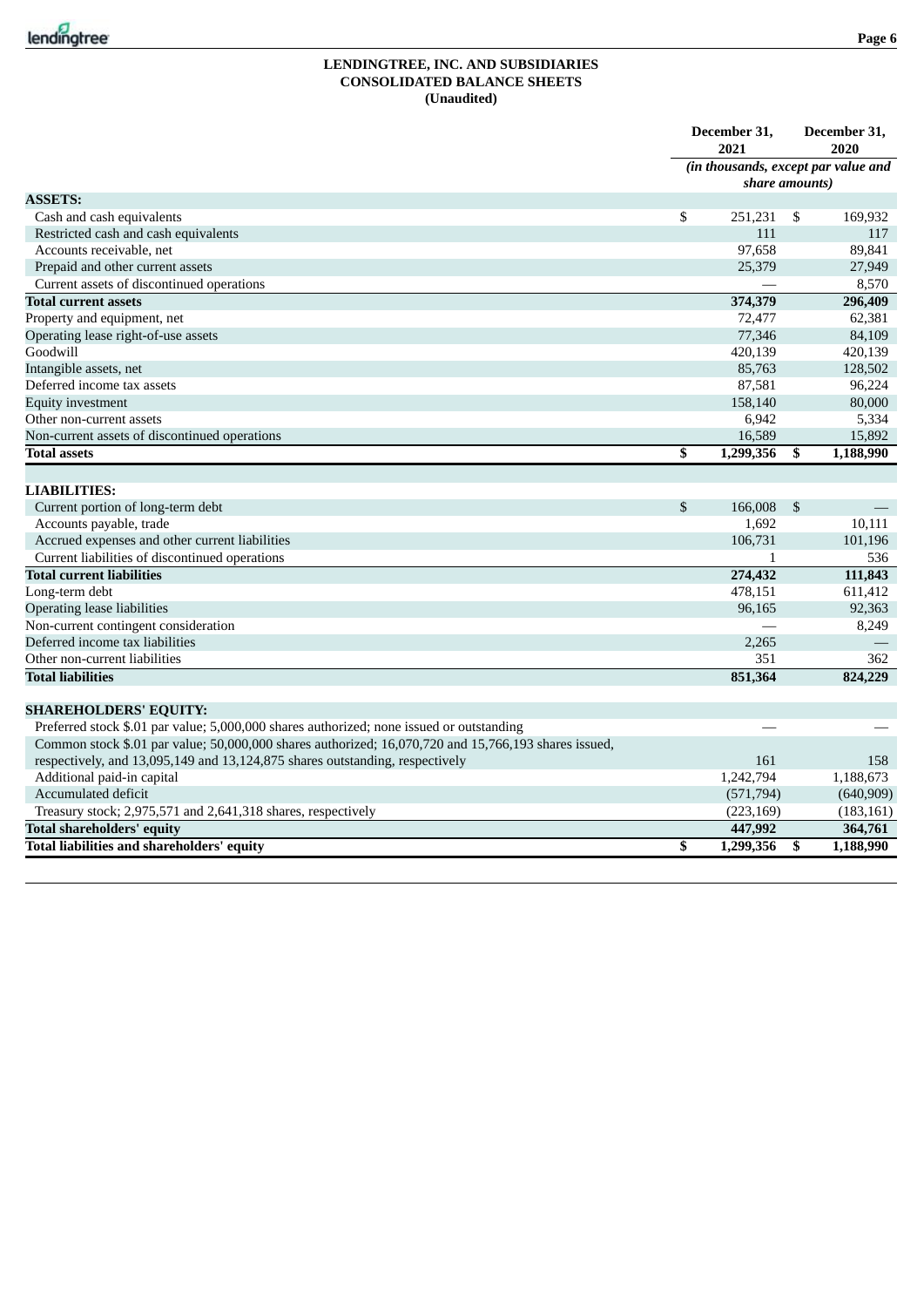## **LENDINGTREE, INC. AND SUBSIDIARIES CONSOLIDATED STATEMENTS OF CASH FLOWS (Unaudited)**

|                                                                                                 |                    | Year Ended December 31, |     |                          |
|-------------------------------------------------------------------------------------------------|--------------------|-------------------------|-----|--------------------------|
|                                                                                                 | 2021               | 2020                    |     | 2019                     |
|                                                                                                 |                    | (in thousands)          |     |                          |
| Cash flows from operating activities attributable to continuing operations:                     |                    |                         |     |                          |
| Net income (loss) and comprehensive income (loss)                                               | \$<br>69,115       | \$<br>$(48,255)$ \$     |     | 17,828                   |
| Less: Loss from discontinued operations, net of tax                                             | 4,023              | 25,689                  |     | 21,632                   |
| Income (loss) from continuing operations                                                        | 73,138             | (22, 566)               |     | 39,460                   |
| Adjustments to reconcile income from continuing operations to net cash provided by              |                    |                         |     |                          |
| operating activities attributable to continuing operations:                                     |                    |                         |     |                          |
| Loss (gain) on impairments and disposal of assets                                               | 3,465              | 1,160                   |     | (695)                    |
| Amortization of intangibles                                                                     | 42,738             | 53,078                  |     | 55,241                   |
| Depreciation                                                                                    | 17,910             | 14,201                  |     | 10,998                   |
| Non-cash compensation expense                                                                   | 68,555             | 53,733                  |     | 52,167                   |
| Deferred income taxes                                                                           | 10,908             | (9,628)                 |     | (8, 555)                 |
| Change in fair value of contingent consideration                                                | (8, 249)           | 5,327                   |     | 28,402                   |
| Gain on investments                                                                             | (123, 272)         |                         |     |                          |
| Bad debt expense<br>Amortization of debt issuance costs                                         | 2,472<br>5,992     | 1,785<br>3,474          |     | 1,697<br>1,974           |
| Write-off of previously-capitalized debt issuance costs                                         | 1,066              |                         |     | 333                      |
| Amortization of debt discount                                                                   | 30,695             | 19,570                  |     | 12,016                   |
| Loss on extinguishment of debt                                                                  |                    | 7,768                   |     |                          |
| Reduction in carrying amount of ROU asset, offset by change in operating lease liabilities      | 12,807             | 8,888                   |     | 213                      |
| Changes in current assets and liabilities:                                                      |                    |                         |     |                          |
| Accounts receivable                                                                             | (10, 289)          | 21,861                  |     | (22, 457)                |
| Prepaid and other current assets                                                                | (4,902)            | (952)                   |     | (3,258)                  |
| Accounts payable, accrued expenses and other current liabilities                                | (1,537)            | (8,013)                 |     | (2,322)                  |
| Current contingent consideration                                                                |                    | (25, 787)               |     | (12,500)                 |
| Income taxes receivable                                                                         | 10,680             | (10, 598)               |     | 4,548                    |
| Other, net                                                                                      | (921)              | (2,002)                 |     | (88)                     |
| Net cash provided by operating activities attributable to continuing operations                 | 131,256            | 111,299                 |     | 157,174                  |
| Cash flows from investing activities attributable to continuing operations:                     |                    |                         |     |                          |
| Capital expenditures                                                                            | (35,065)           | (42, 149)               |     | (20, 041)                |
| Proceeds from the sale of fixed assets                                                          |                    |                         |     | 24,077                   |
| Purchase of equity investment                                                                   | (1,180)            | (80,000)                |     |                          |
| Proceeds from the sale of equity investment                                                     | 46,312             |                         |     |                          |
| Acquisition of ValuePenguin, net of cash acquired                                               |                    |                         |     | (105, 578)               |
| Acquisition of QuoteWizard, net of cash acquired                                                |                    |                         |     | 482                      |
| Net cash provided by (used in) investing activities attributable to continuing operations       | 10,067             | (122, 149)              |     | (101,060)                |
| Cash flows from financing activities attributable to continuing operations:                     |                    |                         |     |                          |
| Payments related to net-share settlement of stock-based compensation, net of proceeds from      |                    |                         |     |                          |
| exercise of stock options                                                                       | (14, 423)          | (3,910)                 |     | (8,406)                  |
| Purchase of treasury stock                                                                      | (40,008)           |                         |     | (5, 470)                 |
| Proceeds from the issuance of 0.50% Convertible Senior Notes                                    |                    | 575,000                 |     |                          |
| Repurchase of 0.625% Convertible Senior Notes                                                   |                    | (233, 862)              |     |                          |
| Payment of convertible note hedge on the 0.50% Convertible Senior Notes                         |                    | (124,200)               |     |                          |
| Termination of convertible note hedge on the 0.625% Convertible Senior Notes                    |                    | 109,881                 |     |                          |
| Proceeds from the sale of warrants related to the 0.50% Convertible Senior Notes                |                    | 61,180                  |     | $\overline{\phantom{0}}$ |
| Termination of warrants related to the 0.625% Convertible Senior Notes                          |                    | (94, 292)               |     |                          |
| Net repayment of revolving credit facility                                                      |                    | (75,000)                |     | (50,000)                 |
| Payment of debt issuance costs                                                                  | (6, 385)           | (16, 568)               |     | (2,518)                  |
| Payment of original issue discount on undrawn term loan<br>Contingent consideration payments    | (2,500)            | (4,755)                 |     | (21, 275)                |
| Other financing activities                                                                      | (31)               | (184)                   |     |                          |
| Net cash (used in) provided by financing activities attributable to continuing operations       | (63, 347)          | 193,290                 |     | (9)<br>(87, 678)         |
| Total cash provided by (used in) continuing operations                                          |                    |                         |     |                          |
| Discontinued operations:                                                                        | 77,976             | 182,440                 |     | (31, 564)                |
| Net cash provided by (used in) operating activities attributable to discontinued operations     | 3,317              |                         |     | (13,255)                 |
| Total cash provided by (used in) discontinued operations                                        | 3,317              | (72, 730)               |     |                          |
| Net increase (decrease) in cash, cash equivalents, restricted cash, and restricted cash         |                    | (72, 730)               |     | (13,255)                 |
| equivalents                                                                                     | 81,293             | 109,710                 |     | (44, 819)                |
|                                                                                                 | 170,049            |                         |     |                          |
| Cash, cash equivalents, restricted cash, and restricted cash equivalents at beginning of period |                    | 60,339                  |     | 105,158                  |
| Cash, cash equivalents, restricted cash, and restricted cash equivalents at end of period       | \$<br>251,342      | \$<br>170,049           | \$  | 60,339                   |
|                                                                                                 |                    |                         |     |                          |
| <b>Non-cash investing activities:</b>                                                           |                    |                         |     |                          |
| (Decrease) increase in capital expenditures included in accounts payable and accrued            |                    |                         |     |                          |
| expenses<br>Capital additions from tenant improvement allowance                                 | \$<br>$(4,793)$ \$ | 4,196                   | -\$ | (946)<br>1,111           |
| <b>Supplemental cash flow information:</b>                                                      |                    |                         |     |                          |
|                                                                                                 |                    |                         |     |                          |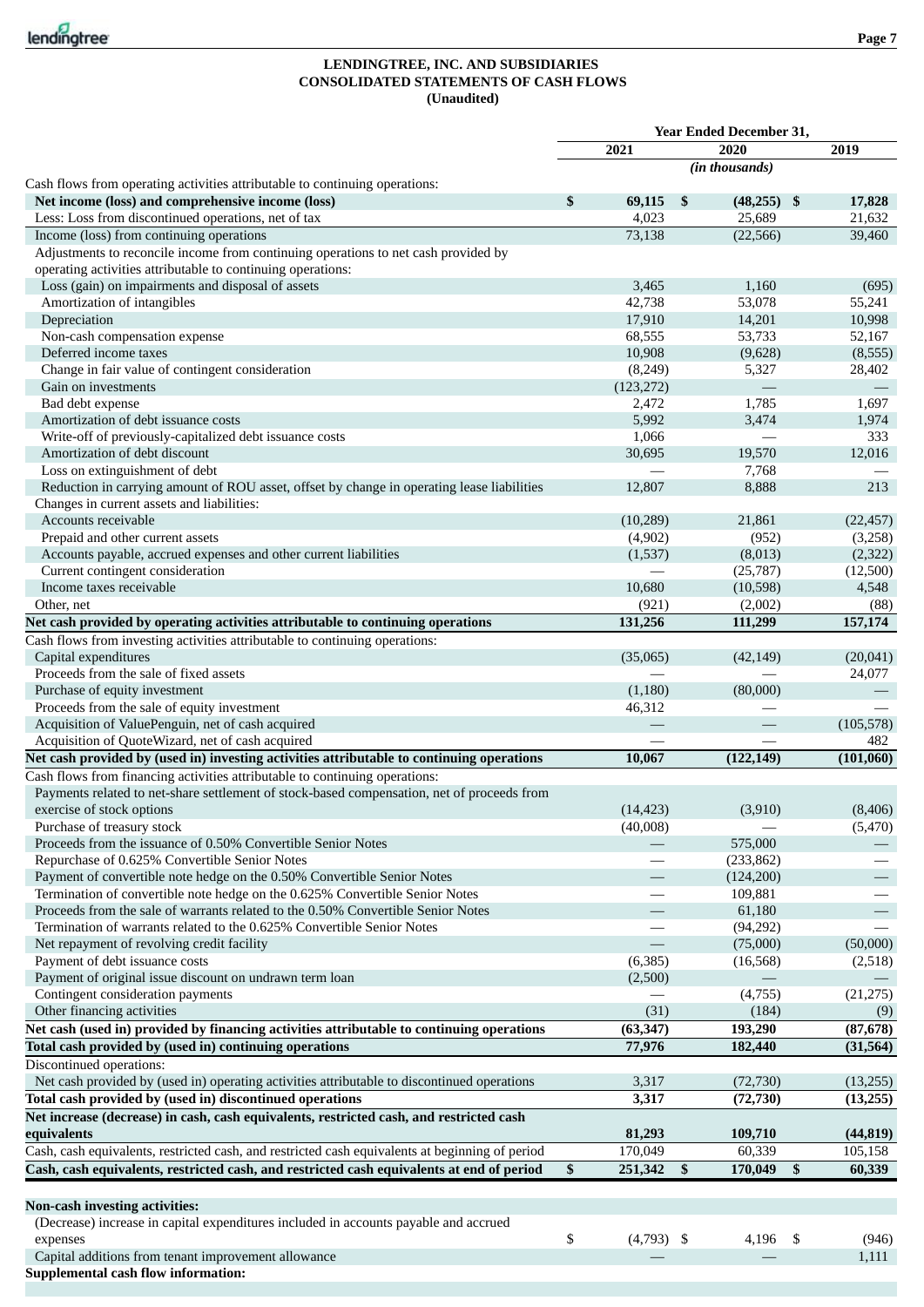| Interest paid       | 8,912  | 741 | 7,005 |
|---------------------|--------|-----|-------|
| Income tax payments | 186    | 561 | 25    |
| Income tax refunds  | 10,503 | 60  | 4,743 |
|                     |        |     |       |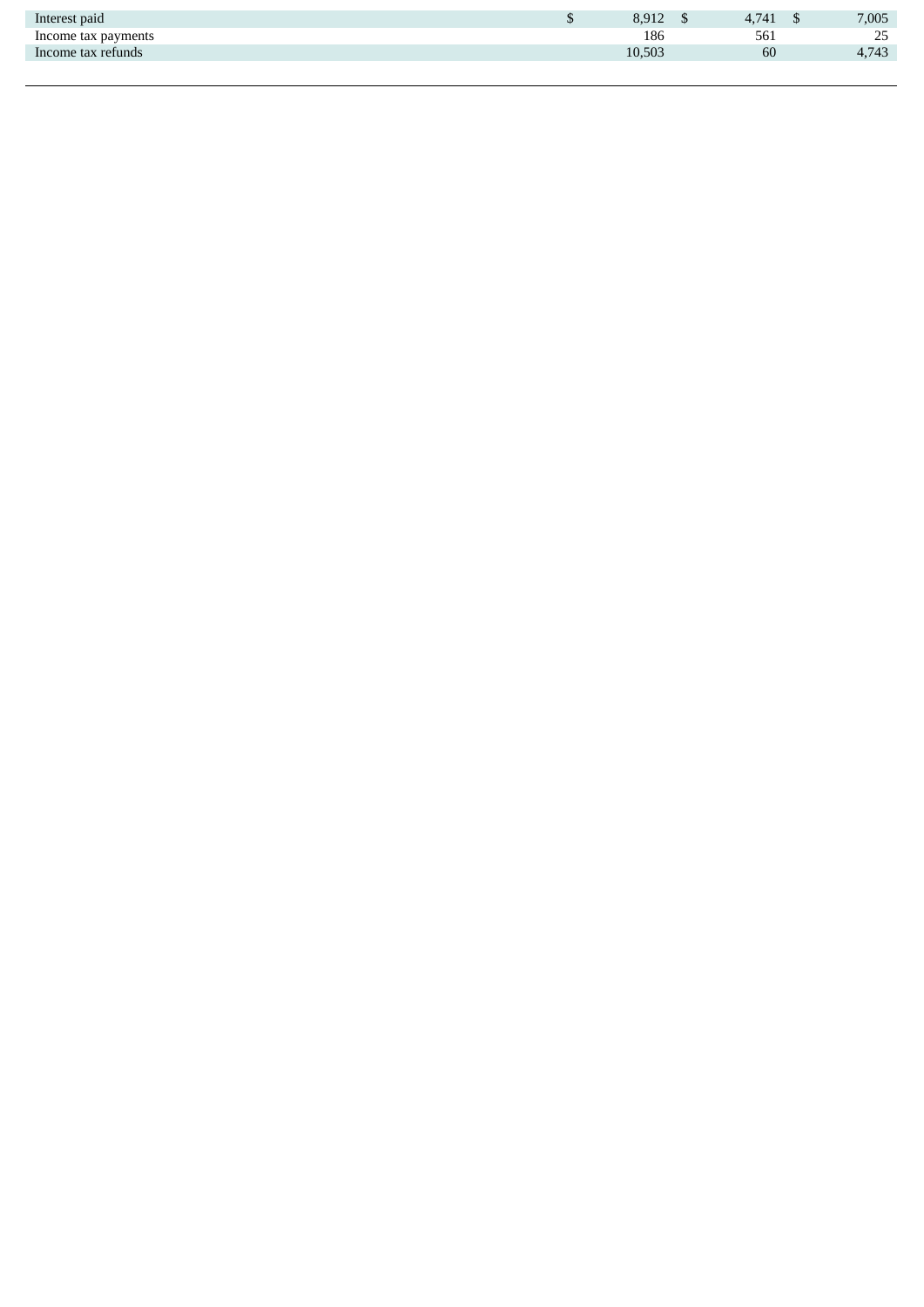## **Variable Marketing Expense**

Below is a reconciliation of selling and marketing expense to variable marketing expense. See "Lending Tree's Principles of Financial Reporting" for further discussion of the Company's use of this non-GAAP measure.

|                                                    |  |              |  | <b>Three Months Ended</b> | <b>Twelve Months Ended</b> |              |  |           |              |           |
|----------------------------------------------------|--|--------------|--|---------------------------|----------------------------|--------------|--|-----------|--------------|-----------|
|                                                    |  | December 31, |  | September 30,             | December 31,               | December 31. |  |           | December 31, |           |
|                                                    |  | 2021         |  | 2021                      |                            | 2020         |  | 2021      | 2020         |           |
|                                                    |  |              |  |                           |                            |              |  |           |              |           |
| Selling and marketing expense                      |  | 184,847      |  | 206,475                   |                            | 153,275      |  | 773,990   |              | 617,404   |
| Non-variable selling and marketing expense $(1)$   |  | (15,053)     |  | (14, 928)                 |                            | (13, 248)    |  | (57, 351) |              | (49, 652) |
| Cost of advertising re-sold to third parties $(2)$ |  |              |  |                           |                            |              |  |           |              | 1,086     |
| Variable marketing expense                         |  | 169.794      |  | 191,547                   |                            | 140.027      |  | 716.639   |              | 568,838   |

(1) Represents the portion of selling and marketing expense not attributable to variable costs paid for advertising, direct marketing and related expenses. Includes overhead, fixed costs and personnel-related expenses.

(2) Represents the portion of cost of revenue attributable to costs paid for advertising re-sold to third parties. Excludes overhead, fixed costs, and personnel-related expenses.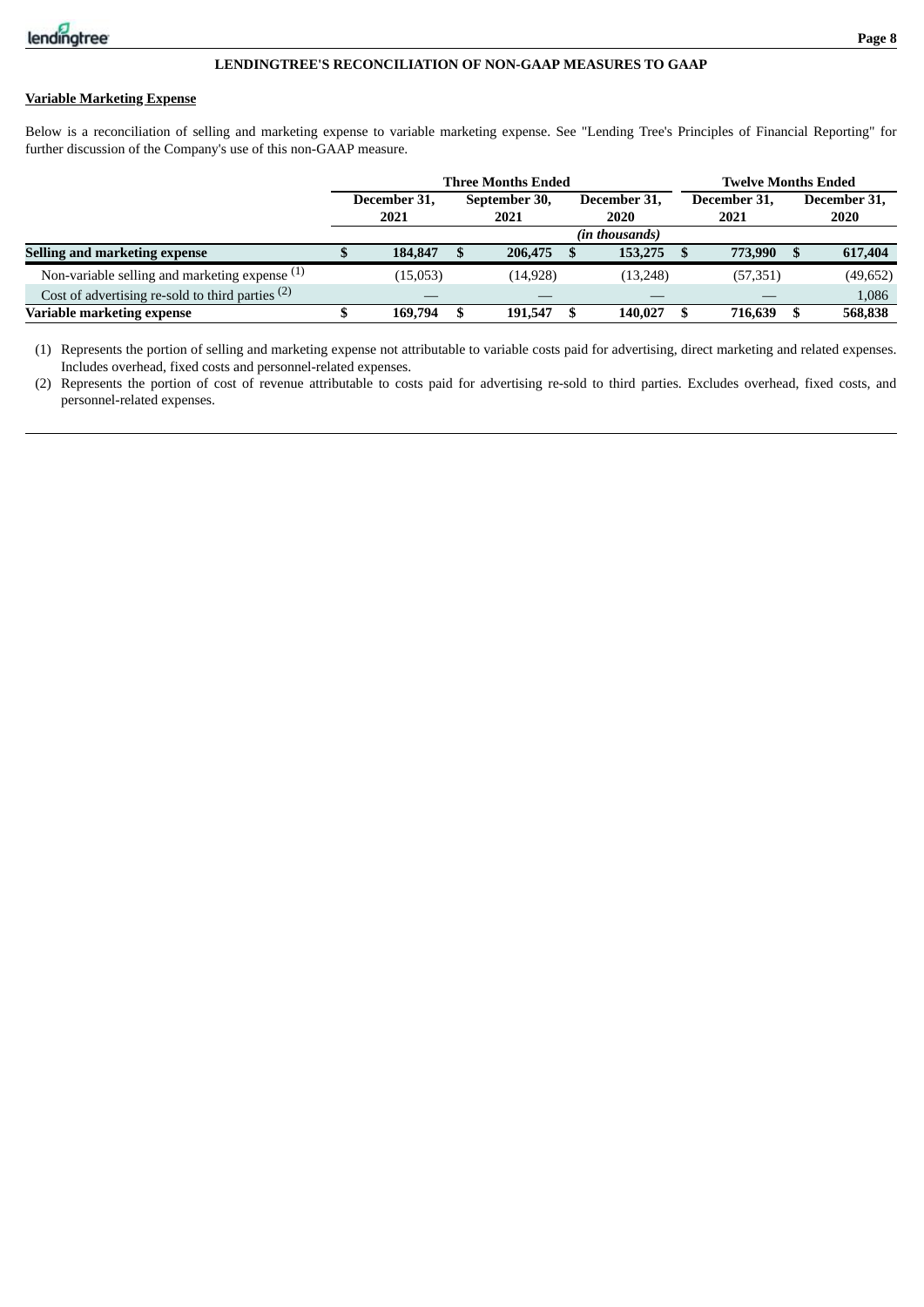

## **Variable Marketing Margin**

Below is a reconciliation of net income (loss) from continuing operations to variable marketing margin and net income (loss) from continuing operations % of revenue to variable marketing margin % of revenue. See "LendingTree's Principles of Financial Reporting" for further discussion of the Company's use of these non-GAAP measures.

|                                                    |    |                      | <b>Three Months Ended</b> |                                    | <b>Twelve Months Ended</b> |                      |                      |           |  |
|----------------------------------------------------|----|----------------------|---------------------------|------------------------------------|----------------------------|----------------------|----------------------|-----------|--|
|                                                    |    | December 31,<br>2021 | September 30,<br>2021     | December 31,<br>2020               |                            | December 31,<br>2021 | December 31,<br>2020 |           |  |
|                                                    |    |                      |                           | (in thousands, except percentages) |                            |                      |                      |           |  |
| Net income (loss) from continuing operations       | S  | 48,432               | \$<br>(4, 406)            | \$<br>(8, 117)                     | S                          | 73,138               | \$                   | (22, 566) |  |
| Net income (loss) from continuing operations       |    |                      |                           |                                    |                            |                      |                      |           |  |
| % of revenue                                       |    | 19%                  | (1)%                      | $(4)\%$                            |                            | 7%                   |                      | (2)%      |  |
|                                                    |    |                      |                           |                                    |                            |                      |                      |           |  |
| Adjustments to reconcile to variable marketing     |    |                      |                           |                                    |                            |                      |                      |           |  |
| margin:                                            |    |                      |                           |                                    |                            |                      |                      |           |  |
| Cost of revenue                                    |    | 14,448               | 15,020                    | 13,558                             |                            | 57,297               |                      | 54,494    |  |
| Cost of advertising re-sold to third parties $(1)$ |    |                      |                           |                                    |                            |                      |                      | (1,086)   |  |
| Non-variable selling and marketing expense (2)     |    | 15,053               | 14,928                    | 13,248                             |                            | 57,351               |                      | 49,652    |  |
| General and administrative expense                 |    | 38,546               | 40,126                    | 34,825                             |                            | 153,472              |                      | 129,101   |  |
| Product development                                |    | 13,723               | 13,384                    | 10,384                             |                            | 52,865               |                      | 43,636    |  |
| Depreciation                                       |    | 4,941                | 4,808                     | 3,738                              |                            | 17,910               |                      | 14,201    |  |
| Amortization of intangibles                        |    | 9,771                | 10,345                    | 12,475                             |                            | 42,738               |                      | 53,078    |  |
| Change in fair value of contingent consideration   |    |                      | (196)                     | (2,384)                            |                            | (8,249)              |                      | 5,327     |  |
| Severance                                          |    | 6                    | 47                        | 105                                |                            | 53                   |                      | 295       |  |
| Litigation settlements and contingencies           |    | 32                   | 22                        | 40                                 |                            | 392                  |                      | (943)     |  |
| Interest expense, net                              |    | 14,986               | 11,826                    | 9,894                              |                            | 46,867               |                      | 36,300    |  |
| Other income                                       |    | (83,200)             |                           | (369)                              |                            | (123, 272)           |                      | (376)     |  |
| Income tax expense (benefit)                       |    | 11,753               | (1)                       | (5,095)                            |                            | 11,298               |                      | (19,961)  |  |
| Variable marketing margin                          | \$ | 88,491               | \$<br>105,903             | \$<br>82,302                       | \$                         | 381,860              | \$                   | 341,152   |  |
| Variable marketing margin % of revenue             |    | 34%                  | 36%                       | 37%                                |                            | 35%                  |                      | 37%       |  |

(1) Represents the portion of cost of revenue attributable to costs paid for advertising re-sold to third parties. Excludes overhead, fixed costs, and personnel-related expenses.

(2) Represents the portion of selling and marketing expense not attributable to variable costs paid for advertising, direct marketing and related expenses. Includes overhead, fixed costs and personnel-related expenses.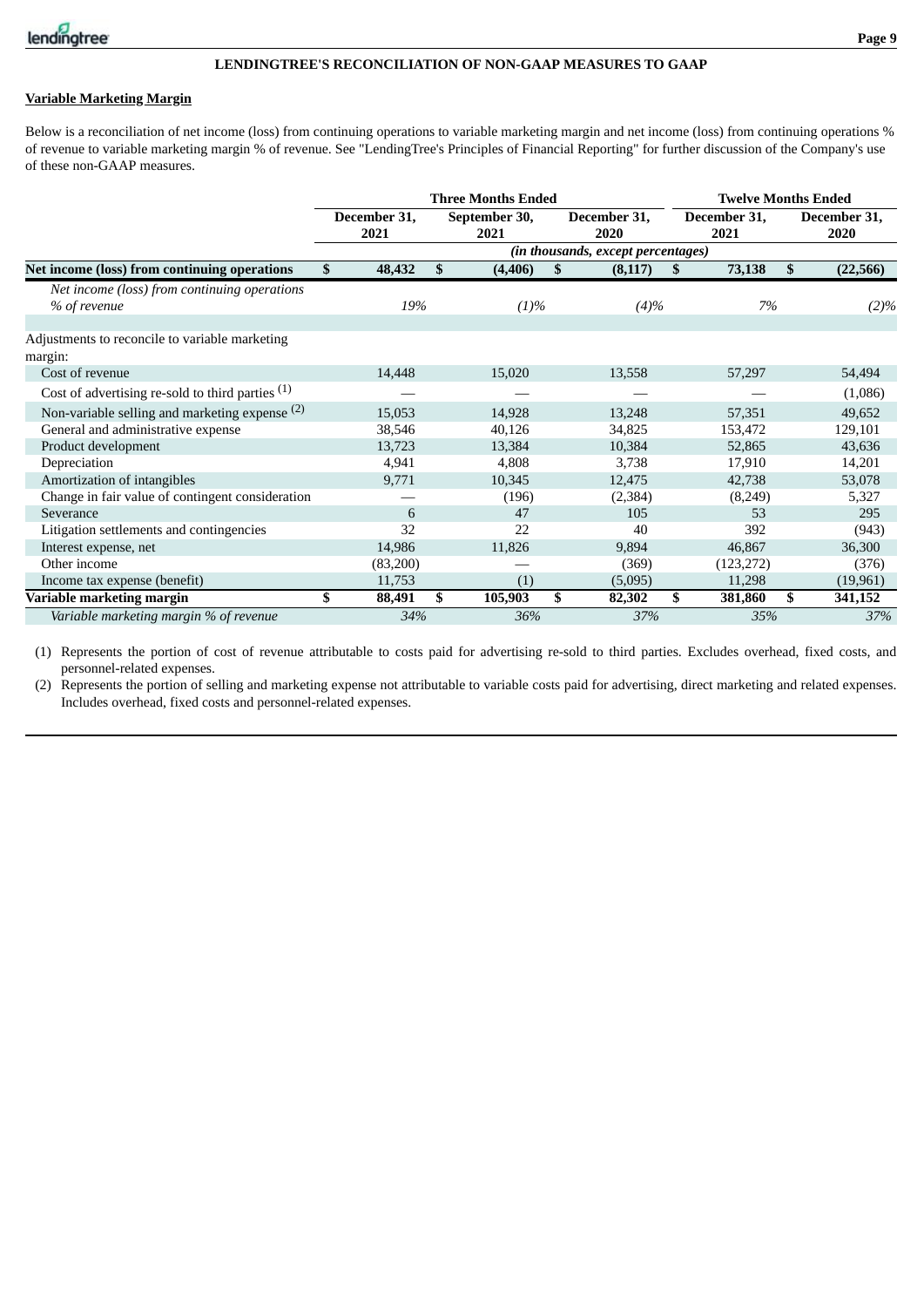

## **Adjusted EBITDA**

Below is a reconciliation of net income (loss) from continuing operations to adjusted EBITDA and net income (loss) from continuing operations % of revenue to adjusted EBITDA % of revenue. See "LendingTree's Principles of Financial Reporting" for further discussion of the Company's use of these non-GAAP measures.

|                                                  |                      | <b>Three Months Ended</b> |     | <b>Twelve Months Ended</b>         |                      |            |    |                      |
|--------------------------------------------------|----------------------|---------------------------|-----|------------------------------------|----------------------|------------|----|----------------------|
|                                                  | December 31,<br>2021 | September 30,<br>2021     |     | December 31,<br>2020               | December 31,<br>2021 |            |    | December 31,<br>2020 |
|                                                  |                      |                           |     | (in thousands, except percentages) |                      |            |    |                      |
| Net income (loss) from continuing operations     | \$<br>48,432         | \$<br>(4, 406)            | SS. | (8, 117)                           | SS-                  | 73,138     | \$ | (22, 566)            |
| Net income (loss) from continuing operations     |                      |                           |     |                                    |                      |            |    |                      |
| % of revenue                                     | 19%                  | (1)%                      |     | $(4)\%$                            |                      | 7%         |    | $(2)\%$              |
| Adjustments to reconcile to adjusted EBITDA:     |                      |                           |     |                                    |                      |            |    |                      |
| Amortization of intangibles                      | 9,771                | 10,345                    |     | 12,475                             |                      | 42,738     |    | 53,078               |
| Depreciation                                     | 4,941                | 4,808                     |     | 3,738                              |                      | 17,910     |    | 14,201               |
| Severance                                        | 6                    | 47                        |     | 105                                |                      | 53         |    | 295                  |
| Loss on impairments and disposal of assets       | 814                  | 1,251                     |     | 474                                |                      | 3,465      |    | 1,160                |
| Gain on investments                              | (83,200)             |                           |     |                                    |                      | (123, 272) |    |                      |
| Non-cash compensation expense                    | 16,751               | 17,074                    |     | 14,497                             |                      | 68,555     |    | 53,733               |
| Costs of secondary public offering               |                      |                           |     | 863                                |                      |            |    | 863                  |
| Change in fair value of contingent consideration |                      | (196)                     |     | (2, 384)                           |                      | (8,249)    |    | 5,327                |
| Acquisition expense                              | 430                  | 227                       |     | (188)                              |                      | 1,796      |    | 2,217                |
| Litigation settlements and contingencies         | 32                   | 22                        |     | 40                                 |                      | 392        |    | (943)                |
| Interest expense, net                            | 14,986               | 11,826                    |     | 9,894                              |                      | 46,867     |    | 36,300               |
| Income tax expense (benefit)                     | 11,753               | (1)                       |     | (5,095)                            |                      | 11,298     |    | (19,961)             |
| <b>Adjusted EBITDA</b>                           | 24,716               | \$<br>40,997              | \$  | 26,302                             | \$                   | 134,691    | \$ | 123,704              |
| Adjusted EBITDA % of revenue                     | 10%                  | 14%                       |     | 12%                                |                      | 12%        |    | 14%                  |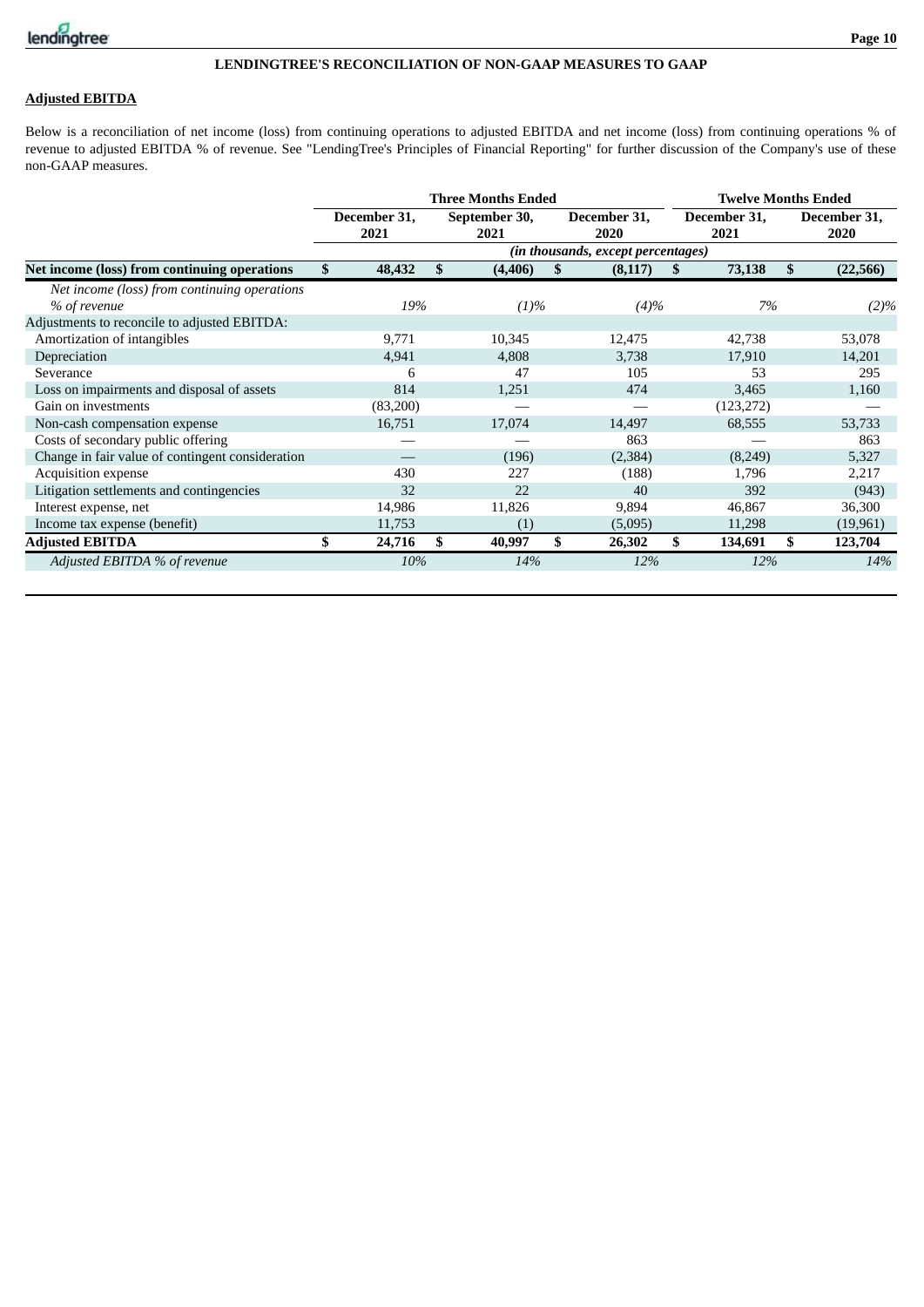## **Adjusted Net Income**

Below is a reconciliation of net income (loss) from continuing operations to adjusted net (loss) income and net income (loss) per diluted share from continuing operations to adjusted net (loss) income per share. See "LendingTree's Principles of Financial Reporting" for further discussion of the Company's use of these non-GAAP measures.

|                                                     |                      |              | <b>Three Months Ended</b> |                           |                                          | <b>Twelve Months Ended</b> |                      |                           |                      |  |  |
|-----------------------------------------------------|----------------------|--------------|---------------------------|---------------------------|------------------------------------------|----------------------------|----------------------|---------------------------|----------------------|--|--|
|                                                     | December 31,<br>2021 |              | September 30,<br>2021     |                           | December 31,<br>2020                     |                            | December 31,<br>2021 |                           | December 31,<br>2020 |  |  |
|                                                     |                      |              |                           |                           | (in thousands, except per share amounts) |                            |                      |                           |                      |  |  |
| Net income (loss) from continuing operations        | \$<br>48,432         | $\mathbf{s}$ | $(4, 406)$ \$             |                           | $(8,117)$ \$                             |                            | 73,138               | $\boldsymbol{\mathsf{s}}$ | (22, 566)            |  |  |
| Adjustments to reconcile to adjusted net (loss)     |                      |              |                           |                           |                                          |                            |                      |                           |                      |  |  |
| income:                                             |                      |              |                           |                           |                                          |                            |                      |                           |                      |  |  |
| Severance                                           | 6                    |              | 47                        |                           | 105                                      |                            | 53                   |                           | 295                  |  |  |
| Loss on impairments and disposal of assets          | 814                  |              | 1,251                     |                           | 474                                      |                            | 3,465                |                           | 1,160                |  |  |
| Gain in investments                                 | (83,200)             |              |                           |                           |                                          |                            | (123, 272)           |                           |                      |  |  |
| Non-cash compensation                               | 16,751               |              | 17,074                    |                           | 14,497                                   |                            | 68,555               |                           | 53,733               |  |  |
| Costs of secondary public offering                  |                      |              |                           |                           | 863                                      |                            |                      |                           | 863                  |  |  |
| Change in fair value of contingent consideration    |                      |              | (196)                     |                           | (2, 384)                                 |                            | (8, 249)             |                           | 5,327                |  |  |
| Acquisition expense                                 | 430                  |              | 227                       |                           | (188)                                    |                            | 1,796                |                           | 2,217                |  |  |
| Litigation settlements and contingencies            | 32                   |              | 22                        |                           | 40                                       |                            | 392                  |                           | (943)                |  |  |
| Loss on extinguishment of debt                      |                      |              |                           |                           |                                          |                            |                      |                           | 7,768                |  |  |
| Income tax expense (benefit) from adjusted items    | 16,980               |              | (4,687)                   |                           | (3,402)                                  |                            | 14,968               |                           | (17, 880)            |  |  |
| Excess tax (benefit) deficit from stock-based       |                      |              |                           |                           |                                          |                            |                      |                           |                      |  |  |
| compensation                                        | (2,046)              |              | 938                       |                           | (51)                                     |                            | (9,401)              |                           | (2,033)              |  |  |
| Income tax benefit from CARES Act                   |                      |              |                           |                           |                                          |                            |                      |                           | (6, 104)             |  |  |
| <b>Adjusted net (loss) income</b>                   | \$<br>(1,801)        | \$           | 10,270                    | \$                        | 1,837                                    | $\mathbf{s}$               | 21,445               | $\mathbf{s}$              | 21,837               |  |  |
|                                                     |                      |              |                           |                           |                                          |                            |                      |                           |                      |  |  |
| Net income (loss) per diluted share from            |                      |              |                           |                           |                                          |                            |                      |                           |                      |  |  |
| continuing operations                               | \$<br>3.57           | \$           | (0.33)                    | $\boldsymbol{\mathsf{s}}$ | (0.62)                                   | -\$                        | 5.34                 | \$                        | (1.73)               |  |  |
| Adjustments to reconcile net income (loss) from     |                      |              |                           |                           |                                          |                            |                      |                           |                      |  |  |
| continuing operations to adjusted net (loss) income | (3.71)               |              | 1.10                      |                           | 0.76                                     |                            | (3.77)               |                           | 3.41                 |  |  |
| Adjustments to reconcile effect of dilutive         |                      |              |                           |                           |                                          |                            |                      |                           |                      |  |  |
| securities                                          |                      |              | (0.02)                    |                           | (0.01)                                   |                            |                      |                           | (0.14)               |  |  |
| Adjusted net (loss) income per share                | \$<br>(0.14)         | \$           | 0.75                      | \$                        | 0.13                                     | \$                         | 1.57                 | \$                        | 1.54                 |  |  |
|                                                     |                      |              |                           |                           |                                          |                            |                      |                           |                      |  |  |
| Adjusted weighted average diluted shares            |                      |              |                           |                           |                                          |                            |                      |                           |                      |  |  |
| outstanding                                         | 13,212               |              | 13,707                    |                           | 14,163                                   |                            | 13,695               |                           | 14,150               |  |  |
| Effect of dilutive securities                       | (346)                |              | 439                       |                           | 1,112                                    |                            |                      |                           | 1,143                |  |  |
| Weighted average diluted shares outstanding         | 13,558               |              | 13,268                    |                           | 13,051                                   |                            | 13,695               |                           | 13,007               |  |  |
| Effect of dilutive securities                       | 346                  |              |                           |                           |                                          |                            | 496                  |                           |                      |  |  |
| Weighted average basic shares outstanding           | 13,212               |              | 13,268                    |                           | 13,051                                   |                            | 13,199               |                           | 13,007               |  |  |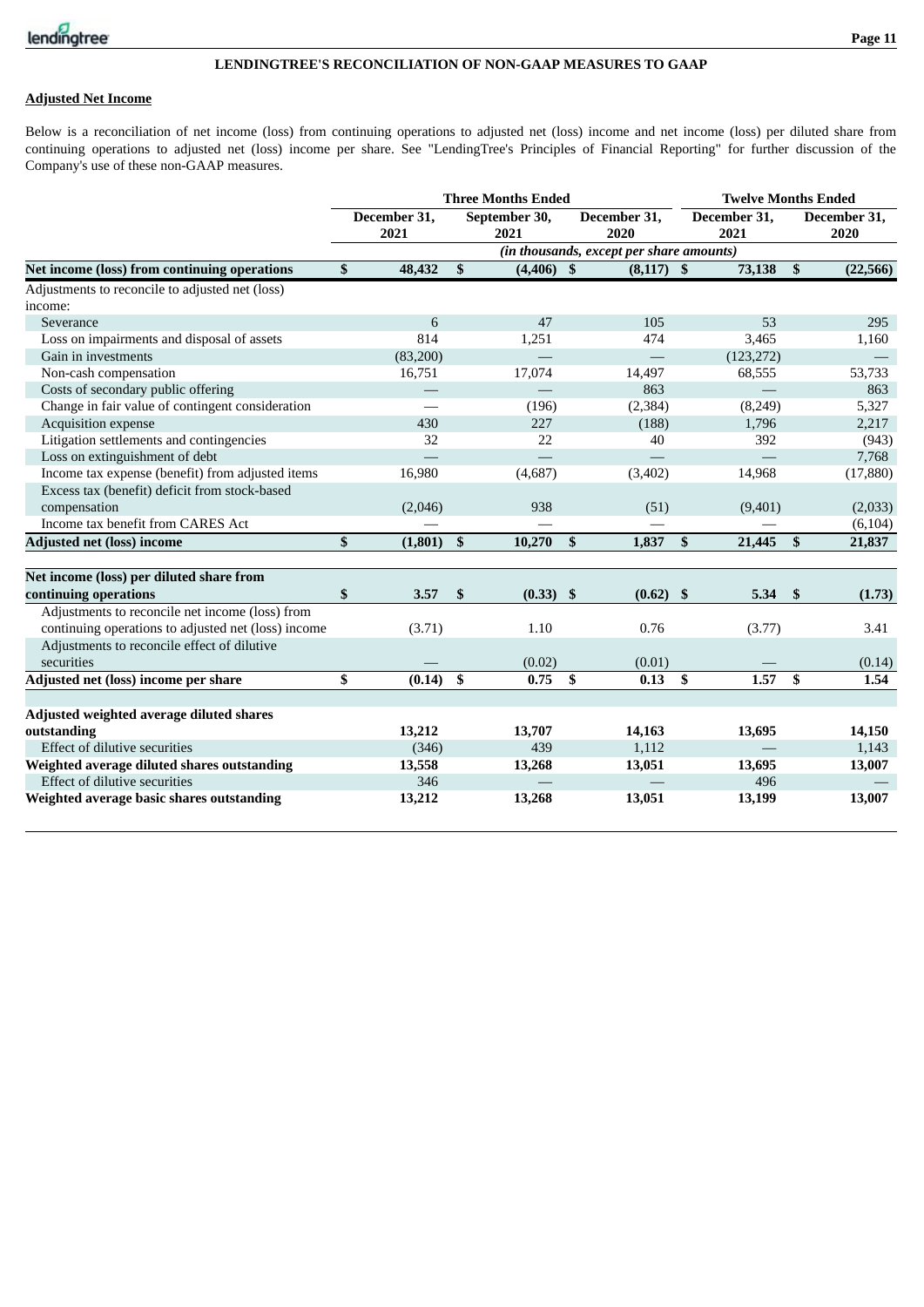

#### **LENDINGTREE'S PRINCIPLES OF FINANCIAL REPORTING**

LendingTree reports the following non-GAAP measures as supplemental to GAAP:

- Variable marketing margin, including variable marketing expense
- Variable marketing margin % of revenue
- Earnings Before Interest, Taxes, Depreciation and Amortization, as adjusted for certain items discussed below ("Adjusted EBITDA")
- Adjusted EBITDA % of revenue
- Adjusted net income
- Adjusted net income per share

Variable marketing margin is a measure of the efficiency of the Company's operating model, measuring revenue after subtracting variable marketing and advertising costs that directly influence revenue. The Company's operating model is highly sensitive to the amount and efficiency of variable marketing expenditures, and the Company's proprietary systems are able to make rapidly changing decisions concerning the deployment of variable marketing expenditures (primarily but not exclusively online and mobile advertising placement) based on proprietary and sophisticated analytics. Variable marketing margin and variable marketing margin % of revenue are primary metrics by which the Company measures the effectiveness of its marketing efforts.

Adjusted EBITDA and adjusted EBITDA % of revenue are primary metrics by which LendingTree evaluates the operating performance of its businesses, on which its marketing expenditures and internal budgets are based and, in the case of adjusted EBITDA, by which management and many employees are compensated in most years.

Adjusted net income and adjusted net income per share supplement GAAP income from continuing operations and GAAP income per diluted share from continuing operations by enabling investors to make period to period comparisons of those components of the nearest comparable GAAP measures that management believes better reflect the underlying financial performance of the Company's business operations during particular financial reporting periods. Adjusted net income and adjusted net income per share exclude certain amounts, such as non-cash compensation, non-cash asset impairment charges, gain/loss on disposal of assets, gain/loss on investments, restructuring and severance, litigation settlements and contingencies, acquisition and disposition income or expenses including with respect to changes in fair value of contingent consideration, gain/loss on extinguishment of debt, one-time items which are recognized and recorded under GAAP in particular periods but which might be viewed as not necessarily coinciding with the underlying business operations for the periods in which they are so recognized and recorded, the effects to income taxes of the aforementioned adjustments and any excess tax benefit or expense associated with stock-based compensation recorded in net income in conjunction with FASB pronouncement ASU 2016-09. LendingTree believes that adjusted net income and adjusted net income per share are useful financial indicators that provide a different view of the financial performance of the Company than adjusted EBITDA (the primary metric by which LendingTree evaluates the operating performance of its businesses) and the GAAP measures of net income from continuing operations and GAAP income per diluted share from continuing operations.

These non-GAAP measures should be considered in addition to results prepared in accordance with GAAP, but should not be considered a substitute for or superior to GAAP results. LendingTree provides and encourages investors to examine the reconciling adjustments between the GAAP and non-GAAP measures set forth above.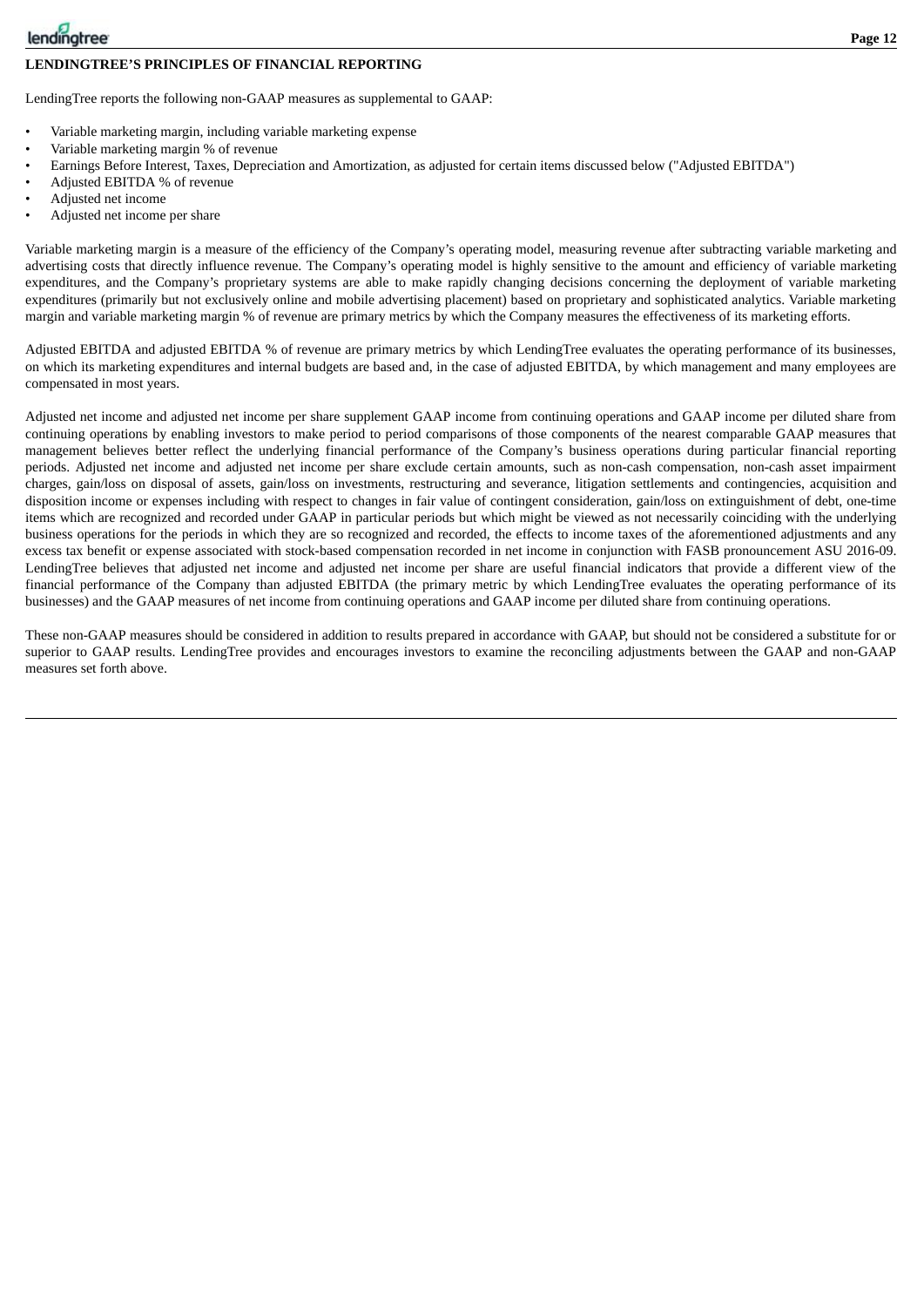Variable marketing margin is defined as revenue less variable marketing expense. Variable marketing expense is defined as the expense attributable to variable costs paid for advertising, direct marketing and related expenses, and excluding overhead, fixed costs and personnel-related expenses. The majority of these variable advertising costs are expressly intended to drive traffic to our websites and these variable advertising costs are included in selling and marketing expense on the Company's consolidated statements of operations and consolidated income.

EBITDA is defined as net income from continuing operations excluding interest, income taxes, amortization of intangibles and depreciation.

Adjusted EBITDA is defined as EBITDA excluding (1) non-cash compensation expense, (2) non-cash impairment charges, (3) gain/loss on disposal of assets, (4) gain/loss on investments, (5) restructuring and severance expenses, (6) litigation settlements and contingencies, (7) acquisitions and dispositions income or expense (including with respect to changes in fair value of contingent consideration), and (8) one-time items.

Adjusted net income is defined as net income (loss) from continuing operations excluding (1) non-cash compensation expense, (2) non-cash impairment charges, (3) gain/loss on disposal of assets, (4) gain/loss on investments, (5) restructuring and severance expenses, (6) litigation settlements and contingencies, (7) acquisitions and dispositions income or expense (including with respect to changes in fair value of contingent consideration), (8) gain/loss on extinguishment of debt, (9) one-time items, (10) the effects to income taxes of the aforementioned adjustments, and (11) any excess tax benefit or expense associated with stock-based compensation recorded in net income in conjunction with FASB pronouncement ASU 2016-09.

Adjusted net income per share is defined as adjusted net income divided by the adjusted weighted average diluted shares outstanding. For periods which the Company reports GAAP loss from continuing operations, the effects of potentially dilutive securities are excluded from the calculation of net loss per diluted share from continuing operations because their inclusion would have been anti-dilutive. In periods where the Company reports GAAP loss from continuing operations but reports positive non-GAAP adjusted net income, the effects of potentially dilutive securities are included in the denominator for calculating adjusted net income per share.

LendingTree endeavors to compensate for the limitations of these non-GAAP measures by also providing the comparable GAAP measures with equal or greater prominence and descriptions of the reconciling items, including quantifying such items, to derive the non-GAAP measures. These non-GAAP measures may not be comparable to similarly titled measures used by other companies.

#### **One-Time Items**

Adjusted EBITDA and adjusted net income are adjusted for one-time items, if applicable. Items are considered one-time in nature if they are non-recurring, infrequent or unusual, and have not occurred in the past two years or are not expected to recur in the next two years, in accordance with SEC rules. For the periods presented in this report, there are no adjustments for one-time items, except for the \$6.1 million income tax benefit from the CARES Act in Q1 2020 and the Q4 2020 expenses incurred in connection with a secondary public offering of our common stock by our largest shareholder, for which we did not receive any proceeds.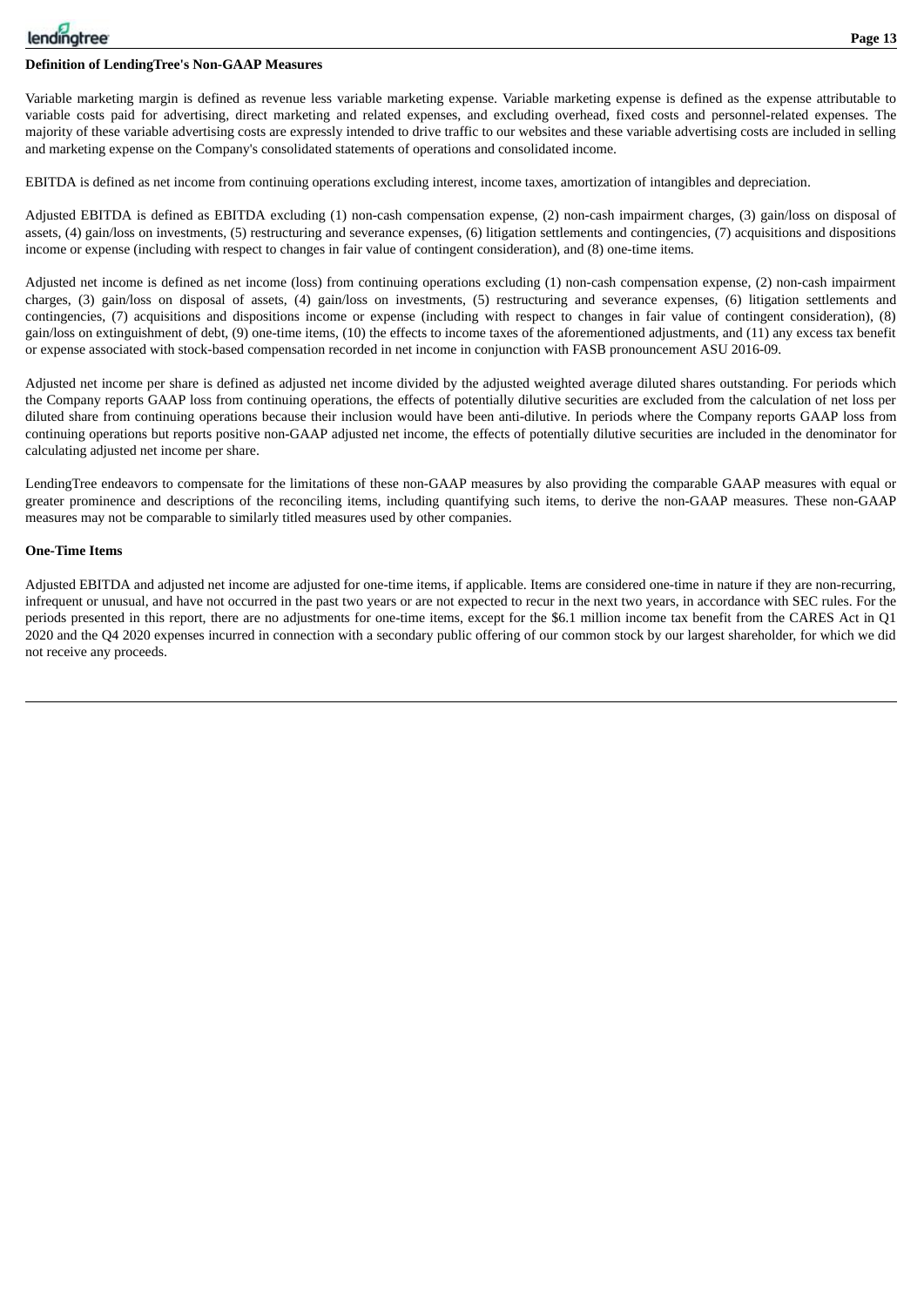## **Non-Cash Expenses That Are Excluded From LendingTree's Adjusted EBITDA and Adjusted Net Income**

Non-cash compensation expense consists principally of expense associated with the grants of restricted stock, restricted stock units and stock options. Noncash compensation expense also includes expense associated with employee stock purchase plans. These expenses are not paid in cash and LendingTree includes the related shares in its calculations of fully diluted shares outstanding. Upon settlement of restricted stock units, exercise of certain stock options or vesting of restricted stock awards, the awards may be settled on a net basis, with LendingTree remitting the required tax withholding amounts from its current funds. Cash expenditures for employer payroll taxes on non-cash compensation are included within adjusted EBITDA and adjusted net income.

Amortization of intangibles are non-cash expenses relating primarily to acquisitions. At the time of an acquisition, the intangible assets of the acquired company, such as purchase agreements, technology and customer relationships, are valued and amortized over their estimated lives. Amortization of intangibles are only excluded from adjusted EBITDA, except for the \$6.1 million income tax benefit from the CARES Act in Q1 2020 and the Q4 2020 expenses incurred in connection with a secondary public offering of our common stock by our largest shareholder, for which we did not receive any proceeds.

## **Safe Harbor Statement Under the Private Securities Litigation Reform Act of 1995**

The matters contained in the discussion above may be considered to be "forward-looking statements" within the meaning of the Securities Act of 1933 and the Securities Exchange Act of 1934, as amended by the Private Securities Litigation Reform Act of 1995. Those statements include statements regarding the intent, belief or current expectations or anticipations of LendingTree and members of our management team. Factors currently known to management that could cause actual results to differ materially from those in forward-looking statements include the following: uncertainty regarding the duration and scope of the coronavirus referred to as COVID-19 pandemic; actions governments and businesses take in response to the pandemic, including actions that could affect levels of advertising activity; the impact of the pandemic and actions taken in response to the pandemic on national and regional economies and economic activity; the pace of recovery when the COVID-19 pandemic subsides; adverse conditions in the primary and secondary mortgage markets and in the economy, particularly interest rates; default rates on loans, particularly unsecured loans; demand by investors for unsecured personal loans; the effect of such demand on interest rates for personal loans and consumer demand for personal loans; seasonality of results; potential liabilities to secondary market purchasers; changes in the Company's relationships with network lenders, including dependence on certain key network lenders; breaches of network security or the misappropriation or misuse of personal consumer information; failure to provide competitive service; failure to maintain brand recognition; ability to attract and retain consumers in a cost-effective manner; the effects of potential acquisitions of other businesses, including the ability to integrate them successfully with LendingTree's existing operations; accounting rules related to contingent consideration and excess tax benefits or expenses on stock-based compensation that could materially affect earnings in future periods; ability to develop new products and services and enhance existing ones; competition; allegations of failure to comply with existing or changing laws, rules or regulations, or to obtain and maintain required licenses; failure of network lenders or other affiliated parties to comply with regulatory requirements; failure to maintain the integrity of systems and infrastructure; liabilities as a result of privacy regulations; failure to adequately protect intellectual property rights or allegations of infringement of intellectual property rights; and changes in management. These and additional factors to be considered are set forth under "Risk Factors" in our Annual Report on Form 10-K for the period ended December 31, 2020, in our Quarterly Report on Form 10-Q for the period ended September 30, 2021, and in our other filings with the Securities and Exchange Commission. LendingTree undertakes no obligation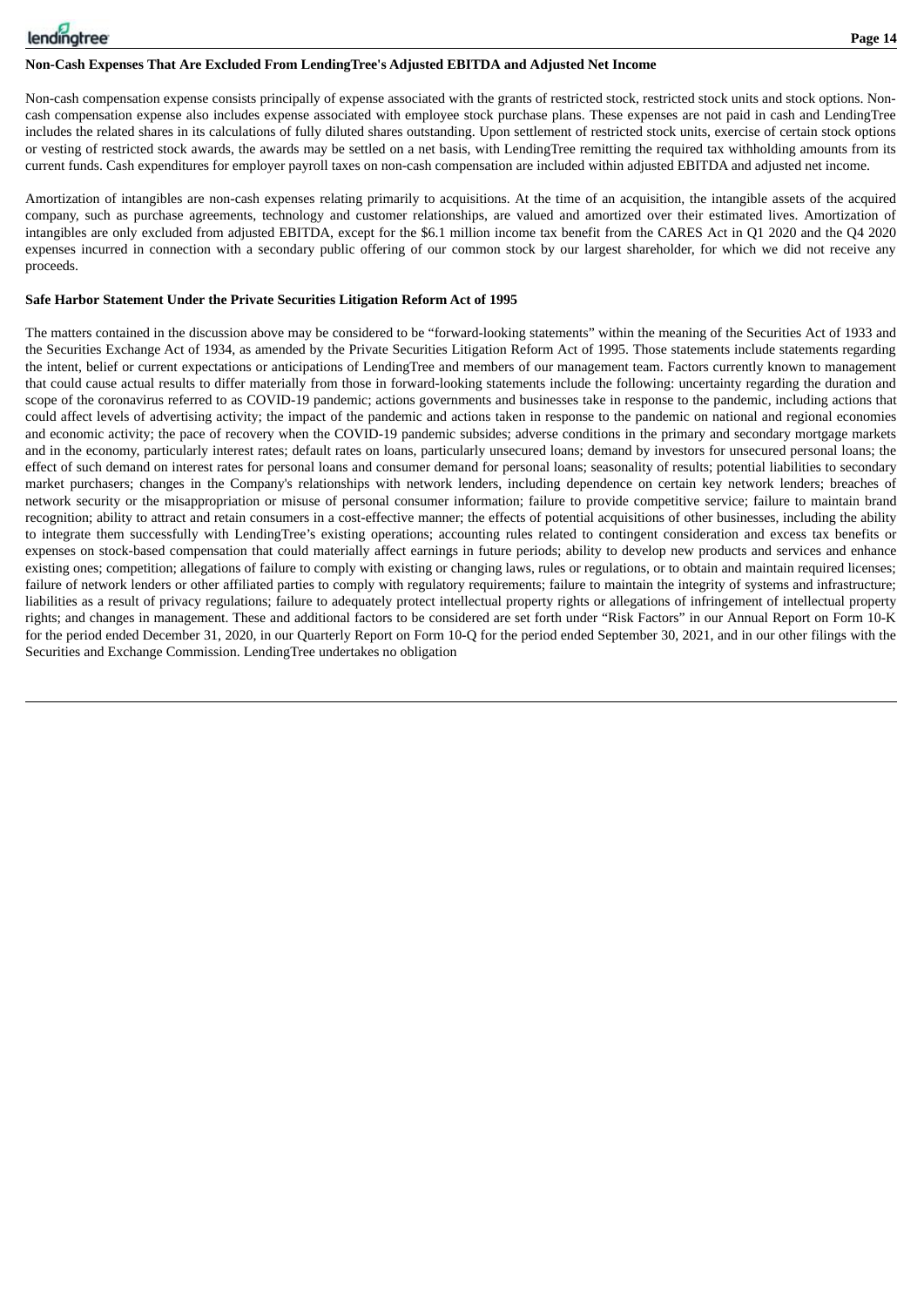

to update or revise forward-looking statements to reflect changed assumptions, the occurrence of unanticipated events or changes to future operating results or expectations.

## **About LendingTree, Inc.**

LendingTree, Inc. is the parent of LendingTree, LLC and several companies owned by LendingTree, LLC (collectively, "LendingTree" or the "Company").

LendingTree operates what it believes to be the leading online consumer platform that connects consumers with the choices they need to be confident in their financial decisions. The Company offers consumers tools and resources, including free credit scores, that facilitate comparison-shopping for mortgage loans, home equity loans and lines of credit, reverse mortgage loans, auto loans, credit cards, deposit accounts, personal loans, student loans, small business loans, insurance quotes and other related offerings. The Company primarily seeks to match in-market consumers with multiple providers on its marketplace who can provide them with competing quotes for loans, deposit products, insurance or other related offerings they are seeking. The Company also serves as a valued partner to lenders and other providers seeking an efficient, scalable and flexible source of customer acquisition with directly measurable benefits, by matching the consumer inquiries it generates with these providers.

LendingTree, Inc. is headquartered in Charlotte, NC. For more information, please visit *www.lendingtree.com*.

**Investor Relations:** investors@lendingtree.com

**Media Relations:** press@lendingtree.com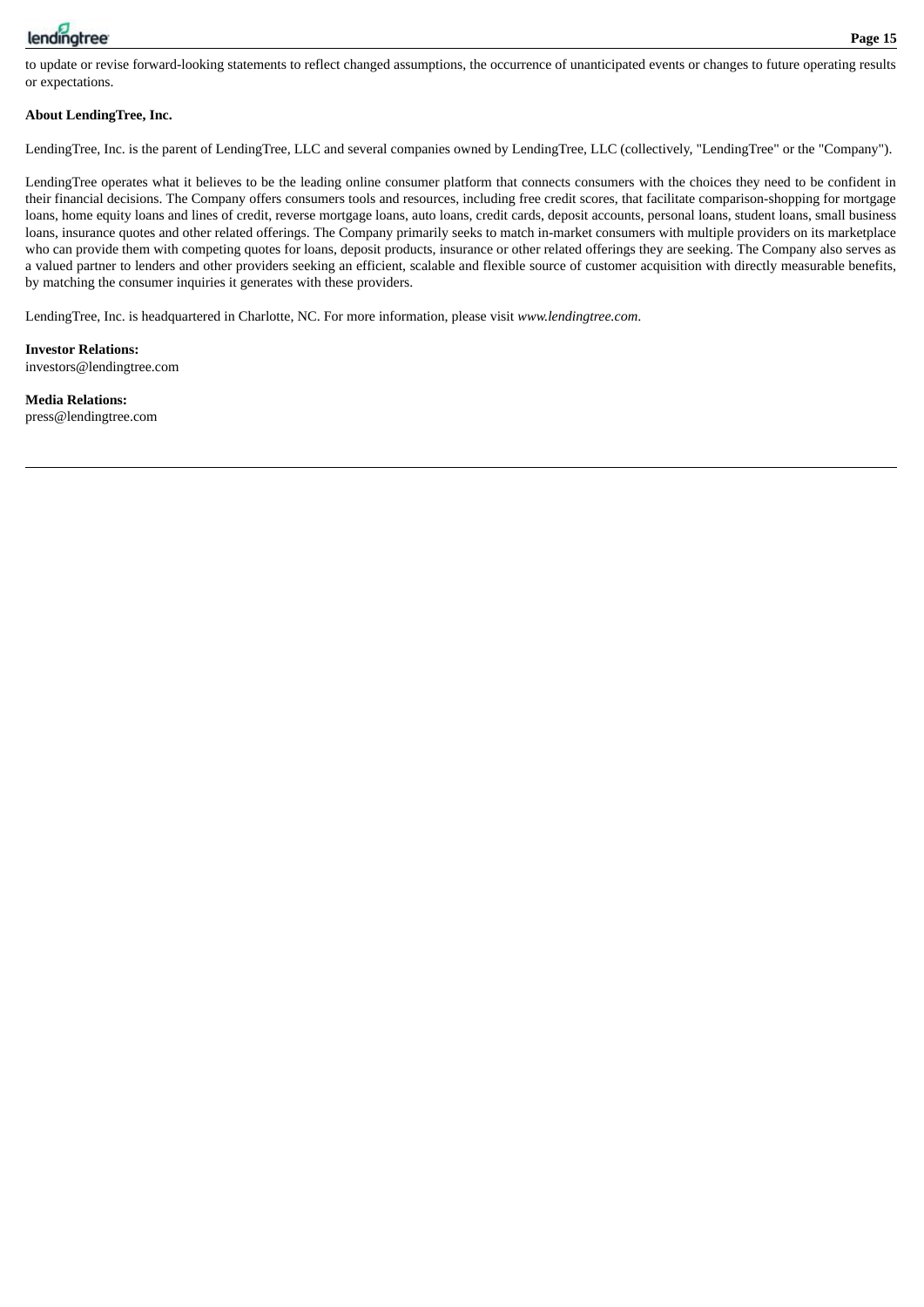

<span id="page-18-0"></span>February 25, 2022

#### **Fellow Shareholders:**

On February 2, as part of our 2022 guidance release, we announced preliminary results for the fourth quarter 2021 that achieved the high end of our previously announced range. We also provided annual guidance for 2022, specifically guiding for EBITDA of \$160M - \$180M, indicating 19% - 34% YoY growth. Today, we're pleased to give our formal results, and provide guidance for 1Q22.

The fourth quarter exhibited many of the same themes we discussed in the third quarter; namely strong performance from our Home segment, continued improvement in Consumer, and persistent market headwinds in Insurance. The good news is the positive trends are continuing, while the temporal weakness in Insurance due to carrier profitability challenges has started to rebound.

The second full year of the pandemic allowed us to refresh our long-term strategy, strengthen our balance sheet, repurchase shares at an attractive valuation, and invest in our business from an advantaged position. We have made several key hires to execute on our consumer centric objectives, while also completing an in-depth review that will save the company \$15 million in annualized operating expense. Our leverage profile continues to improve, and the ample cash on our balance sheet allows us to invest opportunistically.

The coming year should be a defining one for our company, as we continue to move further down the sales funnel to optimize customer experience and fulfillment, while improving the outcomes for our lending partners. This cycle not only serves to delight both consumers and our partners, but also improves our unit economics and operating margins. We have the tools, team and technology in place to achieve our vision, and now is our opportunity to execute. We look forward to attacking the huge opportunity we have in front of us to better serve consumers' financial needs, and reporting back to our shareholders with updates on our progress.

A summary of our fourth quarter results and future outlook follow below.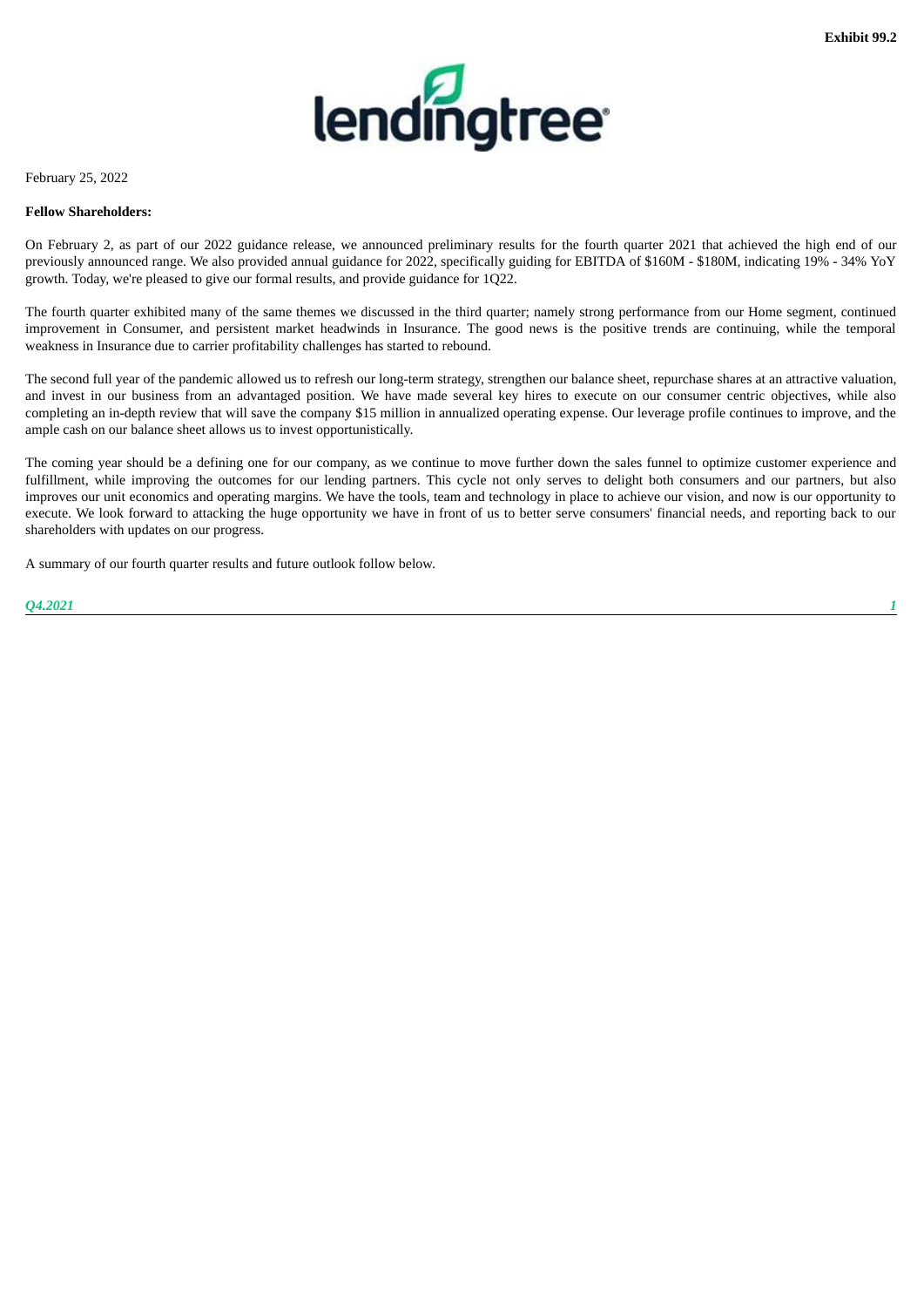| <b>SUMMARY CONSOLIDATED FINANCIALS</b>                                                       |  |                  |                    |              |                   |                |                    |                  |          |                |              |
|----------------------------------------------------------------------------------------------|--|------------------|--------------------|--------------|-------------------|----------------|--------------------|------------------|----------|----------------|--------------|
| (millions, except per share amounts)                                                         |  | 2020             |                    |              |                   |                | 2021               |                  |          |                | Y/Y          |
|                                                                                              |  | Q <sub>4</sub>   |                    | Q1           |                   | Q <sub>2</sub> |                    | Q3               |          | Q <sub>4</sub> | % Change     |
| <b>Total revenue</b>                                                                         |  | 222.3            | S                  | 272.8        | \$                | 270.0          | \$                 | 297.4            | \$       | 258.3          | 16%          |
| (Loss) income before income taxes                                                            |  | (13.2)           | \$                 | 28.0         | \$                | 0.7            | \$                 | (4.4)            | \$       | 60.2           | 556%         |
| Income tax benefit (expense)                                                                 |  | 5.1              | \$                 | (8.7)        | \$                | 9.1            | \$                 |                  |          | (11.8)         | $(331)\%$    |
| Net (loss) income from continuing operations<br>Net (loss) income from continuing operations |  | (8.1)            | \$                 | 19.3         | $\overline{\$}$   | 9.8            | $\overline{\$}$    | (4.4)            | \$       | 48.4           | 698%         |
| % of revenue                                                                                 |  | (4)%             |                    | 7%           |                   | 4%             |                    | (1)%             |          | 19%            |              |
| (Loss) income per share from continuing<br>operations                                        |  |                  |                    |              |                   |                |                    |                  |          |                |              |
| <b>Basic</b><br>Diluted                                                                      |  | (0.62)<br>(0.62) | \$<br>$\mathbb{S}$ | 1.48<br>1.37 | \$<br>$\mathbb S$ | 0.74<br>0.71   | \$<br>$\mathbb{S}$ | (0.33)<br>(0.33) | \$<br>\$ | 3.67<br>3.57   | 692%<br>676% |
| Variable marketing margin                                                                    |  |                  |                    |              |                   |                |                    |                  |          |                |              |
| Total revenue                                                                                |  | 222.3            | \$                 | 272.8        | $\mathbb{S}$      | 270.0          | $\mathcal{S}$      | 297.4            | \$       | 258.3          | 16%          |
| Variable marketing expense $(1)$ $(2)$                                                       |  | (140.0)          | \$                 | (183.8)      | \$                | (171.6)        | \$                 | (191.5)          | \$       | (169.8)        | 21%          |
| Variable marketing margin <sup>(2)</sup>                                                     |  | 82.3             | \$                 | 89.0         | \$                | 98.4           | $\mathbf{\$}$      | 105.9            | \$       | 88.5           | 8%           |
| Variable marketing margin % of revenue $(2)$                                                 |  | 37%              |                    | 33%          |                   | 36%            |                    | 36%              |          | 34%            |              |
| Adjusted EBITDA <sup>(2)</sup>                                                               |  | 26.3             | \$                 | 30.7         | $\mathbf{s}$      | 38.2           | $\mathbf{s}$       | 41.0             | \$       | 24.7           | $(6)\%$      |
| Adjusted EBITDA % of revenue <sup>(2)</sup>                                                  |  | 12%              |                    | 11%          |                   | 14%            |                    | 14%              |          | 10%            |              |
| Adjusted net income (loss) <sup>(2)</sup>                                                    |  | 1.8              | \$                 | 2.5          | \$                | 10.4           | $\mathbf{s}$       | 10.3             | \$       | (1.8)          | $(200)\%$    |
| Adjusted net income (loss) per share <sup>(2)</sup>                                          |  | 0.13             | \$                 | 0.18         | \$                | 0.76           | \$                 | 0.75             | \$       | (0.14)         | (208)%       |

(1) Represents the portion of selling and marketing expense attributable to variable costs paid for advertising, direct marketing and related expenses. Excludes overhead, fixed costs and personnel-related expenses.

(2) Variable marketing expense, variable marketing margin, variable marketing margin % of revenue, adjusted EBITDA, adjusted EBITDA % of revenue, adjusted net income and adjusted net income per share are non-GAAP measures. Please see "LendingTree's Reconciliation of Non-GAAP Measures to GAAP" and "LendingTree's Principles of Financial Reporting" below for more information.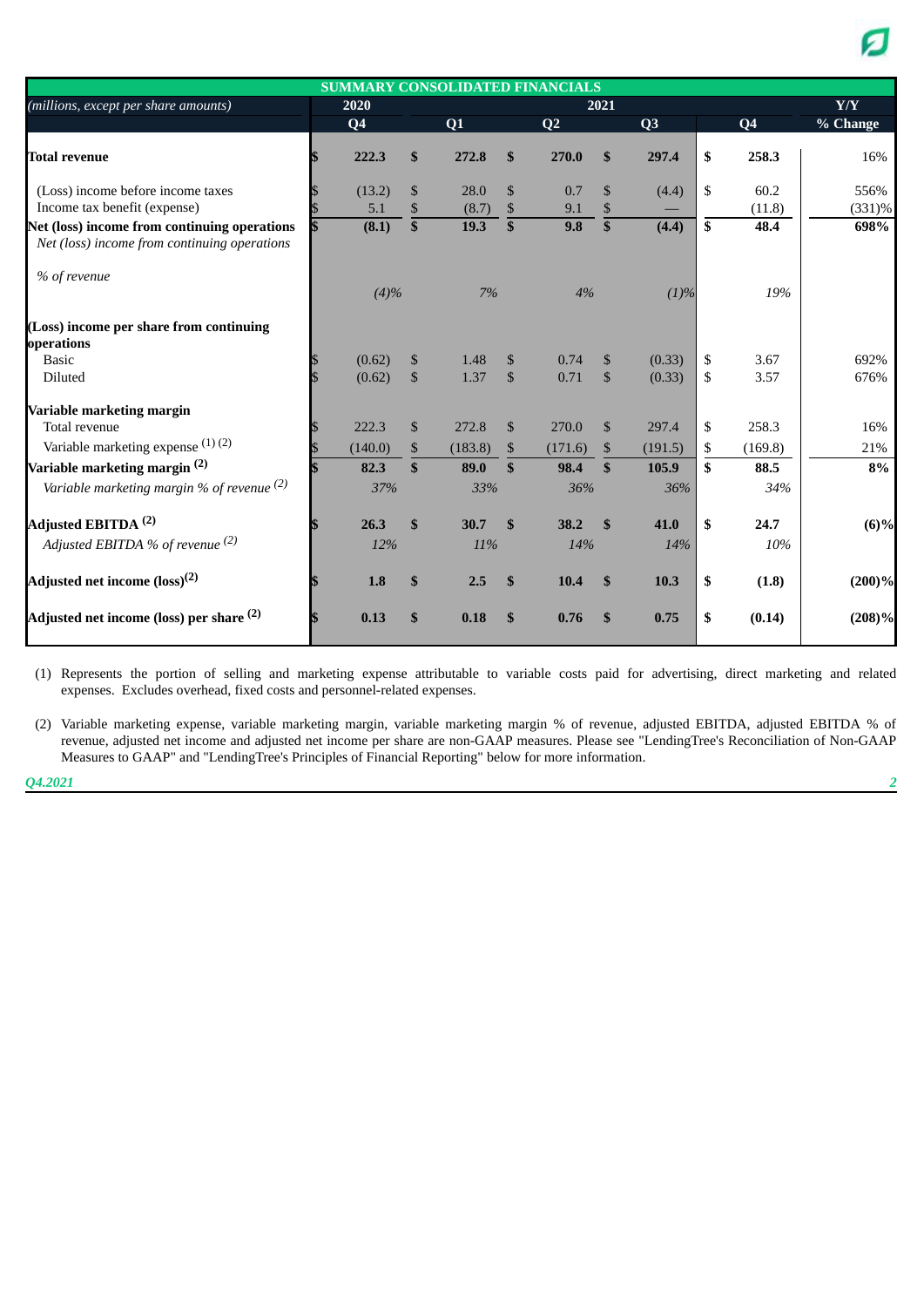

#### **Q4 2021 CONSOLIDATED RESULTS**

Consolidated revenue of \$258.3 million grew 16% over prior year, reflecting the continued recovery in Consumer, seasonal slowdown in Home, and headwinds in Insurance.

Variable Marketing Margin of \$88.5 million grew 8% over prior year. Strength in Home was driven by increasing revenue per lead, and a positive mix shift towards the higher margin Consumer segment helped offset a shortfall in Insurance.

Adjusted EBITDA of \$24.7 million was at the high-end of our guidance as we continued to focus on managing operating expenses.

On a GAAP basis, net income from continuing operations was \$48.4 million, or \$3.57 per diluted share, compared to net loss from continuing operations of \$8.1 million, or \$0.62 per diluted share, in Q4 2020. Results were positively impacted during the quarter as we sold a portion of our investment in Stash Financial, realizing a gain of \$27.9 million.

Adjusted net loss of \$1.8 million translates to \$0.14 per share.

#### **SEGMENT RESULTS**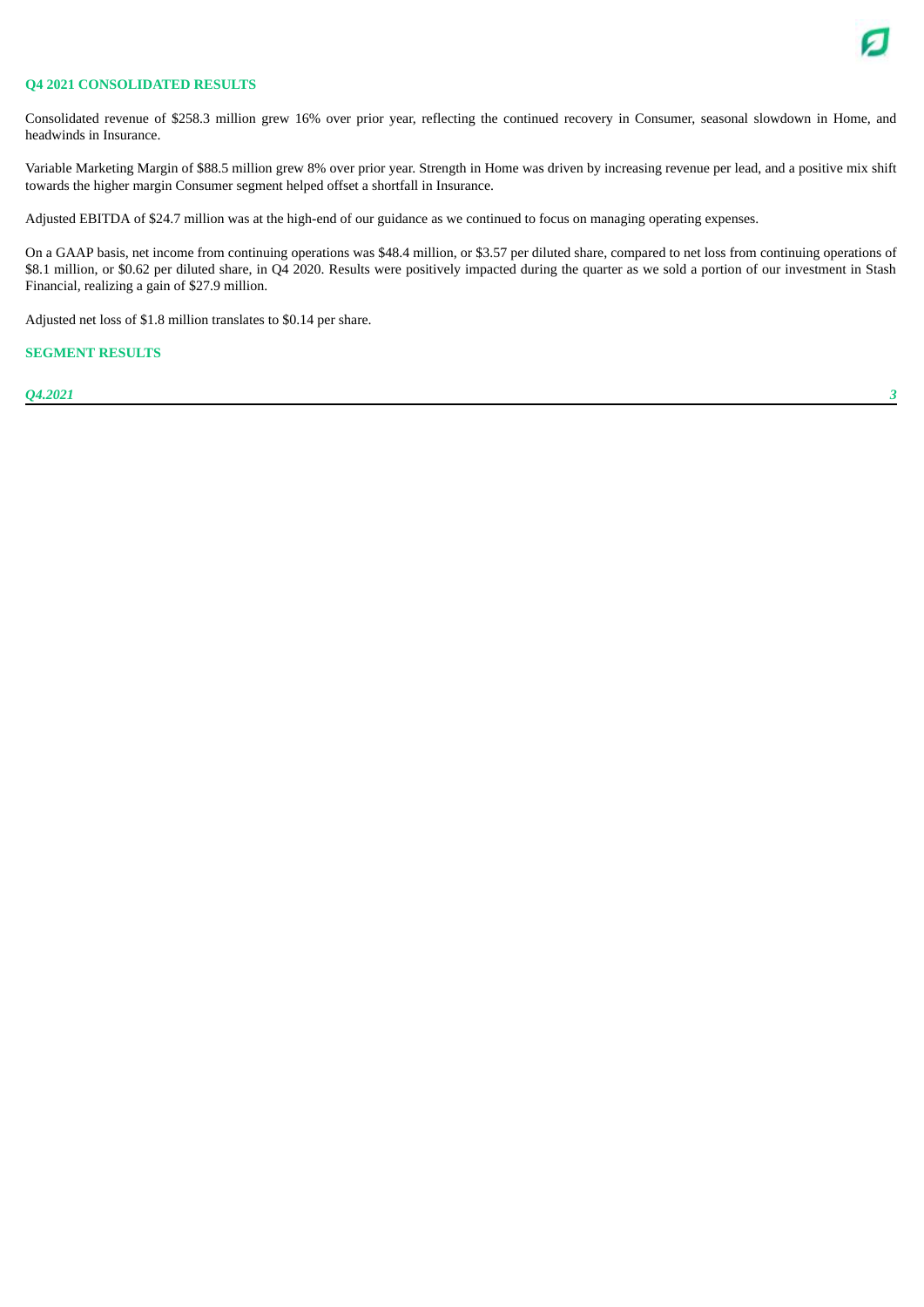| (millions)                                                             |                     | 2020<br>Q <sub>4</sub> |                                | Q1                   |                     | Q <sub>2</sub>        | 2021                      | Q3                    |                                 | Q <sub>4</sub>       | $\mathbf{Y}/\mathbf{Y}$<br>% Change |
|------------------------------------------------------------------------|---------------------|------------------------|--------------------------------|----------------------|---------------------|-----------------------|---------------------------|-----------------------|---------------------------------|----------------------|-------------------------------------|
| Home $^{(1)}$                                                          |                     |                        |                                |                      |                     |                       |                           |                       |                                 |                      |                                     |
| Revenue<br>Segment profit<br>Segment profit % of revenue               | \$<br>$\mathbb{S}$  | 88.8<br>32.3<br>36%    | $\mathcal{S}$<br>$\mathcal{S}$ | 128.1<br>39.0<br>30% | \$<br>$\mathbb{S}$  | 104.9<br>39.0<br>37%  | \$<br>$\mathbb{S}$        | 112.4<br>41.5<br>37%  | <sup>\$</sup><br><sup>\$</sup>  | 96.3<br>33.8<br>35%  | 8%<br>5%                            |
| Consumer <sup>(2)</sup>                                                |                     |                        |                                |                      |                     |                       |                           |                       |                                 |                      |                                     |
| Revenue<br>Segment profit<br>Segment profit % of revenue               | \$<br>\$            | 47.8<br>22.7<br>47%    | $\mathbb{S}$<br>$\mathcal{S}$  | 57.9<br>24.6<br>42%  | \$<br>$\mathbb{S}$  | 75.7<br>33.4<br>44%   | \$<br>$\mathbf{\$}$       | 100.0<br>44.7<br>45%  | \$<br>$\mathcal{S}$             | 96.4<br>40.8<br>42%  | 102%<br>80%                         |
| Insurance (3)                                                          |                     |                        |                                |                      |                     |                       |                           |                       |                                 |                      |                                     |
| Revenue<br>Segment profit<br>Segment profit % of revenue               | \$<br>$\mathbf{\$}$ | 85.6<br>33.4<br>39%    | $\mathbb{S}$<br>$\mathcal{S}$  | 86.6<br>32.8<br>38%  | \$<br>$\mathcal{S}$ | 89.3<br>33.2<br>37%   | \$<br>$\mathbf{\$}$       | 84.8<br>26.6<br>31%   | \$<br>$\mathcal{S}$             | 65.4<br>20.8<br>32%  | (24)%<br>(38)%                      |
| Revenue<br>(Loss) profit                                               | \$<br>\$            | 0.1<br>(0.4)           | \$<br>$\mathfrak{S}$           | 0.1<br>(0.1)         | \$<br>$\mathbb{S}$  | 0.2                   | \$<br>$\mathbb{S}$        | 0.2<br>0.1            | \$<br>$\boldsymbol{\mathsf{S}}$ | 0.2<br>0.1           | 100%<br>125%                        |
| <b>Total</b>                                                           |                     |                        |                                |                      |                     |                       |                           |                       |                                 |                      |                                     |
| <b>Revenue</b><br><b>Segment profit</b><br>Segment profit % of revenue | \$<br>\$            | 222.3<br>88.0<br>40%   | \$<br>\$                       | 272.8<br>96.3<br>35% | \$<br>\$            | 270.0<br>105.6<br>39% | \$<br>\$                  | 297.4<br>112.9<br>38% | \$<br>\$                        | 258.3<br>95.5<br>37% | 16%<br>9%                           |
| Brand marketing expense (5)                                            | \$                  | (5.7)                  | $\mathfrak{S}$                 | (7.3)                | $\mathfrak{S}$      | (7.2)                 | $\boldsymbol{\mathsf{S}}$ | (7.0)                 | \$                              | (7.0)                | 23%                                 |
| Variable marketing margin<br>Variable marketing margin % of revenue    | \$                  | 82.3<br>37%            | $\mathbf{s}$                   | 89.0<br>33%          | \$                  | 98.4<br>36%           | \$                        | 105.9<br>36%          | \$                              | 88.5<br>34%          | 8%                                  |

(1) The Home segment includes the following products: purchase mortgage, refinance mortgage, home equity loans, reverse mortgage loans, and real estate.

(2) The Consumer segment includes the following products: credit cards, personal loans, small business loans, student loans, auto loans, deposit accounts, and other credit products such as credit repair and debt settlement.

(3) The Insurance segment consists of insurance quote products.

(4) The Other category primarily includes marketing revenue and related expenses not allocated to a specific segment.

(5) Brand marketing expense represents the portion of selling and marketing expense attributable to variable costs paid for advertising, direct marketing and related expenses that are not assignable to the segments' products. This measure excludes overhead, fixed costs and personnel-related expenses.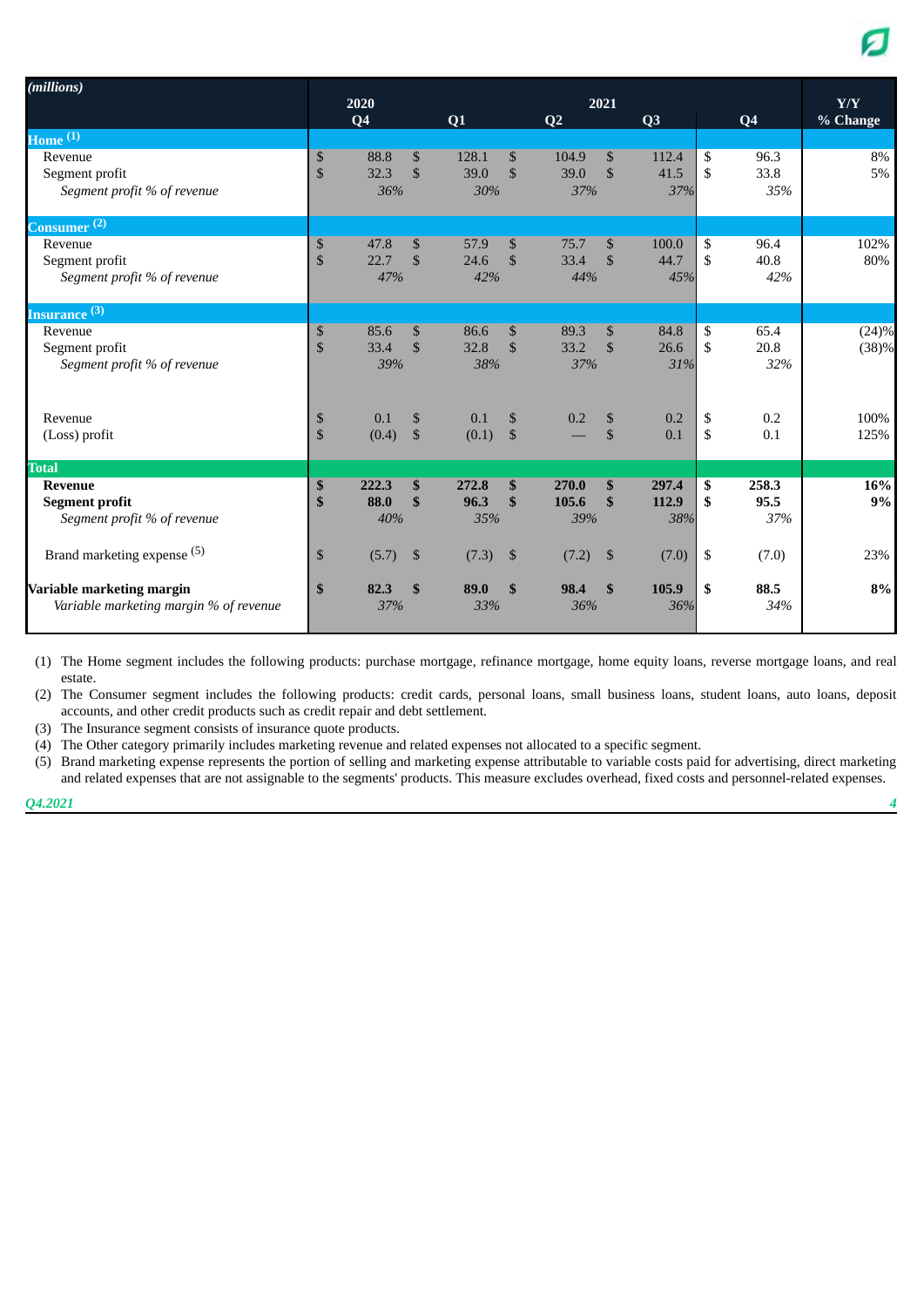

#### **HOME**

The Home segment again generated YoY growth, with segment revenue of \$96.3 million up 8% over prior year. Within Home, our core mortgage business had revenue of \$79.6 million, down 2% YoY, as mortgage rates have risen from historic lows and refinance volumes have subsequently declined.

Our unit economics steadily improved throughout the year, with mortgage revenue per lead up 38% YoY. We observed a similar trend in our home equity business, with revenue per lead up 54% over Q4 2020. Purchase volume was up 50% YoY, but the market remains competitive as a national home inventory shortage and lower affordability impact purchase application rates.

In this type of environment our lender partners rely even more on LendingTree to help meet their origination goals. We continue to look for opportunities to optimize towards higher converting products such as cash-out refinance and home equity loans. Our partners are focused on these areas for good reason. Today the average mortgage holder has \$185,000 in tappable equity, an increase of \$48,000 YoY according to the Black Knight Mortgage Monitor, December 2021. As interest rates have risen broadly from all time lows, loans secured with home equity represent the lowest cost source of financing for most consumers.

We continue to focus on improving the consumer experience to increase repeat users, cross-sell, and conversion rates. This will allow us to increase our reach and better align the right borrowers to the right experiences based on their readiness to transact.

#### **CONSUMER**

The Consumer segment grew steadily throughout the year, generating revenue and segment profit growth of 30% and 34%, respectively, compared to fullyear 2020. Growth in 4Q21 revenue and segment profit was an impressive 102% and 80%, respectively. Personal loans and small business have returned to 2019 levels and we are forecasting strong growth to continue in 2022, while credit card is experiencing a slower rebound. As we add new lending partners to the TreeQual platform we anticipate a significantly improved customer experience that should drive increased conversion rates, margins, and pace of revenue growth in both credit card and personal loans.

Personal loans had another strong quarter, with both revenue and profit steadily improving throughout the year. Fourth quarter revenue was \$36.2 million, up 7% sequentially and at parity with Q4 2019 results. Demand for the product continues to grow as consumer savings rates decline with the end of government stimulus programs and higher consumer spending. Our best-in-class partner network has grown 30% YoY, and we maintain a strong pipeline of new lenders looking to onboard. Our focus on improving the consumer experience is paying off with our NPS continuing its multi-year upward trend. The most recent improvements were driven by our advanced lead-to-lender matching capabilities and investment in our concierge platform. Providing a better consumer experience and enhancing our marketing sophistication generated a 40% lift in Q4 close rates vs Q4 2019. The addition of TreeQual to the personal loans product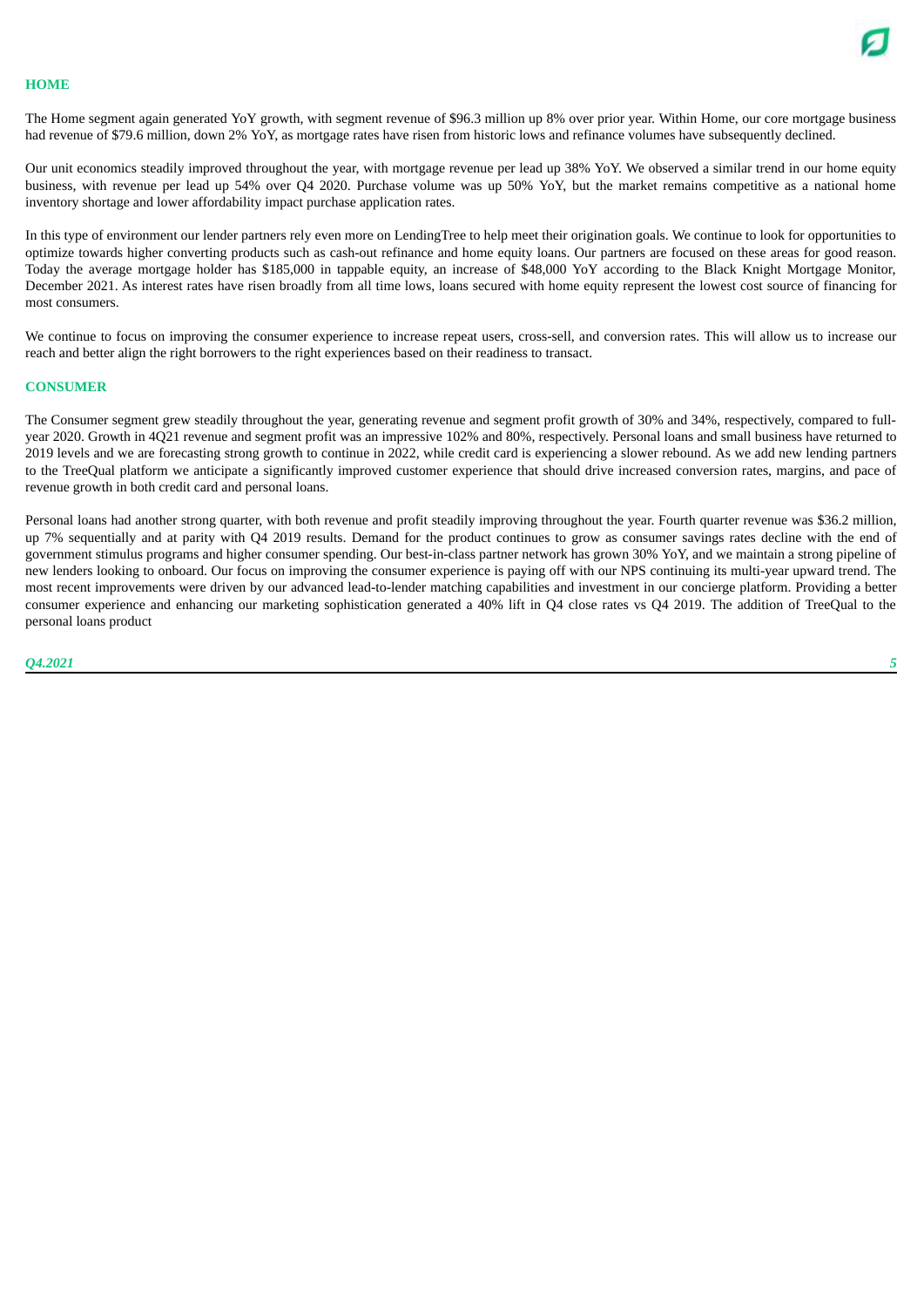and our continued investment in the down funnel experience should continue to push close rates higher and increase monetization.

Our credit card business continues its recovery from pandemic lows, generating Q4 revenue of \$26.4 million, up 122% YoY, and revenue per approval up 67% YoY. Issuers remain aggressive with the introduction of new cards and features, and we have expanded our network by 10 partners since Q4 2020, with 25 issuers now on the platform. We continued the rollout of TreeQual, which is now live with three partners. We will continue to onboard additional partners in the coming months. Providing actionable offers to qualified consumers allows them to shop and compare with greater confidence in getting approved. The platform is already generating positive results, with a realized 6x improvement in our click-to-approval rate versus our traditional offplatform experience. Margins in the segment continue to lag pre-pandemic levels as we prioritize capturing partner spend over profitability. We are working to diversify our marketing mix, actively pursuing more profitable marketing channels and partnerships to expand our reach and attract more consumers, with TreeQual being a key component of that strategy. We expect these actions will lead to improved unit economics over time.

Our small business team has been consistently generating stand-out growth, and we expect that to continue this year. The business achieved record revenue and profit in the fourth quarter, growing revenue 13% sequentially and 14% over Q4 2019. Our lender network keeps growing, and we have 8 new partners to come on board in the first quarter. We launched our Premium Marketplace offering in 4Q, which led to increased conversions and higher revenue per referral from enhanced customer tiering. Volume increased 64% over Q4 2020 as our concierge model creates the best place for small business owners to find the right financing options to fit their unique business needs. We expect these positive trends to continue in 2022 as we focus on product diversification, optimization of customer matching by segment, and cross-sell to unlock additional marketing opportunities.

#### **INSURANCE**

The challenging claims market for our carrier partners in Q3 continued into Q4, driving insurance revenue down 24% YoY and segment profit down 38%. P&C carriers reduced marketing budgets as they incurred significantly higher loss ratios, but we believe the worst may be behind us as carrier budgets have started to return in the first quarter. Although the dynamic remains fluid, we expect the business to return to a normalized operating environment by midyear.

In the face of the overall industry challenge, we're committed to capturing additional share of carrier budgets by focusing on conversion rate and lead quality, which will benefit results when carriers look to aggressively acquire new customers. Consumer demand, as measured by traffic to our sites, remains robust and continued to strengthen into year end. We expect this trend to continue as significant rate increases kicks-off a historic cycle of drivers shopping for new policies.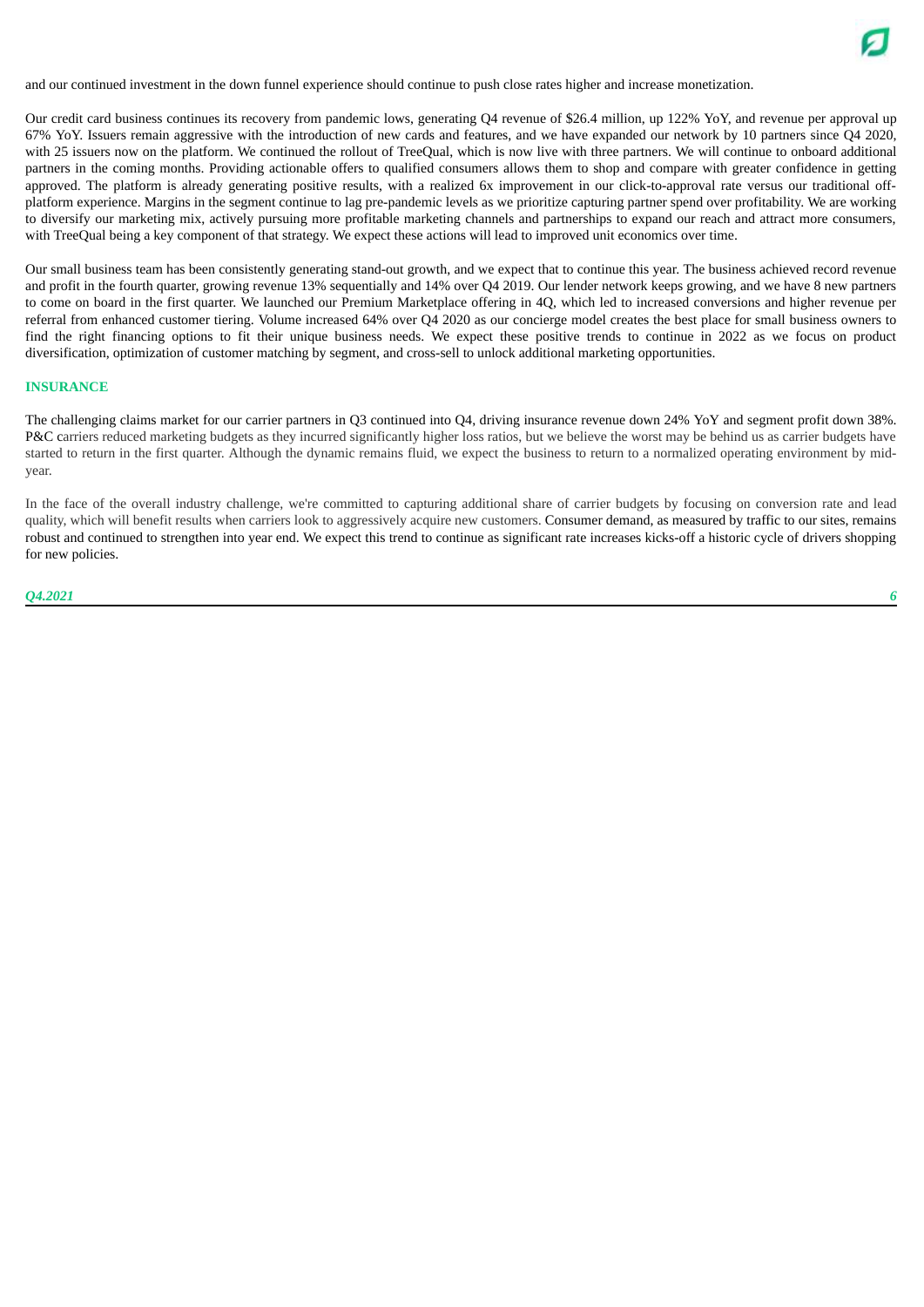

We also made significant progress expanding our P&C Agency, adding five additional P&C carriers to the platform and increasing our agent count to 25 from 10 a year ago, driving outsized growth in policies sold and written premium in our direct-to-consumer channel. Providing bindable insurance quotes improves the consumer experience and increases conversion rates, and aligns well with our strategy of improving customer fulfillment across our platform.

Our Medicare Agency has scaled nicely, with growth in written policies of 111% YoY as we invested in additional training while managing our agent count responsibly. Exiting our second Annual Enrollment Period, we continue to evaluate our performance and look for ways to improve unit economics through marketing effectiveness and close rates. We have observed the challenges increased customer churn and lower policy persistency have created for competitors in the space. We will only scale this business to the extent we can do so with attractive targeted returns.

We continue to diversify our Insurance business by entering new markets to expand our growth opportunities and increase market share. Inbound calls leverages the existing QuoteWizard concierge team to match consumer initiated inbound calls, as well as warm transfers from third party call centers, with an appropriate carrier. In December we generated \$1 million of revenue in this business and expect it to continue to scale through this year. Our direct-toclick business builds off our existing Delty platform to broker clicks from our publisher partner base. This is a tolling model, with revenue generated as a fee for every click sent from a publisher's platform to a carrier. We are excited about the future potential of these new initiatives and the attractive incremental margin opportunity they will bring as we scale off of our existing platform.

#### **MyLENDINGTREE**

MyLendingTree continued gaining momentum with revenue contribution of \$37.6 million, up 53% YoY, as personal loan and refinance revenue were strong again in the quarter. We continued to grow our user base and added 1.0 million new users, bringing cumulative sign-ups to 21.0 million at year end.

For the fourth quarter, we have changed the disclosure of MyLendingTree revenue contribution to include both in-App transactions, as well as transaction revenue from verified MyLendingTree users who may transact while not logged-in. We have previously only included in-App revenue in the numbers presented. The prior periods disclosed below are consistent with the new presentation.

| (millions)                                                | 2020          |               | 2021          |                |               | Y/Y      |
|-----------------------------------------------------------|---------------|---------------|---------------|----------------|---------------|----------|
| <b>My LendingTree</b>                                     | <b>Q4</b>     | <b>O1</b>     | $\mathbf{Q}$  | O <sub>3</sub> | <b>Q4</b>     | % Change |
| Cumulative Sign-ups (at quarter-end)                      | 16.6          | 17.7          | 18.9          | 20.0           | 21.0          | 27%      |
| Revenue Contribution <sup>(1)</sup><br>% of total revenue | 24.6<br>11.1% | 30.1<br>11.0% | 33.5<br>12.4% | 39.2<br>13.2%  | 37.6<br>14.6% | 53%      |

 $^{(1)}$  Includes revenue generated by registered MyLT members across the LendingTree platform, both in-App and outside of the App.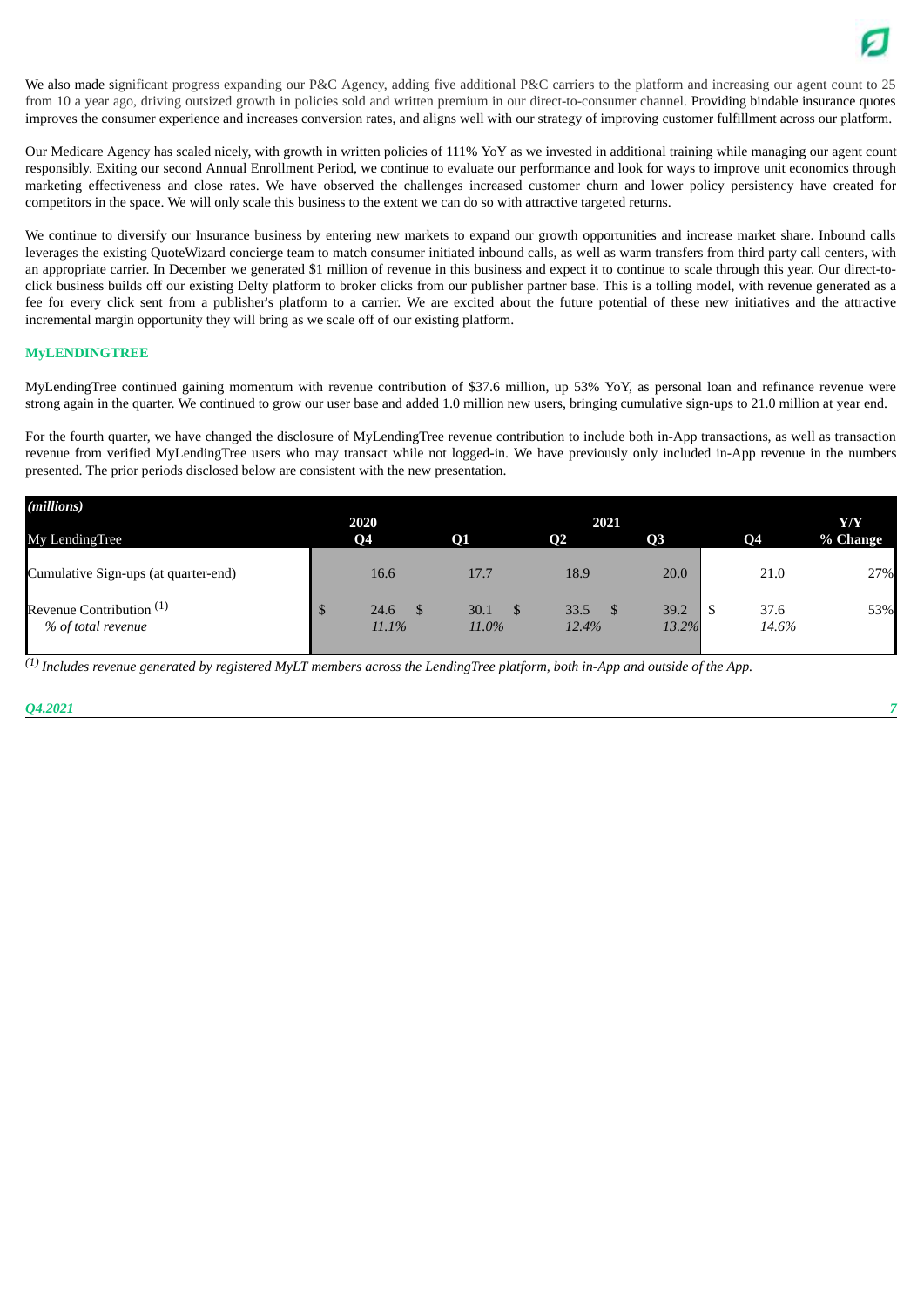

Our investment in the growth of MyLendingTree remains a top priority in 2022. Becoming an integrated digital advisor will greatly improve the consumer experience, which we expect to result in higher levels of engagement, improved membership growth rates, and ultimately stronger financial results.

Our strategy is focused on becoming the premier digital advisor to help consumers achieve their financial goals. The addition of TreeQual to personal loan builds upon our success with our initial credit card partner. Results have been encouraging with the application submit-to-approval rate improving by 4x. We also made progress driving Plaid adoption in the quarter, and we now have almost 200,000 users who have connected their bank accounts. Members with connected accounts have shown significantly higher engagement and improved monetization.

Our Powered-by-LendingTree syndication partnerships continue to scale, with total external partner Q4 revenue growth of 53% over the prior year. We see a very large addressable market opportunity for this effort, and we recently added a direct-to-consumer tax preparation service to the platform.

#### **BALANCE SHEET & CASH FLOW**

Our financial position remains strong, with net leverage continuing to decrease organically as our cash position builds. We ended 2021 with \$251 million of cash on hand, and our remaining minority investment in Stash was marked up to \$158 million. The increased value for Stash is based on the price we received for selling a portion of our holding during the quarter, from which we realized a \$28 million gain.

As a reminder, the \$250 million delayed draw Term Loan B we closed in September 2021 will support repayment of our \$170 million June convertible note maturity, and provide another \$80 million of attractively priced capital for general corporate purposes.

The investment in our new headquarters is now complete, and we expect capital expenditures will revert back to normal historic levels of approximately \$25 million annually.

During the fourth quarter we restarted our share repurchase, buying back 334,253 shares for \$40.0 million, an average price of \$119.67 per share. We believe our shares continue to represent attractive value, and have remained in the market following year end.

Subsequent to quarter end we acquired an equity interest in a consumer facing payments platform for \$15 million. The company helps consumers better manage their money to improve their financial well-being, primarily through payment scheduling. We will continue to direct shareholder capital to the highest perceived return, which could include additional share repurchase, inorganic growth opportunities, and further investment in strategic partners.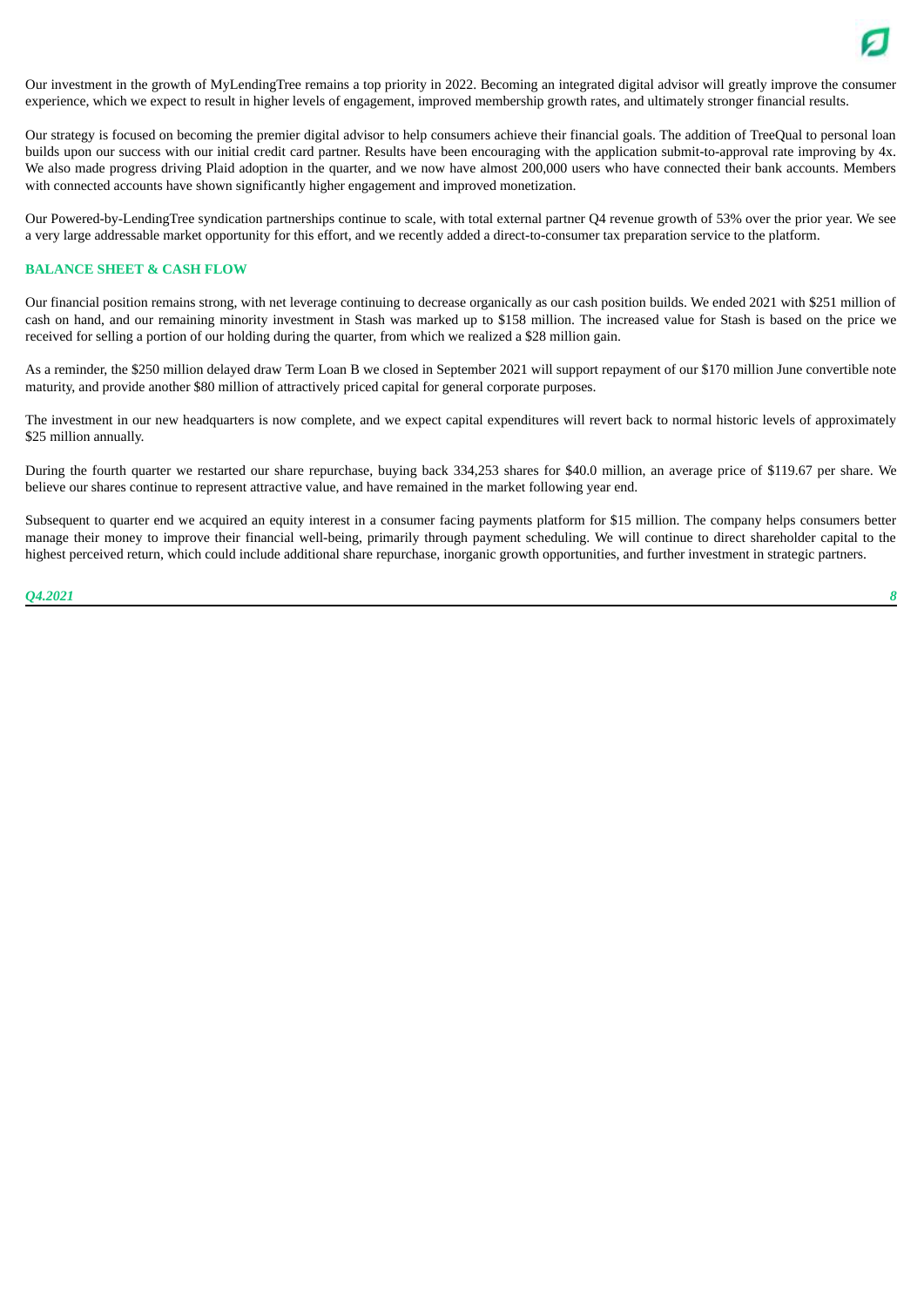

## **FINANCIAL OUTLOOK\***

Today we are issuing an outlook for the first-quarter 2022 and reiterating our previous guidance for full-year 2022.

#### **For first-quarter 2022:**

- Revenue: \$280 \$290 million
- Variable Marketing Margin: \$90 \$97 million
- Adjusted EBITDA: \$26 \$31 million

#### **For full-year 2022:**

- Revenue is anticipated to be in the range of \$1,200 \$1,250 million, representing growth of 9% 14% over full-year 2021 results.
- Variable Marketing Margin is expected to be in the range of \$445 \$475 million.
- Adjusted EBITDA is anticipated to be in the range of \$160 \$180 million, up 19% 34% over full-year 2021 results.

\*LendingTree is not able to provide a reconciliation of projected variable marketing margin or adjusted EBITDA to the most directly comparable expected GAAP results due to the unknown effect, timing and potential significance of the effects of legal matters and tax considerations. Expenses associated with legal matters and tax consequences have in the past, and may in the future, significantly affect GAAP results in a particular period.

#### **CONCLUSION**

As we transition into 2022, we are energized by our mission to drive improvement in the consumer experience, increasing engagement and fulfillment. The more happy customers we serve, the more we can spend to acquire new customers for our industry leading partner network to issue new loans and policies. This flywheel effect should continue to generate improved economic performance.

More importantly, as we engage with our customers on a more regular basis and learn more about them, we can provide curated offers at the most appropriate time and place. This will ultimately improve the margin profile of our marketplace model. We look forward to updating you all on our progress throughout this year.

Thank you for your continued support.

Sincerely,

**Doug Lebda** Chairman & CEO

**Trent Ziegler CFO**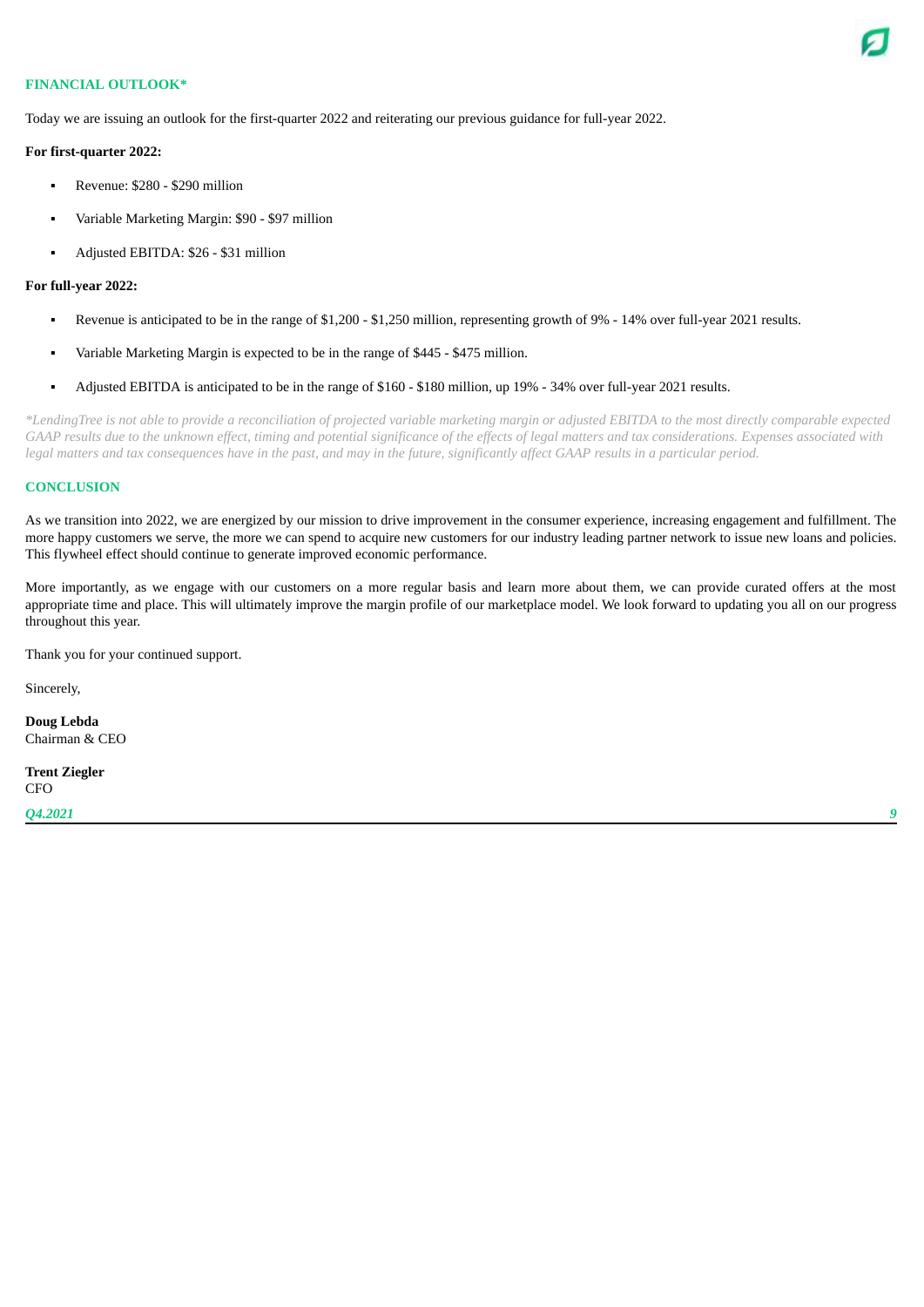

# lendingtree

| <b>Investor Relations:</b> | Media Relations:      |
|----------------------------|-----------------------|
| investors@lendingtree.com  | press@lendingtree.com |
| Q4.2021                    |                       |

*Q 4 . 2 0 2 1*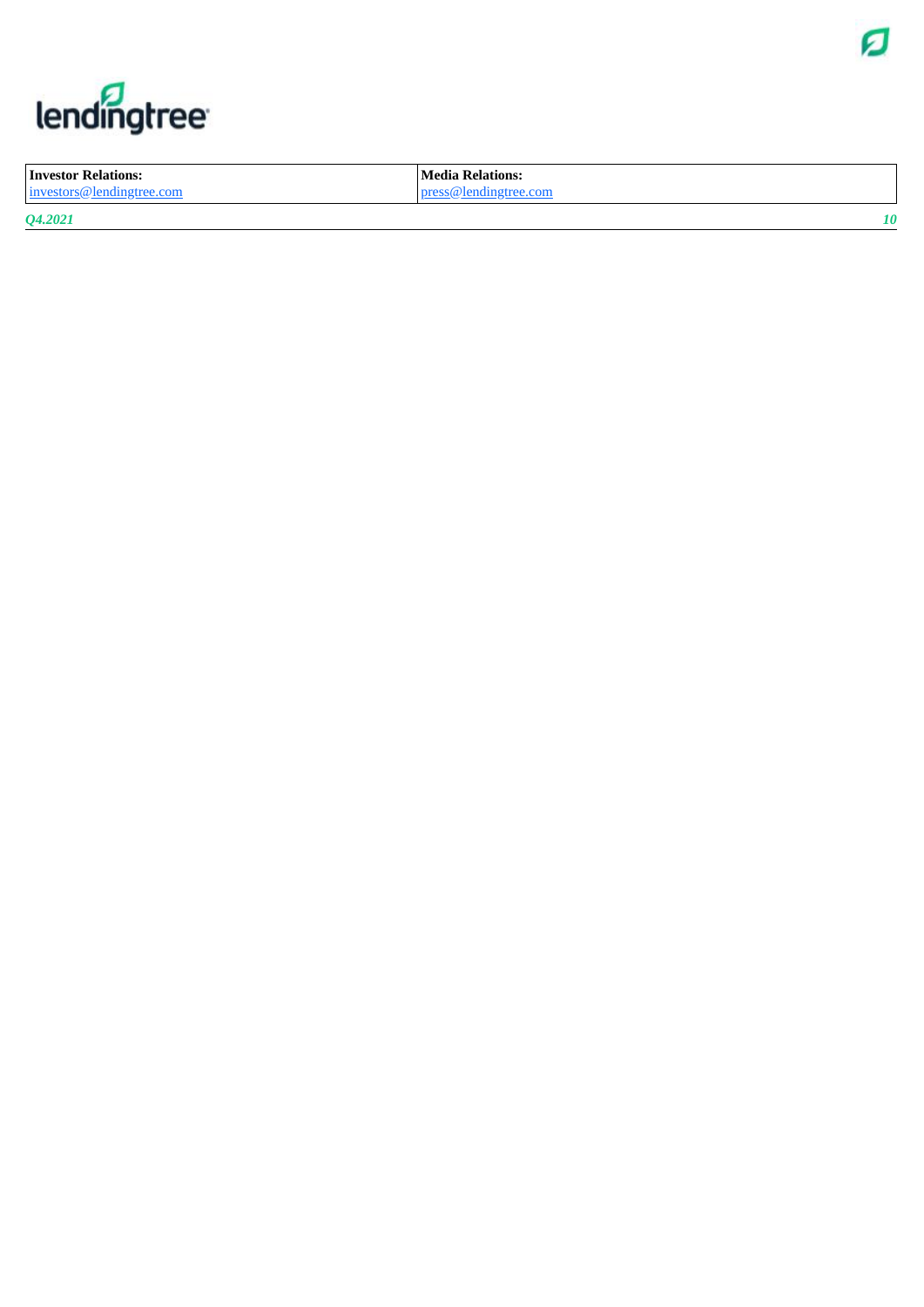## **LENDINGTREE, INC. AND SUBSIDIARIES CONSOLIDATED STATEMENTS OF OPERATIONS AND COMPREHENSIVE INCOME (LOSS)**

**(Unaudited)**

|                                                                                     | <b>Three Months Ended</b><br>December 31, |                                          |    |          |    | <b>Twelve Months Ended</b><br>December 31, |    |           |  |
|-------------------------------------------------------------------------------------|-------------------------------------------|------------------------------------------|----|----------|----|--------------------------------------------|----|-----------|--|
|                                                                                     |                                           | 2021                                     |    | 2020     |    | 2021                                       |    | 2020      |  |
|                                                                                     |                                           | (in thousands, except per share amounts) |    |          |    |                                            |    |           |  |
| <b>Revenue</b>                                                                      | \$                                        | 258,285                                  | \$ | 222,329  |    | \$1,098,499                                | \$ | 909,990   |  |
| Costs and expenses:                                                                 |                                           |                                          |    |          |    |                                            |    |           |  |
| Cost of revenue (exclusive of depreciation and amortization shown separately below) |                                           |                                          |    |          |    |                                            |    |           |  |
| (1)                                                                                 |                                           | 14,448                                   |    | 13,558   |    | 57,297                                     |    | 54,494    |  |
| Selling and marketing expense (1)                                                   |                                           | 184,847                                  |    | 153,275  |    | 773,990                                    |    | 617,404   |  |
| General and administrative expense (1)                                              |                                           | 38,546                                   |    | 34,825   |    | 153,472                                    |    | 129,101   |  |
| Product development (1)                                                             |                                           | 13,723                                   |    | 10,384   |    | 52,865                                     |    | 43,636    |  |
| Depreciation                                                                        |                                           | 4,941                                    |    | 3,738    |    | 17,910                                     |    | 14,201    |  |
| Amortization of intangibles                                                         |                                           | 9,771                                    |    | 12,475   |    | 42,738                                     |    | 53,078    |  |
| Change in fair value of contingent consideration                                    |                                           |                                          |    | (2, 384) |    | (8,249)                                    |    | 5,327     |  |
| Severance                                                                           |                                           | 6                                        |    | 105      |    | 53                                         |    | 295       |  |
| Litigation settlements and contingencies                                            |                                           | 32                                       |    | 40       |    | 392                                        |    | (943)     |  |
| <b>Total costs and expenses</b>                                                     |                                           | 266,314                                  |    | 226,016  |    | 1,090,468                                  |    | 916,593   |  |
| <b>Operating (loss) income</b>                                                      |                                           | (8,029)                                  |    | (3,687)  |    | 8,031                                      |    | (6,603)   |  |
| Other (expense) income, net:                                                        |                                           |                                          |    |          |    |                                            |    |           |  |
| Interest expense, net                                                               |                                           | (14, 986)                                |    | (9,894)  |    | (46, 867)                                  |    | (36,300)  |  |
| Other income                                                                        |                                           | 83,200                                   |    | 369      |    | 123,272                                    |    | 376       |  |
| <b>Income (loss) before income taxes</b>                                            |                                           | 60,185                                   |    | (13,212) |    | 84,436                                     |    | (42, 527) |  |
| Income tax (expense) benefit                                                        |                                           | (11, 753)                                |    | 5,095    |    | (11, 298)                                  |    | 19,961    |  |
| Net income (loss) from continuing operations                                        |                                           | 48,432                                   |    | (8, 117) |    | 73,138                                     |    | (22, 566) |  |
| Loss from discontinued operations, net of tax                                       |                                           | (507)                                    |    | (139)    |    | (4,023)                                    |    | (25,689)  |  |
| Net income (loss) and comprehensive income (loss)                                   | \$                                        | 47,925                                   | \$ | (8,256)  | \$ | 69,115                                     | \$ | (48, 255) |  |
|                                                                                     |                                           |                                          |    |          |    |                                            |    |           |  |
| Weighted average shares outstanding:                                                |                                           |                                          |    |          |    |                                            |    |           |  |
| <b>Basic</b>                                                                        |                                           | 13,212                                   |    | 13,051   |    | 13,199                                     |    | 13,007    |  |
| <b>Diluted</b>                                                                      |                                           | 13,558                                   |    | 13,051   |    | 13,695                                     |    | 13,007    |  |
| Income (loss) per share from continuing operations:                                 |                                           |                                          |    |          |    |                                            |    |           |  |
| <b>Basic</b>                                                                        | \$                                        | 3.67                                     | \$ | (0.62)   | \$ | 5.54                                       | \$ | (1.73)    |  |
| Diluted                                                                             | \$                                        | 3.57                                     | \$ | (0.62)   | \$ | 5.34                                       | \$ | (1.73)    |  |
| Loss per share from discontinued operations:                                        |                                           |                                          |    |          |    |                                            |    |           |  |
| <b>Basic</b>                                                                        | \$                                        | (0.04)                                   | \$ | (0.01)   | \$ | (0.30)                                     | \$ | (1.98)    |  |
| Diluted                                                                             | \$                                        | (0.04)                                   | \$ | (0.01)   | \$ | (0.29)                                     | \$ | (1.98)    |  |
| Net income (loss) per share:                                                        |                                           |                                          |    |          |    |                                            |    |           |  |
| <b>Basic</b>                                                                        | \$                                        | 3.63                                     | \$ | (0.63)   | \$ | 5.24                                       | \$ | (3.71)    |  |
| Diluted                                                                             | \$                                        | 3.53                                     | \$ | (0.63)   | \$ | 5.05                                       | \$ | (3.71)    |  |
|                                                                                     |                                           |                                          |    |          |    |                                            |    |           |  |
| (1) Amounts include non-cash compensation, as follows:                              |                                           |                                          |    |          |    |                                            |    |           |  |
| Cost of revenue                                                                     | \$                                        | 408                                      | \$ | 372      | \$ | 1,639                                      | \$ | 1,319     |  |
| Selling and marketing expense                                                       |                                           | 1,897                                    |    | 1,809    |    | 7,480                                      |    | 6,240     |  |
| General and administrative expense                                                  |                                           | 12,331                                   |    | 10,442   |    | 50,989                                     |    | 39,650    |  |
| Product development                                                                 |                                           |                                          |    | 1,874    |    | 8,447                                      |    | 6,524     |  |
|                                                                                     |                                           | 2,115                                    |    |          |    |                                            |    |           |  |
| <b>04.2021</b>                                                                      |                                           |                                          |    |          |    |                                            |    | 11        |  |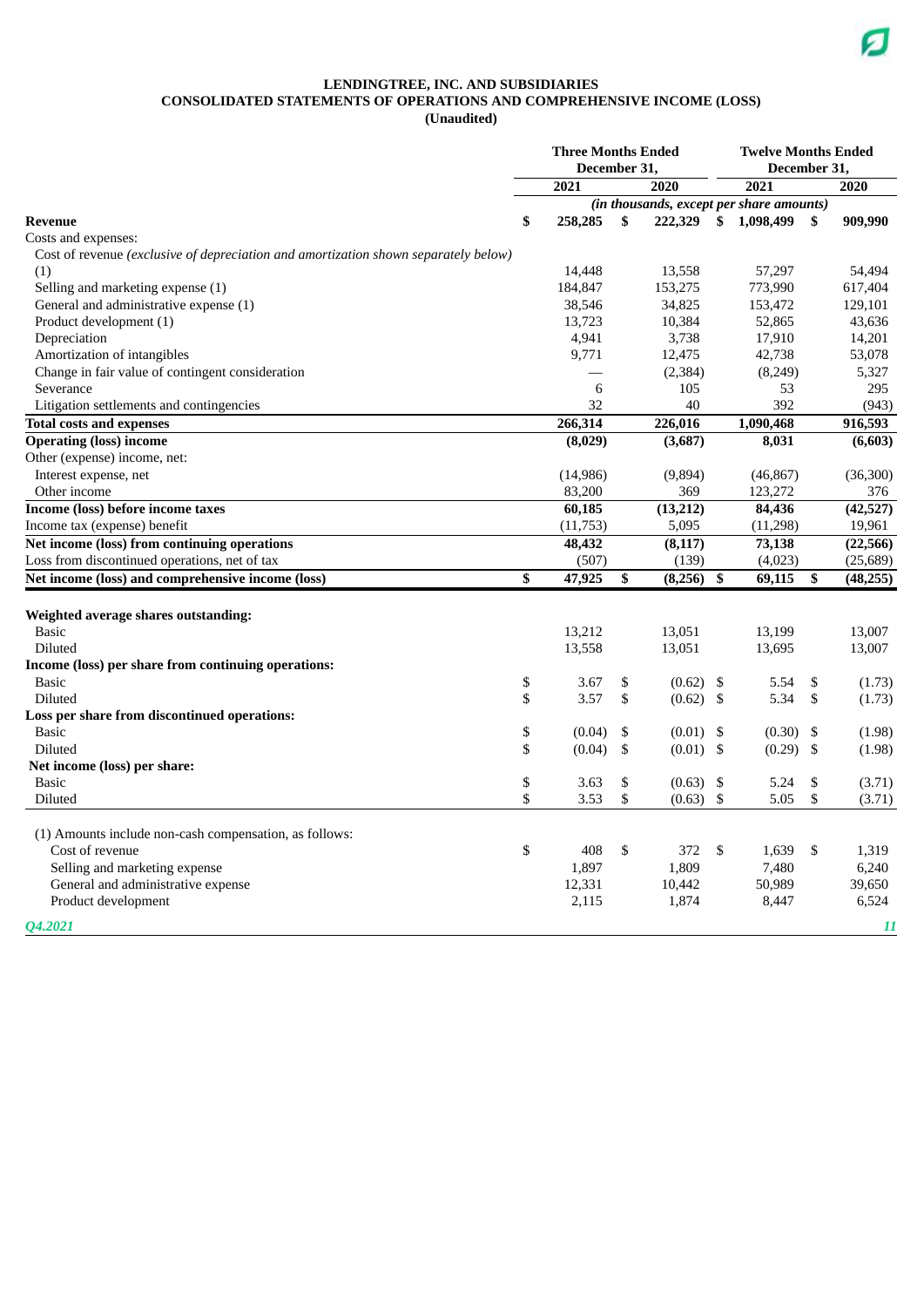#### **LENDINGTREE, INC. AND SUBSIDIARIES CONSOLIDATED BALANCE SHEETS (Unaudited)**

|                                                                                                                    | December 31, December 31,<br>2021 |                                 | 2020       |  |
|--------------------------------------------------------------------------------------------------------------------|-----------------------------------|---------------------------------|------------|--|
|                                                                                                                    |                                   | (in thousands, except par value |            |  |
|                                                                                                                    | and share amounts)                |                                 |            |  |
| <b>ASSETS:</b>                                                                                                     |                                   |                                 |            |  |
| Cash and cash equivalents                                                                                          | \$<br>251,231                     | - \$                            | 169,932    |  |
| Restricted cash and cash equivalents                                                                               | 111                               |                                 | 117        |  |
| Accounts receivable, net                                                                                           | 97,658                            |                                 | 89.841     |  |
| Prepaid and other current assets                                                                                   | 25,379                            |                                 | 27,949     |  |
| Current assets of discontinued operations                                                                          |                                   |                                 | 8,570      |  |
| <b>Total current assets</b>                                                                                        | 374,379                           |                                 | 296,409    |  |
| Property and equipment, net                                                                                        | 72,477                            |                                 | 62,381     |  |
| Operating lease right-of-use assets                                                                                | 77,346                            |                                 | 84,109     |  |
| Goodwill                                                                                                           | 420,139                           |                                 | 420,139    |  |
| Intangible assets, net                                                                                             | 85,763                            |                                 | 128,502    |  |
| Deferred income tax assets                                                                                         | 87,581                            |                                 | 96,224     |  |
| Equity investment                                                                                                  | 158,140                           |                                 | 80,000     |  |
| Other non-current assets                                                                                           | 6,942                             |                                 | 5,334      |  |
| Non-current assets of discontinued operations                                                                      | 16,589                            |                                 | 15,892     |  |
| <b>Total assets</b>                                                                                                | \$<br>1,299,356                   | \$                              | 1,188,990  |  |
|                                                                                                                    |                                   |                                 |            |  |
| <b>LIABILITIES:</b>                                                                                                |                                   |                                 |            |  |
| Current portion of long-term debt                                                                                  | \$<br>166,008                     | \$                              |            |  |
| Accounts payable, trade                                                                                            | 1,692                             |                                 | 10,111     |  |
| Accrued expenses and other current liabilities                                                                     | 106,731                           |                                 | 101,196    |  |
| Current liabilities of discontinued operations                                                                     | $\mathbf{1}$                      |                                 | 536        |  |
| <b>Total current liabilities</b>                                                                                   | 274,432                           |                                 | 111,843    |  |
| Long-term debt                                                                                                     | 478,151                           |                                 | 611,412    |  |
| Operating lease liabilities                                                                                        | 96,165                            |                                 | 92,363     |  |
| Non-current contingent consideration                                                                               |                                   |                                 | 8,249      |  |
| Deferred income tax liabilities                                                                                    | 2,265                             |                                 |            |  |
| Other non-current liabilities                                                                                      | 351                               |                                 | 362        |  |
| <b>Total liabilities</b>                                                                                           | 851,364                           |                                 | 824,229    |  |
|                                                                                                                    |                                   |                                 |            |  |
| <b>SHAREHOLDERS' EQUITY:</b>                                                                                       |                                   |                                 |            |  |
| Preferred stock \$.01 par value; 5,000,000 shares authorized; none issued or outstanding                           |                                   |                                 |            |  |
| Common stock \$.01 par value; 50,000,000 shares authorized; 16,070,720 and 15,766,193 shares issued, respectively, |                                   |                                 |            |  |
| and 13,095,149 and 13,124,875 shares outstanding, respectively                                                     | 161                               |                                 | 158        |  |
| Additional paid-in capital                                                                                         | 1,242,794                         |                                 | 1,188,673  |  |
| Accumulated deficit                                                                                                | (571, 794)                        |                                 | (640, 909) |  |
| Treasury stock; 2,975,571 and 2,641,318 shares, respectively                                                       | (223, 169)                        |                                 | (183, 161) |  |
| <b>Total shareholders' equity</b>                                                                                  | 447,992                           |                                 | 364,761    |  |
| Total liabilities and shareholders' equitv                                                                         | \$<br>1,299,356                   | \$                              | 1,188,990  |  |
| 04.2021                                                                                                            |                                   |                                 | 12         |  |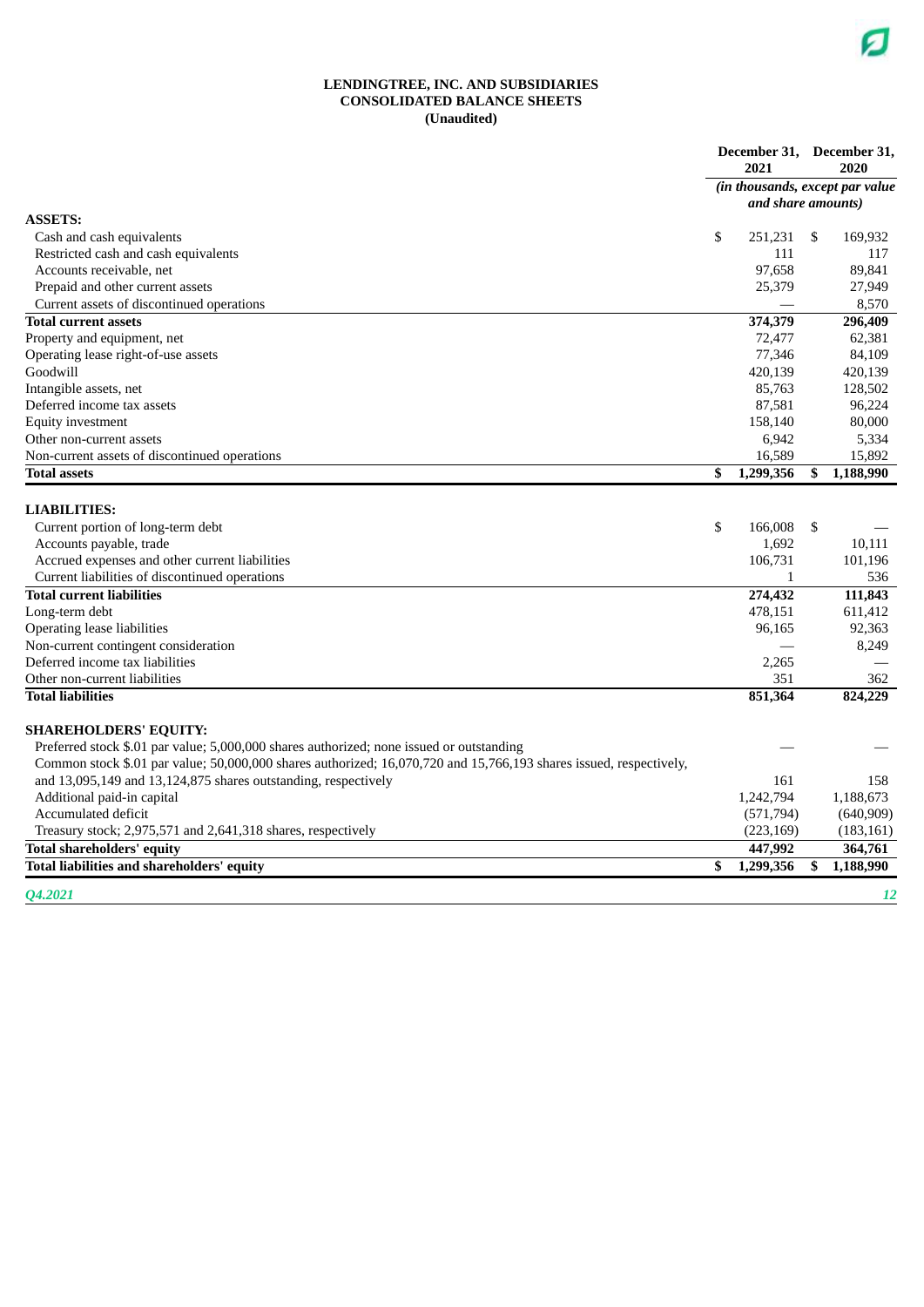#### **LENDINGTREE, INC. AND SUBSIDIARIES CONSOLIDATED STATEMENTS OF CASH FLOWS (Unaudited)**

|                                                                                                     |               | <b>Year Ended December 31,</b> |              |
|-----------------------------------------------------------------------------------------------------|---------------|--------------------------------|--------------|
|                                                                                                     | 2021          | 2020                           | 2019         |
|                                                                                                     |               | (in thousands)                 |              |
| Cash flows from operating activities attributable to continuing operations:                         |               |                                |              |
| Net income (loss) and comprehensive income (loss)                                                   | \$<br>69,115  | \$<br>$(48,255)$ \$            | 17,828       |
| Less: Loss from discontinued operations, net of tax                                                 | 4,023         | 25,689                         | 21,632       |
| Income (loss) from continuing operations                                                            | 73,138        | (22, 566)                      | 39,460       |
| Adjustments to reconcile income from continuing operations to net cash provided by operating        |               |                                |              |
| activities attributable to continuing operations:                                                   | 3,465         | 1,160                          | (695)        |
| Loss (gain) on impairments and disposal of assets<br>Amortization of intangibles                    | 42,738        | 53,078                         | 55,241       |
| Depreciation                                                                                        | 17,910        | 14,201                         | 10,998       |
| Non-cash compensation expense                                                                       | 68,555        | 53,733                         | 52,167       |
| Deferred income taxes                                                                               | 10,908        | (9,628)                        | (8,555)      |
| Change in fair value of contingent consideration                                                    | (8, 249)      | 5,327                          | 28,402       |
| Gain on investments                                                                                 | (123, 272)    |                                |              |
| Bad debt expense                                                                                    | 2,472         | 1,785                          | 1,697        |
| Amortization of debt issuance costs                                                                 | 5,992         | 3,474                          | 1,974        |
| Write-off of previously-capitalized debt issuance costs                                             | 1,066         |                                | 333          |
| Amortization of debt discount                                                                       | 30,695        | 19,570                         | 12,016       |
| Loss on extinguishment of debt                                                                      |               | 7,768                          |              |
| Reduction in carrying amount of ROU asset, offset by change in operating lease liabilities          | 12,807        | 8,888                          | 213          |
| Changes in current assets and liabilities:                                                          |               |                                |              |
| Accounts receivable                                                                                 | (10, 289)     | 21,861                         | (22, 457)    |
| Prepaid and other current assets                                                                    | (4,902)       | (952)                          | (3,258)      |
| Accounts payable, accrued expenses and other current liabilities                                    | (1,537)       | (8,013)                        | (2, 322)     |
| Current contingent consideration                                                                    |               | (25,787)                       | (12,500)     |
| Income taxes receivable                                                                             | 10,680        | (10,598)                       | 4,548        |
| Other, net                                                                                          | (921)         | (2,002)                        | (88)         |
| Net cash provided by operating activities attributable to continuing operations                     | 131,256       | 111,299                        | 157,174      |
| Cash flows from investing activities attributable to continuing operations:                         |               |                                |              |
| Capital expenditures                                                                                | (35,065)      | (42, 149)                      | (20, 041)    |
| Proceeds from the sale of fixed assets                                                              |               |                                | 24,077       |
| Purchase of equity investment                                                                       | (1, 180)      | (80,000)                       |              |
| Proceeds from the sale of equity investment<br>Acquisition of ValuePenguin, net of cash acquired    | 46,312        |                                | (105, 578)   |
| Acquisition of QuoteWizard, net of cash acquired                                                    |               |                                | 482          |
| Net cash provided by (used in) investing activities attributable to continuing operations           | 10,067        | (122, 149)                     | (101,060)    |
| Cash flows from financing activities attributable to continuing operations:                         |               |                                |              |
| Payments related to net-share settlement of stock-based compensation, net of proceeds from exercise |               |                                |              |
| of stock options                                                                                    | (14, 423)     | (3,910)                        | (8, 406)     |
| Purchase of treasury stock                                                                          | (40,008)      |                                | (5, 470)     |
| Proceeds from the issuance of 0.50% Convertible Senior Notes                                        |               | 575,000                        |              |
| Repurchase of 0.625% Convertible Senior Notes                                                       |               | (233, 862)                     |              |
| Payment of convertible note hedge on the 0.50% Convertible Senior Notes                             |               | (124,200)                      |              |
| Termination of convertible note hedge on the 0.625% Convertible Senior Notes                        |               | 109,881                        |              |
| Proceeds from the sale of warrants related to the 0.50% Convertible Senior Notes                    |               | 61,180                         |              |
| Termination of warrants related to the 0.625% Convertible Senior Notes                              |               | (94,292)                       |              |
| Net repayment of revolving credit facility                                                          |               | (75,000)                       | (50,000)     |
| Payment of debt issuance costs                                                                      | (6,385)       | (16, 568)                      | (2,518)      |
| Payment of original issue discount on undrawn term loan                                             | (2,500)       |                                |              |
| Contingent consideration payments                                                                   |               | (4,755)                        | (21, 275)    |
| Other financing activities                                                                          | (31)          | (184)                          | (9)          |
| Net cash (used in) provided by financing activities attributable to continuing operations           | (63, 347)     | 193,290                        | (87, 678)    |
| Total cash provided by (used in) continuing operations                                              | 77,976        | 182,440                        | (31, 564)    |
| Discontinued operations:                                                                            |               |                                |              |
| Net cash provided by (used in) operating activities attributable to discontinued operations         | 3,317         | (72, 730)                      | (13,255)     |
| Total cash provided by (used in) discontinued operations                                            | 3,317         | (72, 730)                      | (13,255)     |
| Net increase (decrease) in cash, cash equivalents, restricted cash, and restricted cash equivalents | 81,293        | 109,710                        | (44, 819)    |
| Cash, cash equivalents, restricted cash, and restricted cash equivalents at beginning of period     | 170,049       | 60,339                         | 105,158      |
| Cash, cash equivalents, restricted cash, and restricted cash equivalents at end of period           | \$<br>251,342 | \$<br>170,049                  | \$<br>60,339 |
|                                                                                                     |               |                                |              |
| Non-cash investing activities:                                                                      |               |                                |              |
| (Decrease) increase in capital expenditures included in accounts payable and accrued expenses       | \$<br>(4,793) | \$<br>4,196                    | \$<br>(946)  |
| Capital additions from tenant improvement allowance                                                 |               |                                | 1,111        |
| <b>Supplemental cash flow information:</b>                                                          |               |                                |              |
| Interest paid                                                                                       | \$<br>8,912   | \$<br>4,741                    | \$<br>7,005  |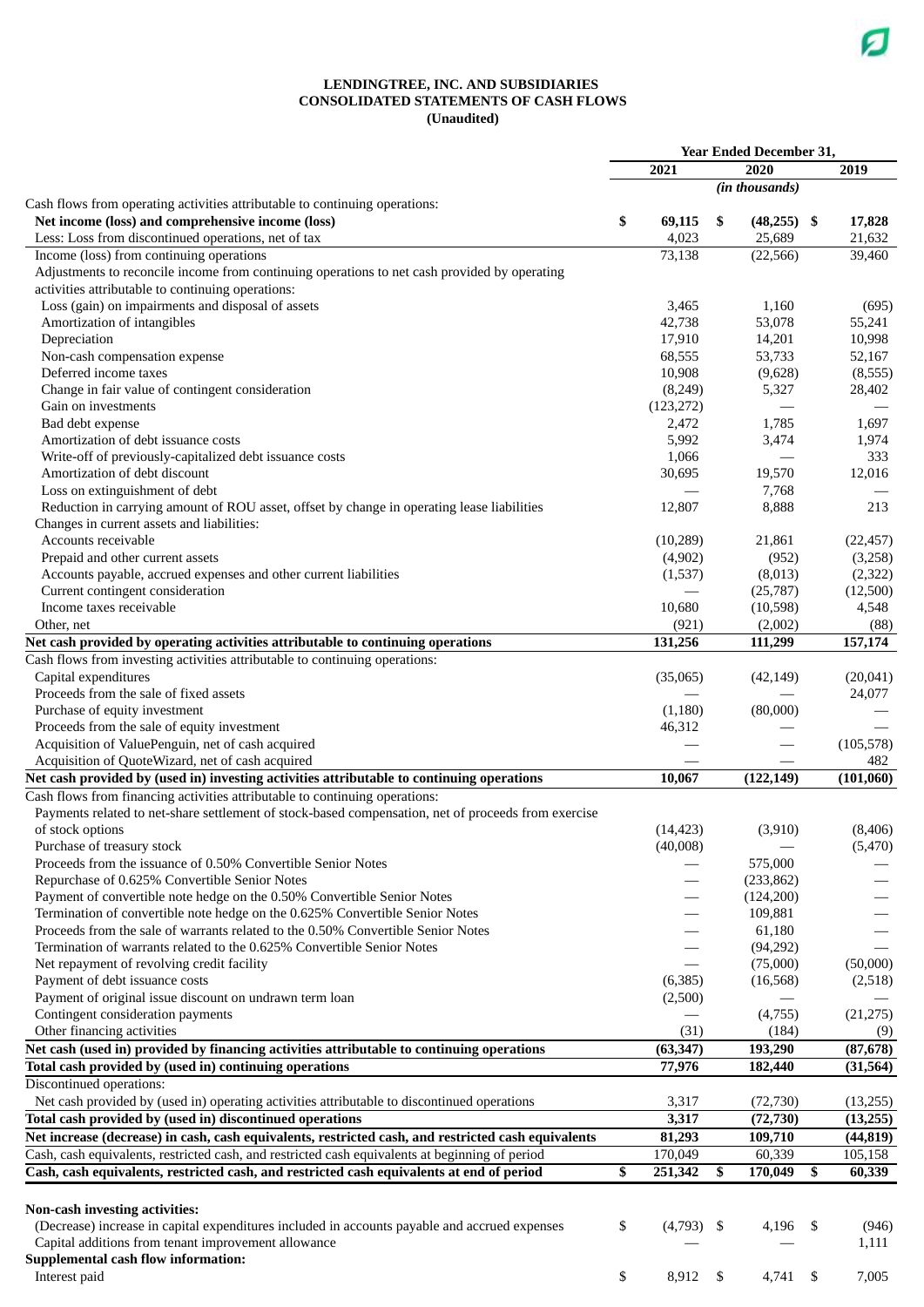| Income tax payments<br>Income tax refunds | 186<br>10,503 | 561<br>60 | $\sim$ $\sim$<br>$\sim$<br>4.743 |
|-------------------------------------------|---------------|-----------|----------------------------------|
| <b>04.2021</b>                            |               |           |                                  |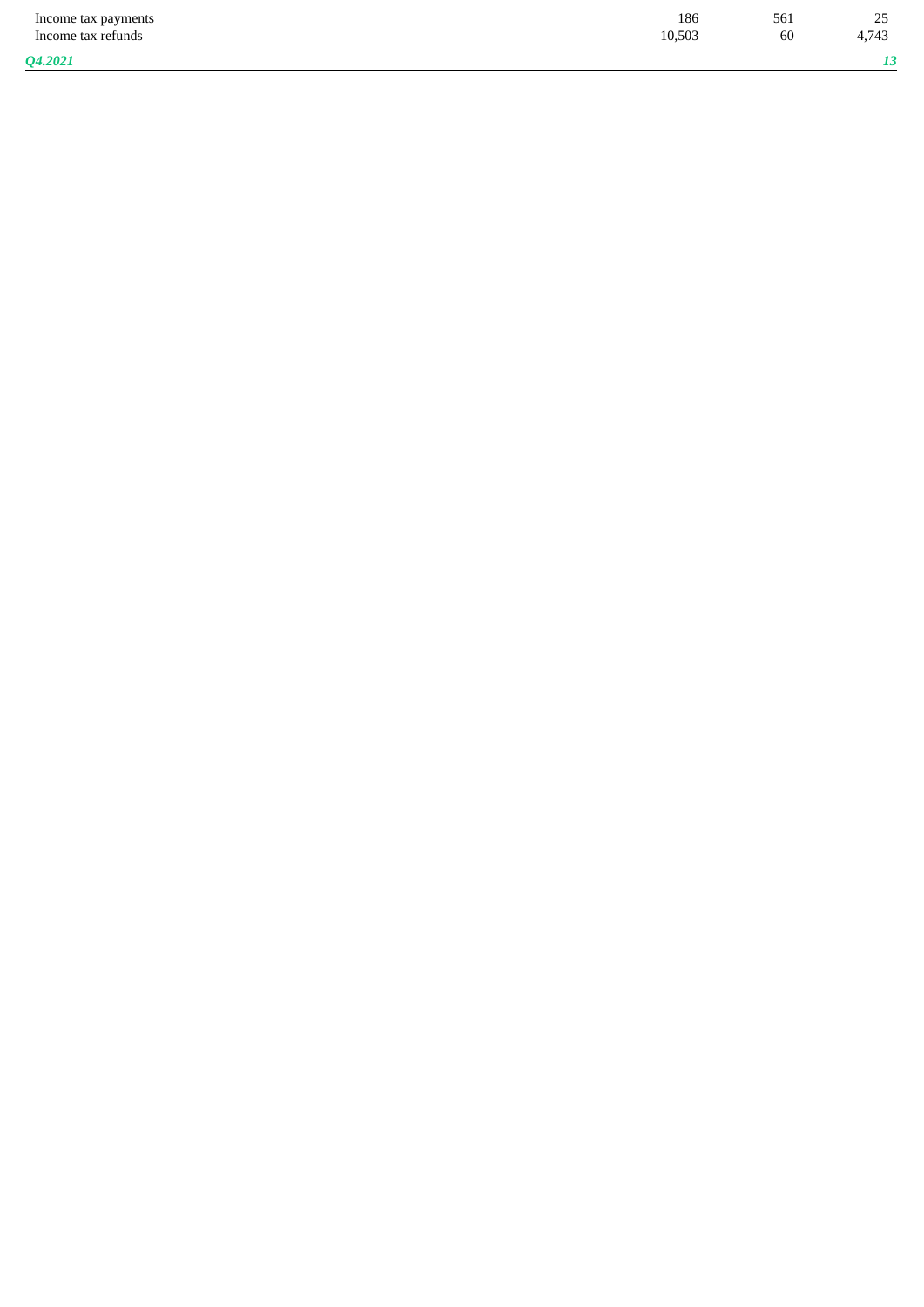## **Variable Marketing Expense**

Below is a reconciliation of selling and marketing expense to variable marketing expense. See "Lending Tree's Principles of Financial Reporting" for further discussion of the Company's use of this non-GAAP measure.

|                                                  | <b>Three Months Ended</b> |                      |  |                   |  |                 |               |           |  |              |  |  |
|--------------------------------------------------|---------------------------|----------------------|--|-------------------|--|-----------------|---------------|-----------|--|--------------|--|--|
|                                                  |                           | December 31,<br>2020 |  | March 31,<br>2021 |  | <b>June 30,</b> | September 30, |           |  | December 31, |  |  |
|                                                  |                           |                      |  |                   |  | 2021            |               | 2021      |  | 2021         |  |  |
|                                                  |                           |                      |  |                   |  | (in thousands)  |               |           |  |              |  |  |
| Selling and marketing expense                    |                           | 153,275              |  | 197,462           |  | 185,206         |               | 206,475   |  | 184,847      |  |  |
| Non-variable selling and marketing expense $(1)$ |                           | (13.248)             |  | (13,760)          |  | (13,610)        |               | (14, 928) |  | (15,053)     |  |  |
| Variable marketing expense                       |                           | 140,027              |  | 183,702           |  | 171,596         |               | 191,547   |  | 169,794      |  |  |

(1) Represents the portion of selling and marketing expense not attributable to variable costs paid for advertising, direct marketing and related expenses. Includes overhead, fixed costs and personnel-related expenses.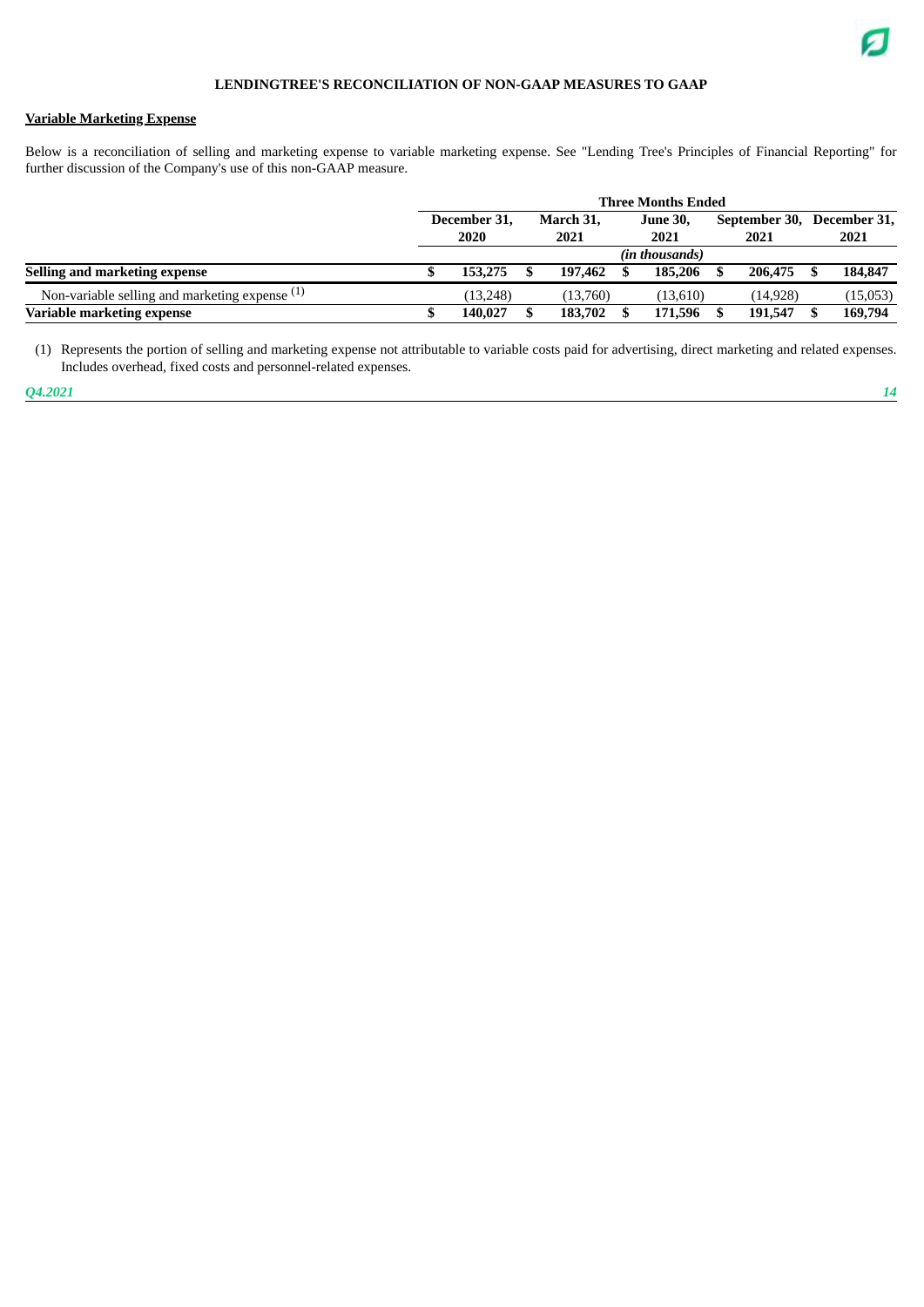## **Variable Marketing Margin**

Below is a reconciliation of net (loss) income from continuing operations to variable marketing margin and net (loss) income from continuing operations % of revenue to variable marketing margin % of revenue. See "LendingTree's Principles of Financial Reporting" for further discussion of the Company's use of these non-GAAP measures.

|                                                           | <b>Three Months Ended</b> |              |    |           |                 |                                    |               |          |     |                      |  |  |  |
|-----------------------------------------------------------|---------------------------|--------------|----|-----------|-----------------|------------------------------------|---------------|----------|-----|----------------------|--|--|--|
|                                                           |                           | December 31, |    | March 31, | <b>June 30,</b> |                                    | September 30, |          |     | December 31,<br>2021 |  |  |  |
|                                                           |                           | 2020         |    | 2021      |                 | 2021                               | 2021          |          |     |                      |  |  |  |
|                                                           |                           |              |    |           |                 | (in thousands, except percentages) |               |          |     |                      |  |  |  |
| Net (loss) income from continuing operations              | \$                        | (8, 117)     | \$ | 19,312    | S               | 9,800                              | S             | (4, 406) |     | 48,432               |  |  |  |
| Net (loss) income from continuing operations % of revenue |                           | (4)%         |    | 7%        |                 | 4%                                 |               | (1)%     |     | 19%                  |  |  |  |
| Adjustments to reconcile to variable marketing margin:    |                           |              |    |           |                 |                                    |               |          |     |                      |  |  |  |
| Cost of revenue                                           |                           | 13,558       |    | 13,895    |                 | 13,934                             |               | 15,020   |     | 14,448               |  |  |  |
| Non-variable selling and marketing expense $(1)$          |                           | 13,248       |    | 13,760    |                 | 13,610                             |               | 14,928   |     | 15,053               |  |  |  |
| General and administrative expense                        |                           | 34,825       |    | 34,989    |                 | 39,811                             |               | 40,126   |     | 38,546               |  |  |  |
| Product development                                       |                           | 10,384       |    | 12,468    |                 | 13,290                             |               | 13,384   |     | 13,723               |  |  |  |
| Depreciation                                              |                           | 3,738        |    | 3,718     |                 | 4,443                              |               | 4,808    |     | 4,941                |  |  |  |
| Amortization of intangibles                               |                           | 12,475       |    | 11,312    |                 | 11,310                             |               | 10,345   |     | 9,771                |  |  |  |
| Change in fair value of contingent consideration          |                           | (2, 384)     |    | 797       |                 | (8,850)                            |               | (196)    |     |                      |  |  |  |
| Severance                                                 |                           | 105          |    |           |                 |                                    |               | 47       |     | 6                    |  |  |  |
| Litigation settlements and contingencies                  |                           | 40           |    | 16        |                 | 322                                |               | 22       |     | 32                   |  |  |  |
| Interest expense, net                                     |                           | 9,894        |    | 10,215    |                 | 9,840                              |               | 11,826   |     | 14,986               |  |  |  |
| Other income                                              |                           | (369)        |    | (40,072)  |                 |                                    |               |          |     | (83,200)             |  |  |  |
| Income tax (benefit) expense                              |                           | (5,095)      |    | 8,638     |                 | (9,092)                            |               | (1)      |     | 11,753               |  |  |  |
| Variable marketing margin                                 | \$                        | 82,302       | \$ | 89,048    | \$              | 98,418                             | \$            | 105,903  | \$. | 88,491               |  |  |  |
| Variable marketing margin % of revenue                    |                           | 37%          |    | 33%       |                 | 36%                                |               | 36%      |     | 34%                  |  |  |  |

(1) Represents the portion of selling and marketing expense not attributable to variable costs paid for advertising, direct marketing and related expenses. Includes overhead, fixed costs and personnel-related expenses.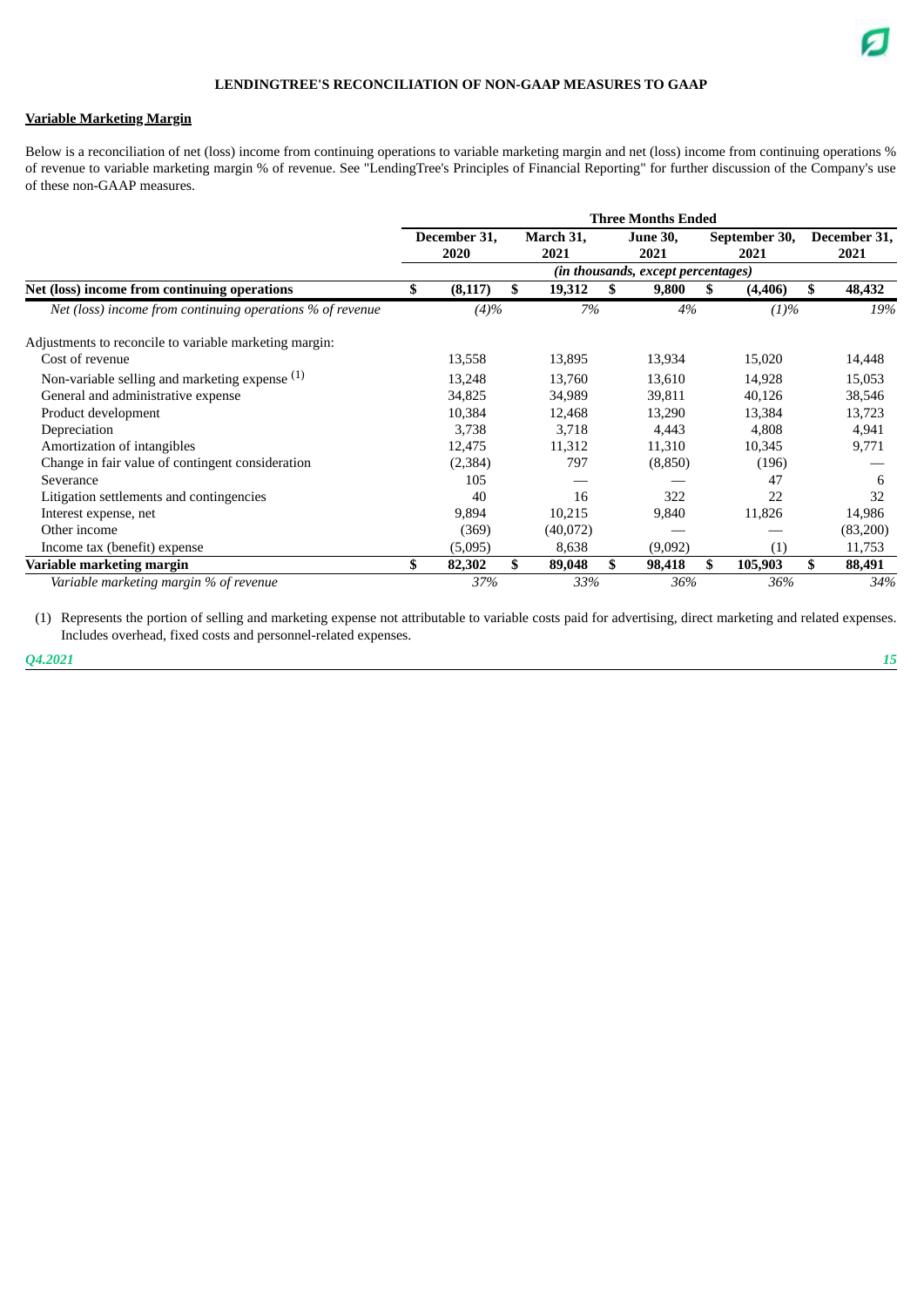## **Adjusted EBITDA**

Below is a reconciliation of net (loss) income from continuing operations to adjusted EBITDA and net (loss) income from continuing operations % of revenue to adjusted EBITDA % of revenue. See "LendingTree's Principles of Financial Reporting" for further discussion of the Company's use of these non-GAAP measures.

| <b>Three Months Ended</b> |          |                      |           |      |                 |      |           |                                                             |              |  |  |  |  |
|---------------------------|----------|----------------------|-----------|------|-----------------|------|-----------|-------------------------------------------------------------|--------------|--|--|--|--|
|                           |          |                      | March 31, |      | <b>June 30,</b> |      |           |                                                             | December 31, |  |  |  |  |
|                           |          |                      |           |      |                 |      |           |                                                             | 2021         |  |  |  |  |
|                           |          |                      |           |      |                 |      |           |                                                             |              |  |  |  |  |
| S                         | (8, 117) | \$                   | 19,312    | \$   | 9,800           | S    | (4, 406)  | S.                                                          | 48,432       |  |  |  |  |
|                           |          |                      |           |      |                 |      |           |                                                             | 19%          |  |  |  |  |
|                           |          |                      |           |      |                 |      |           |                                                             |              |  |  |  |  |
|                           | 12,475   |                      | 11,312    |      | 11,310          |      | 10,345    |                                                             | 9,771        |  |  |  |  |
|                           | 3,738    |                      | 3,718     |      | 4,443           |      | 4,808     |                                                             | 4,941        |  |  |  |  |
|                           | 105      |                      |           |      |                 |      | 47        |                                                             | 6            |  |  |  |  |
|                           | 474      |                      | 348       |      | 1,052           |      | 1,251     |                                                             | 814          |  |  |  |  |
|                           |          |                      | (40,072)  |      |                 |      |           |                                                             | (83,200)     |  |  |  |  |
|                           | 14,497   |                      | 16,436    |      | 18,294          |      | 17,074    |                                                             | 16,751       |  |  |  |  |
|                           | 863      |                      |           |      |                 |      |           |                                                             |              |  |  |  |  |
|                           | (2, 384) |                      | 797       |      | (8,850)         |      | (196)     |                                                             |              |  |  |  |  |
|                           | (188)    |                      | 29        |      | 1,110           |      | 227       |                                                             | 430          |  |  |  |  |
|                           | 40       |                      | 16        |      | 322             |      | 22        |                                                             | 32           |  |  |  |  |
|                           | 9,894    |                      | 10,215    |      | 9,840           |      | 11,826    |                                                             | 14,986       |  |  |  |  |
|                           | (5,095)  |                      | 8,638     |      | (9,092)         |      | (1)       |                                                             | 11,753       |  |  |  |  |
| \$                        | 26,302   | \$                   | 30,749    | \$   | 38,229          | \$   | 40,997    | \$                                                          | 24,716       |  |  |  |  |
|                           | 12%      |                      |           |      |                 |      | 14%       |                                                             | 10%          |  |  |  |  |
|                           |          |                      |           |      |                 |      |           |                                                             | <b>16</b>    |  |  |  |  |
|                           |          | December 31,<br>2020 | (4)%      | 2021 | 7%<br>11%       | 2021 | 4%<br>14% | September 30,<br>2021<br>(in thousands, except percentages) | (1)%         |  |  |  |  |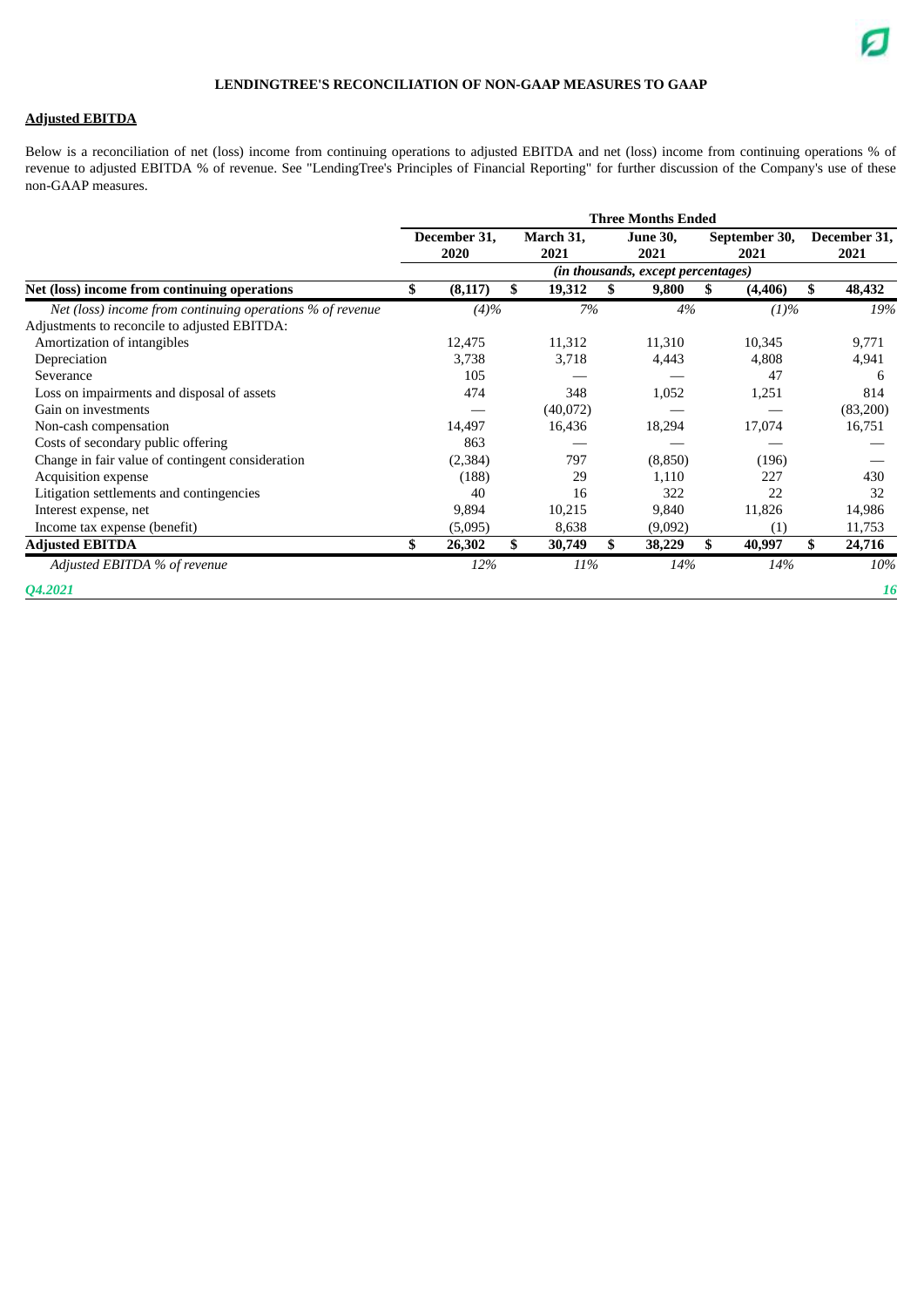## **Adjusted Net Income**

Below is a reconciliation of net (loss) income from continuing operations to adjusted net income (loss) and net (loss) income per diluted share from continuing operations to adjusted net income (loss) per share. See "LendingTree's Principles of Financial Reporting" for further discussion of the Company's use of these non-GAAP measures.

|                                                                | <b>Three Months Ended</b> |                      |    |                   |    |                                          |                                    |              |      |          |  |
|----------------------------------------------------------------|---------------------------|----------------------|----|-------------------|----|------------------------------------------|------------------------------------|--------------|------|----------|--|
|                                                                |                           | December 31,<br>2020 |    | March 31,<br>2021 |    | <b>June 30,</b><br>2021                  | September 30, December 31,<br>2021 |              |      | 2021     |  |
|                                                                |                           |                      |    |                   |    | (in thousands, except per share amounts) |                                    |              |      |          |  |
| Net (loss) income from continuing operations                   | S.                        | (8, 117)             | \$ | 19,312            | \$ | 9,800                                    | \$                                 | $(4,406)$ \$ |      | 48,432   |  |
| Adjustments to reconcile to adjusted net income (loss):        |                           |                      |    |                   |    |                                          |                                    |              |      |          |  |
| Severance                                                      |                           | 105                  |    |                   |    |                                          |                                    | 47           |      | 6        |  |
| Loss on impairments and disposal of assets                     |                           | 474                  |    | 348               |    | 1,052                                    |                                    | 1,251        |      | 814      |  |
| Gain on investments                                            |                           |                      |    | (40,072)          |    |                                          |                                    |              |      | (83,200) |  |
| Non-cash compensation                                          |                           | 14,497               |    | 16,436            |    | 18,294                                   |                                    | 17,074       |      | 16,751   |  |
| Costs of secondary public offering                             |                           | 863                  |    |                   |    |                                          |                                    |              |      |          |  |
| Change in fair value of contingent consideration               |                           | (2, 384)             |    | 797               |    | (8,850)                                  |                                    | (196)        |      |          |  |
| <b>Acquisition expense</b>                                     |                           | (188)                |    | 29                |    | 1,110                                    |                                    | 227          |      | 430      |  |
| Litigation settlements and contingencies                       |                           | 40                   |    | 16                |    | 322                                      |                                    | 22           |      | 32       |  |
| Loss on extinguishment of debt                                 |                           |                      |    |                   |    |                                          |                                    |              |      |          |  |
| Income tax (benefit) expense from adjusted items               |                           | (3, 402)             |    | 5,699             |    | (3,024)                                  |                                    | (4,687)      |      | 16,980   |  |
| Excess tax (benefit) deficit from stock-based compensation     |                           | (51)                 |    | (32)              |    | (8,261)                                  |                                    | 938          |      | (2,046)  |  |
| <b>Adjusted net income (loss)</b>                              | \$                        | 1,837                | \$ | 2,533             | \$ | 10,443                                   | \$                                 | 10,270       | \$   | (1,801)  |  |
|                                                                |                           |                      |    |                   |    |                                          |                                    |              |      |          |  |
| Net (loss) income per diluted share from continuing operations | \$                        | (0.62)               | \$ | 1.37              | \$ | 0.71                                     | \$                                 | $(0.33)$ \$  |      | 3.57     |  |
| Adjustments to reconcile net (loss) income from continuing     |                           |                      |    |                   |    |                                          |                                    |              |      |          |  |
| operations to adjusted net income (loss)                       |                           | 0.76                 |    | (1.19)            |    | 0.05                                     |                                    | 1.10         |      | (3.71)   |  |
| Adjustments to reconcile effect of dilutive securities         |                           | (0.01)               |    |                   |    |                                          |                                    | (0.02)       |      |          |  |
| Adjusted net income (loss) per share                           | \$                        | 0.13                 | \$ | 0.18              | \$ | 0.76                                     | \$                                 | 0.75         | - \$ | (0.14)   |  |
| Adjusted weighted average diluted shares outstanding           |                           | 14,163               |    | 14,119            |    | 13,719                                   |                                    | 13,707       |      | 13,212   |  |
| Effect of dilutive securities                                  |                           | 1,112                |    |                   |    |                                          |                                    | 439          |      | (346)    |  |
| Weighted average diluted shares outstanding                    |                           | 13,051               |    | 14,119            |    | 13,719                                   |                                    | 13,268       |      | 13,558   |  |
| Effect of dilutive securities                                  |                           |                      |    | 1,049             |    | 476                                      |                                    |              |      | 346      |  |
| Weighted average basic shares outstanding                      |                           | 13,051               |    | 13,070            |    | 13,243                                   |                                    | 13,268       |      | 13,212   |  |
| Q4.2021                                                        |                           |                      |    |                   |    |                                          |                                    |              |      | 17       |  |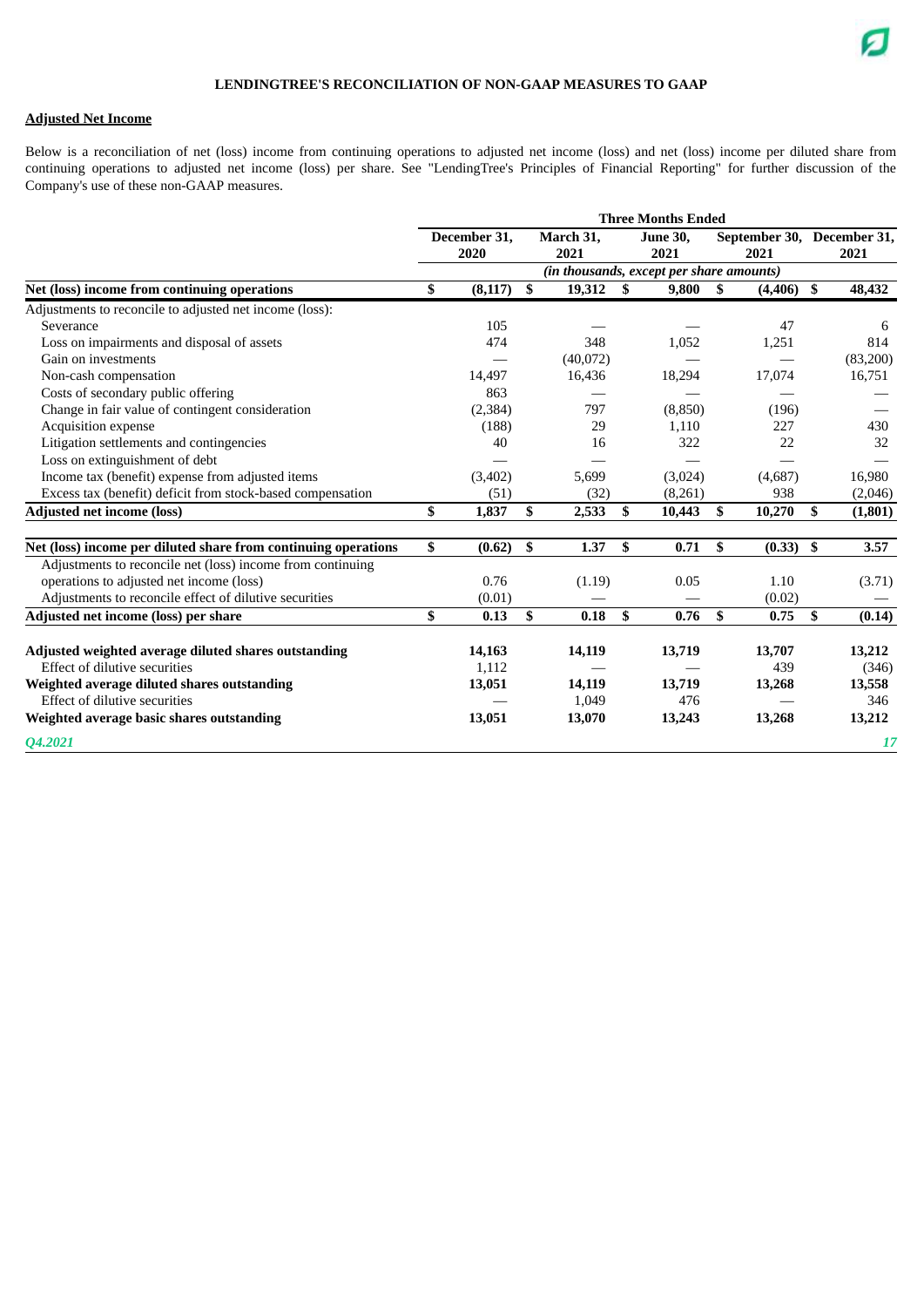## **LENDINGTREE'S PRINCIPLES OF FINANCIAL REPORTING**



LendingTree reports the following non-GAAP measures as supplemental to GAAP:

- Variable marketing margin, including variable marketing expense
- Variable marketing margin % of revenue
- Earnings Before Interest, Taxes, Depreciation and Amortization, as adjusted for certain items discussed below ("Adjusted EBITDA")
- Adjusted EBITDA % of revenue
- Adjusted net income
- Adjusted net income per share

Variable marketing margin is a measure of the efficiency of the Company's operating model, measuring revenue after subtracting variable marketing and advertising costs that directly influence revenue. The Company's operating model is highly sensitive to the amount and efficiency of variable marketing expenditures, and the Company's proprietary systems are able to make rapidly changing decisions concerning the deployment of variable marketing expenditures (primarily but not exclusively online and mobile advertising placement) based on proprietary and sophisticated analytics. Variable marketing margin and variable marketing margin % of revenue are primary metrics by which the Company measures the effectiveness of its marketing efforts.

Adjusted EBITDA and adjusted EBITDA % of revenue are primary metrics by which LendingTree evaluates the operating performance of its businesses. on which its marketing expenditures and internal budgets are based and, in the case of adjusted EBITDA, by which management and many employees are compensated in most years.

Adjusted net income and adjusted net income per share supplement GAAP income from continuing operations and GAAP income per diluted share from continuing operations by enabling investors to make period to period comparisons of those components of the nearest comparable GAAP measures that management believes better reflect the underlying financial performance of the Company's business operations during particular financial reporting periods. Adjusted net income and adjusted net income per share exclude certain amounts, such as non-cash compensation, non-cash asset impairment charges, gain/loss on disposal of assets, restructuring and severance, litigation settlements and contingencies, acquisition and disposition income or expenses including with respect to changes in fair value of contingent consideration, gain/loss on extinguishment of debt, one-time items which are recognized and recorded under GAAP in particular periods but which might be viewed as not necessarily coinciding with the underlying business operations for the periods in which they are so recognized and recorded, the effects to income taxes of the aforementioned adjustments and any excess tax benefit or expense associated with stock-based compensation recorded in net income in conjunction with FASB pronouncement ASU 2016-09. LendingTree believes that adjusted net income and adjusted net income per share are useful financial indicators that provide a different view of the financial performance of the Company than adjusted EBITDA (the primary metric by which LendingTree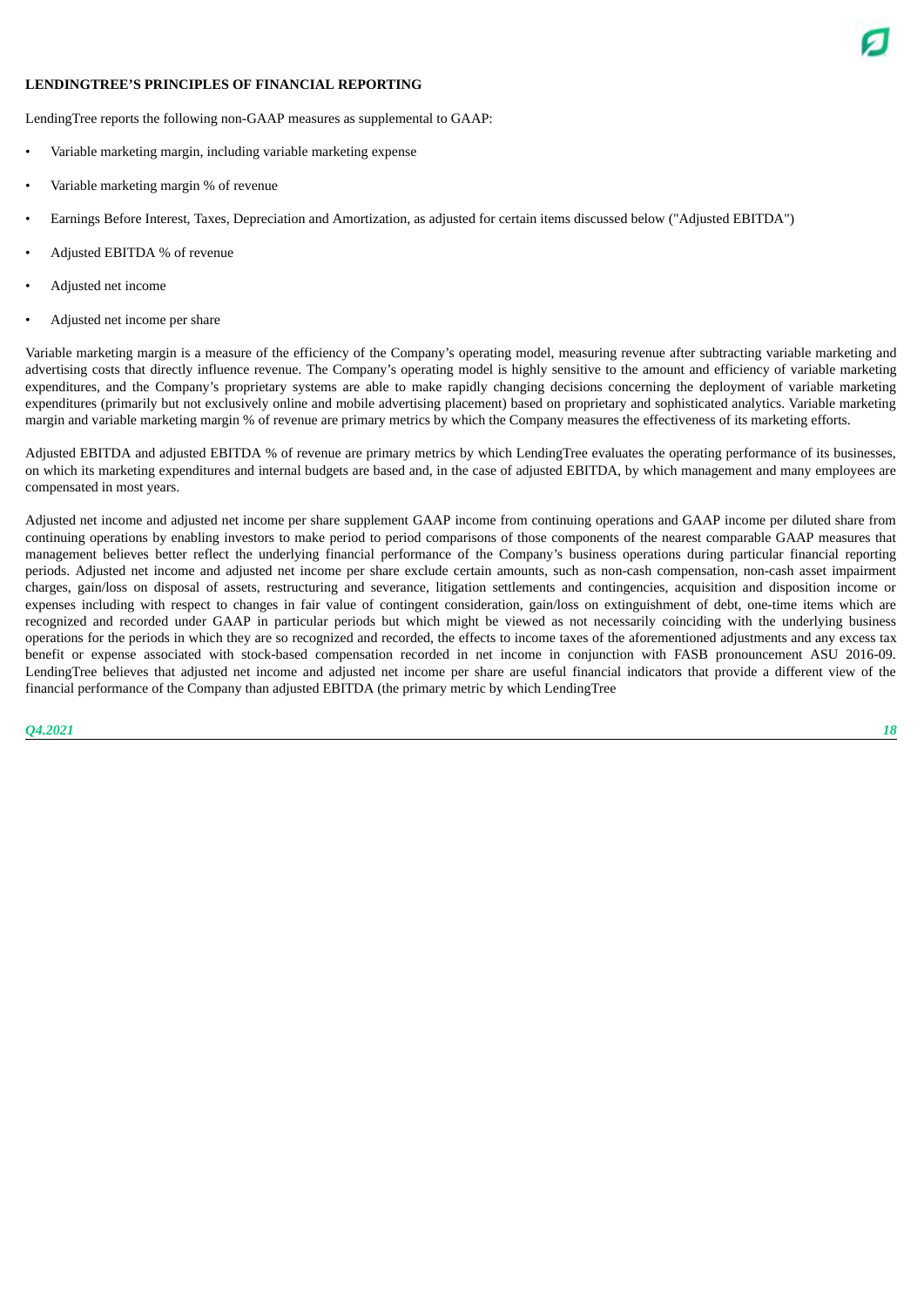evaluates the operating performance of its businesses) and the GAAP measures of net income from continuing operations and GAAP income per diluted share from continuing operations.

These non-GAAP measures should be considered in addition to results prepared in accordance with GAAP, but should not be considered a substitute for or superior to GAAP results. LendingTree provides and encourages investors to examine the reconciling adjustments between the GAAP and non-GAAP measures set forth above.

#### **Definition of LendingTree's Non-GAAP Measures**

Variable marketing margin is defined as revenue less variable marketing expense. Variable marketing expense is defined as the expense attributable to variable costs paid for advertising, direct marketing and related expenses, including the portion of cost of revenue attributable to costs paid for advertising re-sold to third parties, and excluding overhead, fixed costs and personnel-related expenses. The majority of these variable advertising costs are expressly intended to drive traffic to our websites and these variable advertising costs are included in selling and marketing expense on the Company's consolidated statements of operations and consolidated income. When advertising inventory is re-sold to third parties, the proceeds of such transactions are included in revenue for the purposes of calculating variable marketing margin, and the costs of such re-sold advertising are included in cost of revenue in the company's consolidated statements of operations and consolidated income and are included in variable marketing expense for purposes of calculating variable marketing margin.

EBITDA is defined as net income from continuing operations excluding interest, income taxes, amortization of intangibles and depreciation.

Adjusted EBITDA is defined as EBITDA excluding (1) non-cash compensation expense, (2) non-cash impairment charges, (3) gain/loss on disposal of assets, (4) gain/loss on investments, (5) restructuring and severance expenses, (6) litigation settlements and contingencies, (7) acquisitions and dispositions income or expense (including with respect to changes in fair value of contingent consideration), and (8) one-time items.

Adjusted net income is defined as net income (loss) from continuing operations excluding (1) non-cash compensation expense, (2) non-cash impairment charges, (3) gain/loss on disposal of assets, (4) gain/loss on investments, (5) restructuring and severance expenses, (6) litigation settlements and contingencies, (7) acquisitions and dispositions income or expense (including with respect to changes in fair value of contingent consideration), (8) gain/loss on extinguishment of debt, (9) one-time items, (10) the effects to income taxes of the aforementioned adjustments, and (11) any excess tax benefit or expense associated with stock-based compensation recorded in net income in conjunction with FASB pronouncement ASU 2016-09.

Adjusted net income per share is defined as adjusted net income divided by the adjusted weighted average diluted shares outstanding. For periods which the Company reports GAAP loss from continuing operations, the effects of potentially dilutive securities are excluded from the calculation of net loss per diluted share from continuing operations because their inclusion would have been anti-dilutive. In periods where the Company reports GAAP loss from continuing operations but reports positive non-GAAP adjusted net income, the effects of potentially dilutive securities are included in the denominator for calculating adjusted net income per share.

LendingTree endeavors to compensate for the limitations of these non-GAAP measures by also providing the comparable GAAP measures with equal or greater prominence and descriptions of the reconciling items, including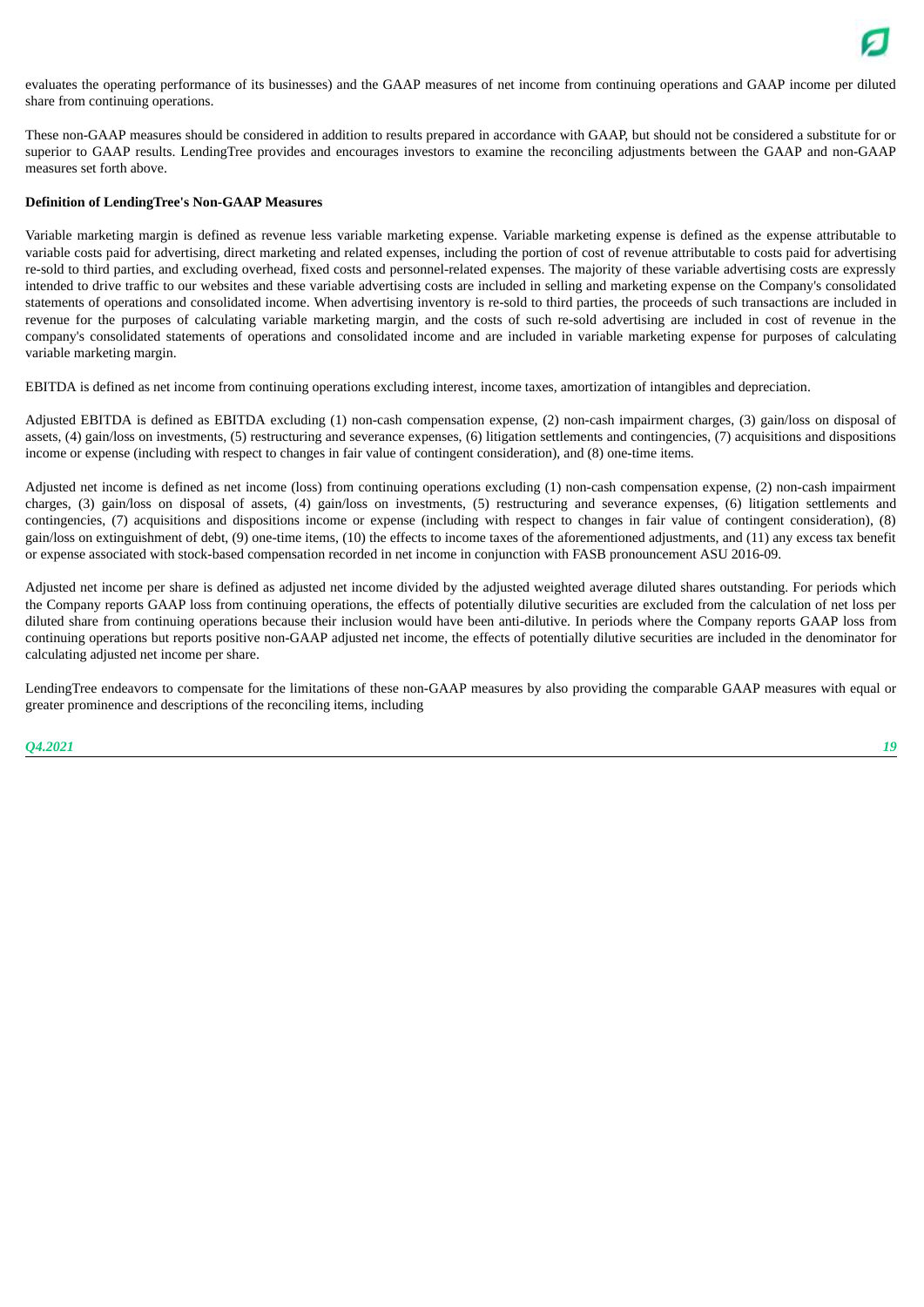quantifying such items, to derive the non-GAAP measures. These non-GAAP measures may not be comparable to similarly titled measures used by other companies.

#### **One-Time Items**

Adjusted EBITDA and adjusted net income are adjusted for one-time items, if applicable. Items are considered one-time in nature if they are non-recurring, infrequent or unusual, and have not occurred in the past two years or are not expected to recur in the next two years, in accordance with SEC rules. For the periods presented in this report, there are no adjustments for one-time items, except for the Q4 2020 expenses incurred in connection with a secondary public offering of our common stock by our largest shareholder, for which we did not receive any proceeds.

#### **Non-Cash Expenses That Are Excluded From LendingTree's Adjusted EBITDA and Adjusted Net Income**

Non-cash compensation expense consists principally of expense associated with the grants of restricted stock, restricted stock units and stock options. These expenses are not paid in cash and LendingTree includes the related shares in its calculations of fully diluted shares outstanding. Upon settlement of restricted stock units, exercise of certain stock options or vesting of restricted stock awards, the awards may be settled on a net basis, with LendingTree remitting the required tax withholding amounts from its current funds. Cash expenditures for employer payroll taxes on non-cash compensation are included within adjusted EBITDA and adjusted net income.

Amortization of intangibles are non-cash expenses relating primarily to acquisitions. At the time of an acquisition, the intangible assets of the acquired company, such as purchase agreements, technology and customer relationships, are valued and amortized over their estimated lives. Amortization of intangibles are only excluded from adjusted EBITDA.

#### **Safe Harbor Statement Under the Private Securities Litigation Reform Act of 1995**

The matters contained in the discussion above may be considered to be "forward-looking statements" within the meaning of the Securities Act of 1933 and the Securities Exchange Act of 1934, as amended by the Private Securities Litigation Reform Act of 1995. Those statements include statements regarding the intent, belief or current expectations or anticipations of LendingTree and members of our management team. Factors currently known to management that could cause actual results to differ materially from those in forward-looking statements include the following: uncertainty regarding the duration and scope of the coronavirus referred to as COVID-19 pandemic; actions governments and businesses take in response to the pandemic, including actions that could affect levels of advertising activity; the impact of the pandemic and actions taken in response to the pandemic on national and regional economies and economic activity; the pace of recovery when the COVID-19 pandemic subsides; adverse conditions in the primary and secondary mortgage markets and in the economy, particularly interest rates; default rates on loans, particularly unsecured loans; demand by investors for unsecured personal loans; the effect of such demand on interest rates for personal loans and consumer demand for personal loans; seasonality of results; potential liabilities to secondary market purchasers; changes in the Company's relationships with network lenders, including dependence on certain key network lenders; breaches of network security or the misappropriation or misuse of personal consumer information; failure to provide competitive service; failure to maintain brand recognition; ability to attract and retain